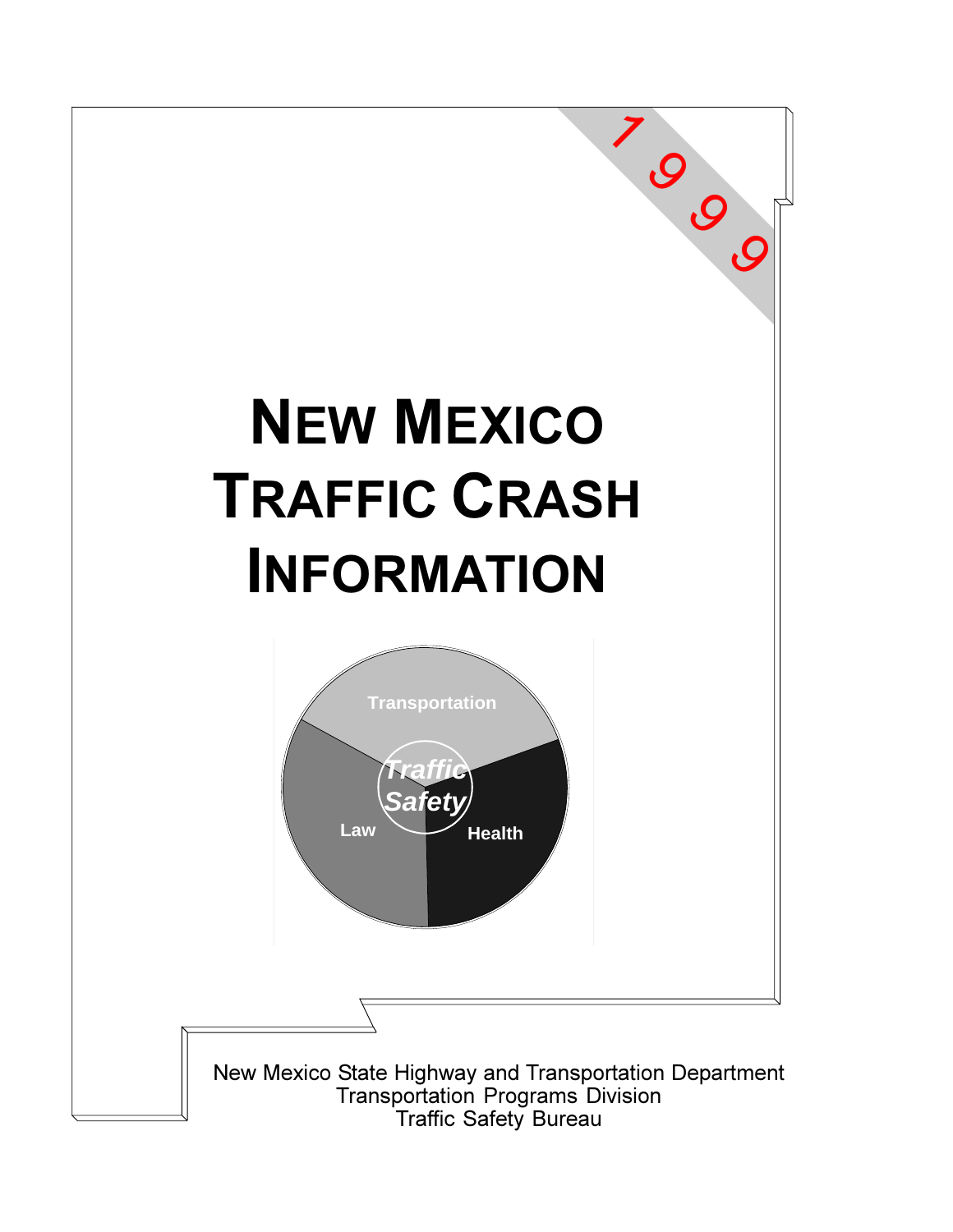# New Mexico's Highest Crash Rate Rural Highway Segments, 1999

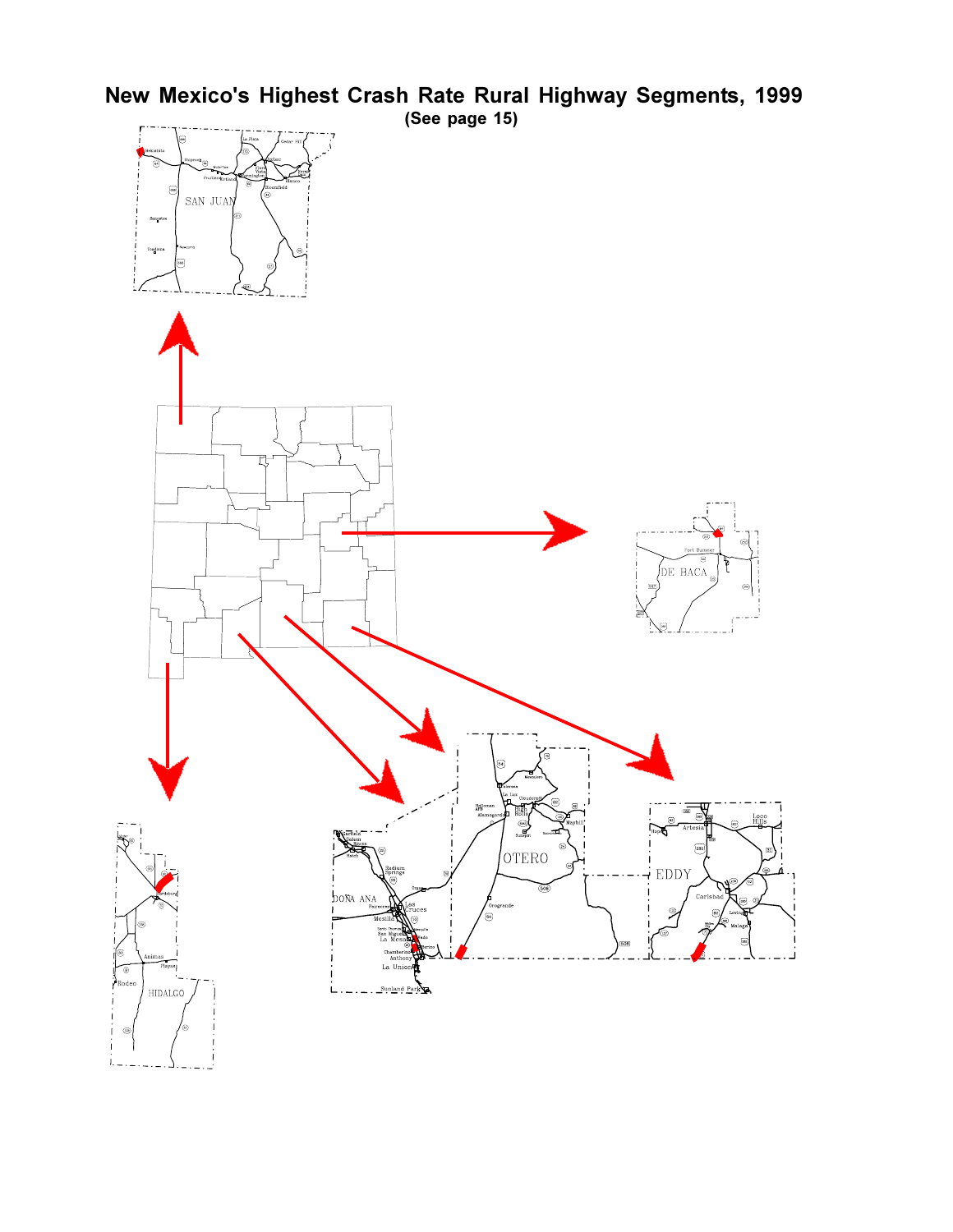# **New Mexico Traffic Crash Information** 1999

New Mexico State Highway and Transportation Department **Transportation Programs Division** Traffic Safety Bureau

**March 2001** 

Produced by the Division of Government Research **University of New Mexico** Under contract number C03744

> Distributed in compliance with New Mexico Statute 66-7-214 as a reference source regarding New Mexico traffic crashes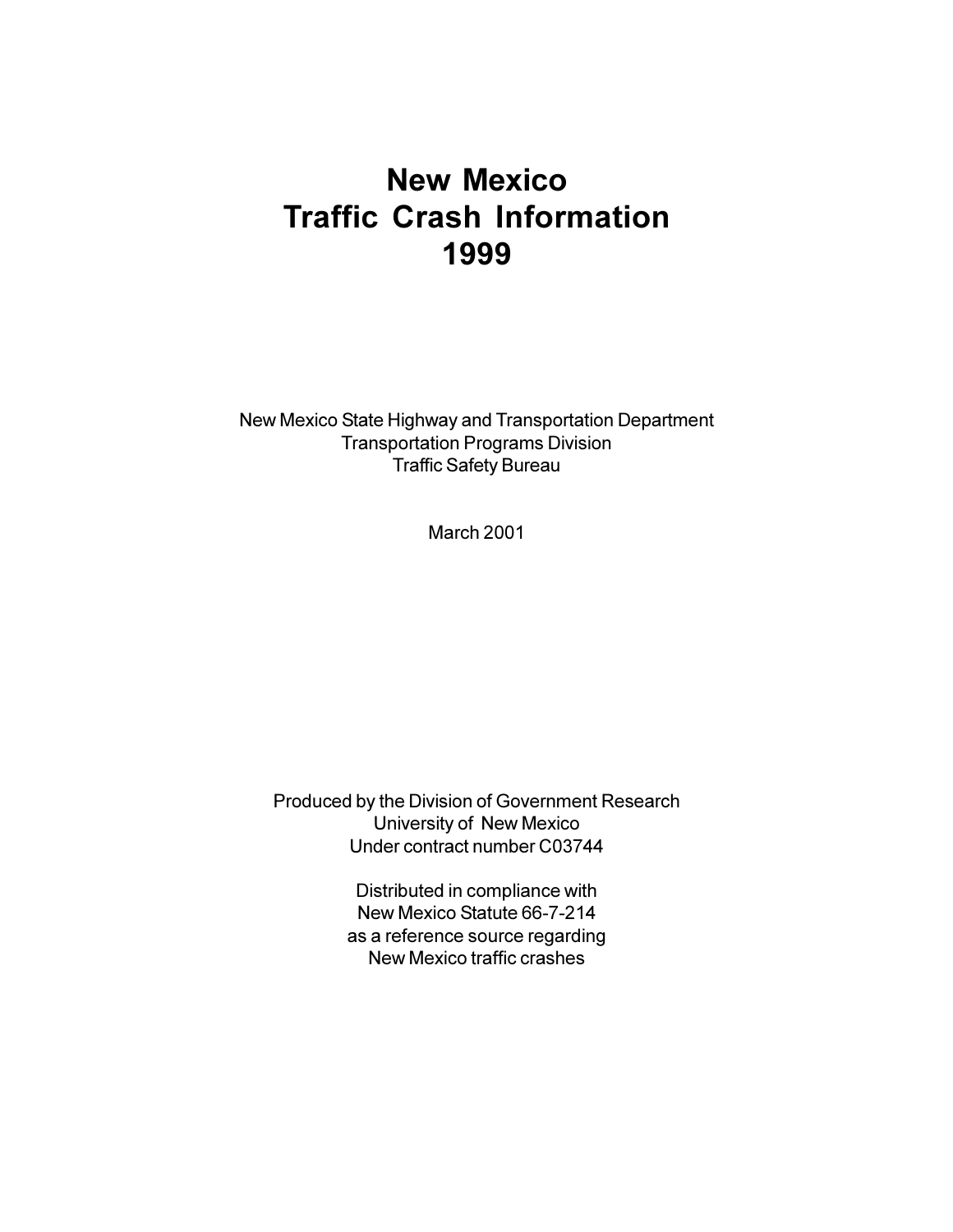### **INTRODUCTION**

NSIDE

| Overview2               |  |
|-------------------------|--|
|                         |  |
| Where 9                 |  |
| <b>Crash Details 16</b> |  |
| Who  19                 |  |
| <b>Teenagers  23</b>    |  |
| <b>Young Adults  24</b> |  |
| Senior Citizens  25     |  |
| Seatbelt 26             |  |
| Alcohol  28             |  |
| <b>Pedestrians  32</b>  |  |
| <b>Motorcyles  34</b>   |  |
|                         |  |
|                         |  |

| <b>Sources  37</b> |  |
|--------------------|--|
| Index              |  |

This edition of New Mexico Traffic Crash Information reviews traffic crash data in New Mexico from January through December, 1999. It presents crash data in the form of graphs for those who prefer an impressionistic view and tables for those who require reference information. Maps are provided where a geographic perspective is useful

The statistics shown in this publication reflect only those crashes that occurred on public roadways and resulted in death, personal injury, or \$500 or more in property damage according to the investigating officer's judgement. No account is kept of unreported crashes or crashes that occurred on private property.

The information found in this report was drawn from the Uniform Accident reports, which are distinct from those required by New Mexico's Financial Responsibility Act: statutes 66-5-201 to 66-5-239. These reports are compiled and processed by the Transportation Statistics Bureau of the New Mexico State Highway and Transportation Department, and analyzed under contract by the Division of Government Research for statistical analysis and report generation. Since the data are occasionally incomplete or imprecise, discrepancies may be found in a few tables, or in comparison to other data sources. Estimated and revised figures are indicated where applicable. The tables and graphs which appeared in editions of this report prior to 1993 only showed counts of occupants that were involved in fatal or injury crashes. Since 1993, these same tables and graphs display counts of all occupants involved in crashes (i.e., this now includes occupants involved in property-damage-only crashes).

A great debt is owed to those hundreds of police officers across the state who made this report possible.

Note: The 1999 crash file contains 15% fewer crashes than the 1998 file. This may be due to problems in implementing the new system after the old system failed, or to underreporting. Care should be used in interpreting differences between 1998 and 1999.

Requests for further information or additional copies of this report should be addressed to:

> **Traffic Safety Bureau Transportation Programs Division** State Highway and Transportation Department State of New Mexico PO Box 1149 Santa Fe. New Mexico 87504-1149 (505) 827-0427 web site: http://www.unm.edu/~dgrint/tsb.html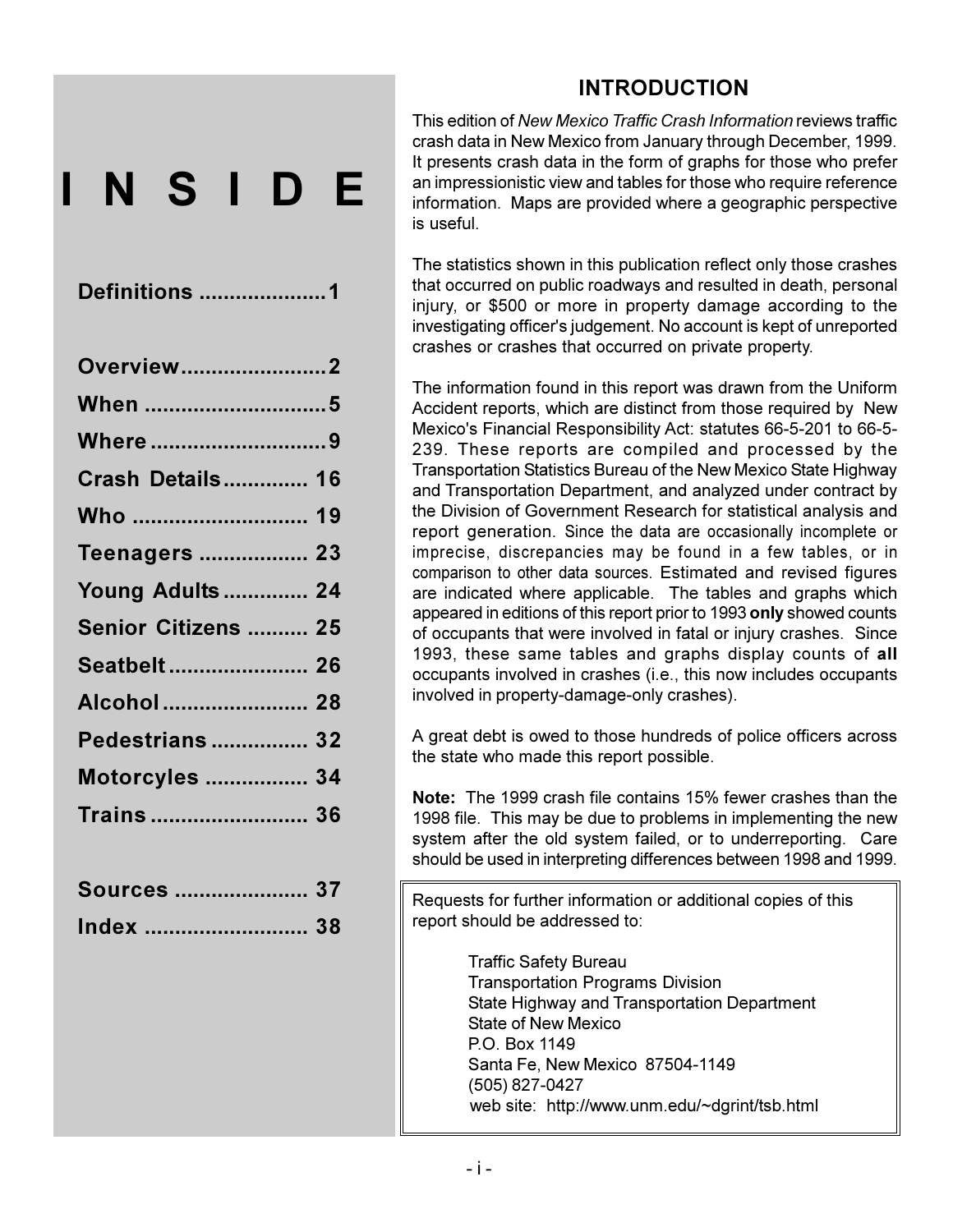The following is a list of terms and associated definitions which appear throughout this report.

- Alcohol-involved a crash in which the Uniform Accident report indicated that 1) a DWI citation was issued, 2) alcohol was a contributing factor to the crash, or 3) a driver or pedestrian involved in the crash had been drinking.
- Crash Rate crashes per 100 Million Vehicle Miles unless otherwise specified.
- Death Rate traffic fatalities per 100 Million Vehicle Miles unless otherwise specified.
- **Drivers** drivers do not include pedalcyclists or pedestrians.
- **Fatal Crash** a crash in which at least one individual was killed.
- **Fatalities see killed**
- Injured the number of people injured in a crash, as opposed to the number of crashes in which people were injured. Counts include people injured but not killed in fatal crashes.
- Injury Crash a crash in which at least one individual was injured. Fatal crashes are not included in this category.
- Killed the number of people killed in a crash, as opposed to the number of crashes in which people were killed. The term fatalities is synonymous with killed.
- Local Resident a person whose residence was within 25 miles of the crash site.
- **Minor Injuries** a possible non-visible injury, or an injury of unknown severity.
- Property Damage Only (Property Damage) designates a crash that did not involve injuries or fatalities
- **Rural** an area with a population of 2,500 or less.
- Serious Injuries 1) an incapacitating injury, 2) a visible but not incapacitating injury.
- Traffic Crash an incident on a public roadway involving one or more motor vehicles that resulted in death, personal injury, or at least \$500 in property damage.
- Urban a town or a city with a population of 2,500 or more.
- Vehicle Miles the number of miles traveled annually by motor vehicles. MVM and 100 MVM stand for million and one hundred million vehicle miles, respectively.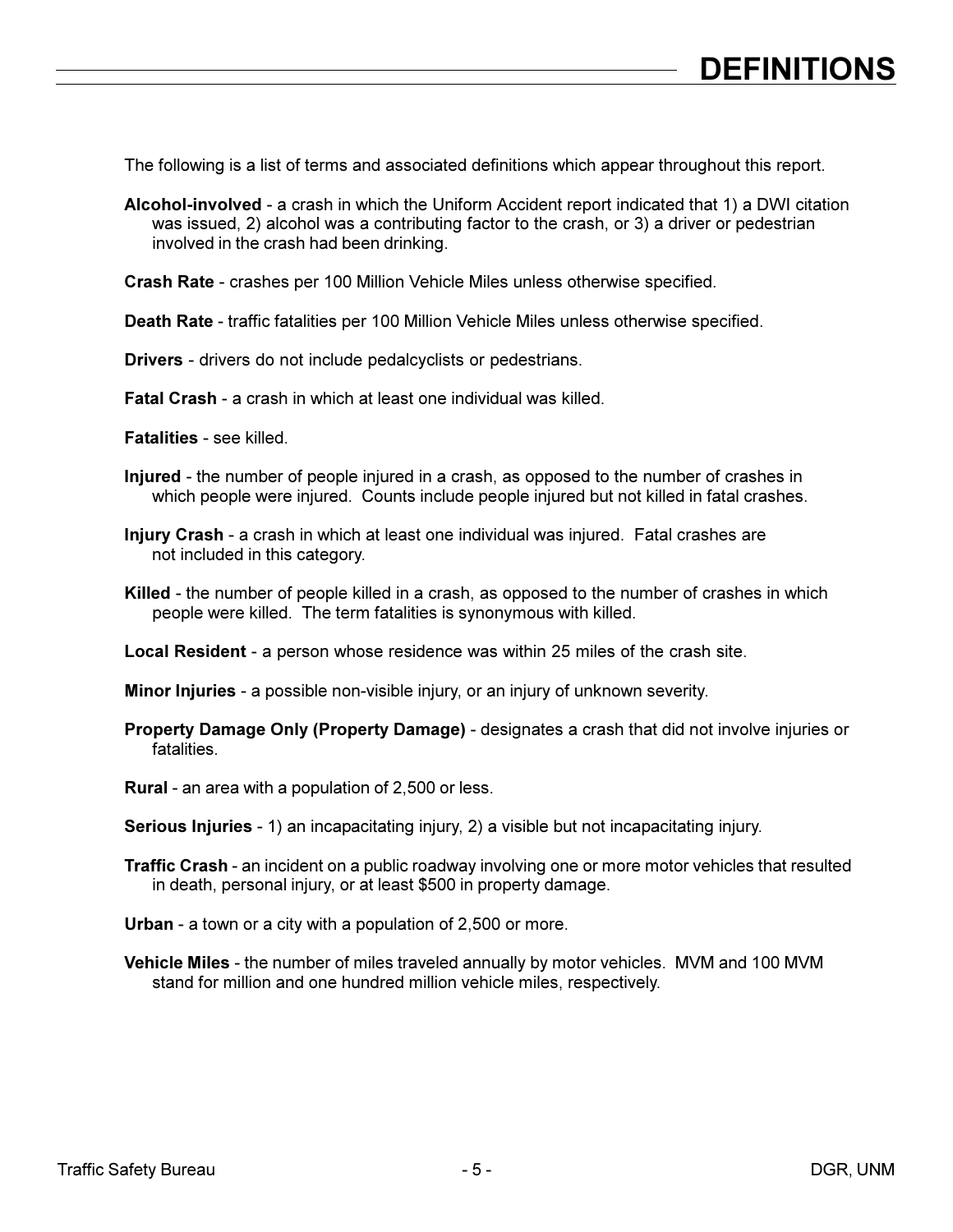- $\blacksquare$ An individual died in a crash every 19 hours.
- A person was injured in a crash every 22 minutes.  $\blacksquare$
- A traffic crash occurred every 13 minutes.  $\blacksquare$

**Crashes in New Mexico by Severity, 1999** 



#### New Mexico Roadway Statistics, 1990 - 1999

|                  |                                       |                              | Death Rates <sup>1</sup> |                              |                     |                             |                               |
|------------------|---------------------------------------|------------------------------|--------------------------|------------------------------|---------------------|-----------------------------|-------------------------------|
| Calendar<br>Year | Motor Vehicle<br><b>Registrations</b> | MVM <sup>2</sup><br>Traveled | Population               | Traffic<br><b>Fatalities</b> | Traffic<br>Injuries | <b>New</b><br><b>Mexico</b> | United<br>States <sup>3</sup> |
| 1999             | 1,336,8804                            | 24,600                       | 1,739,844                | 460                          | 24,240              | 26.4                        | 15.3                          |
| 1998             | 1,774,6144                            | 23,933                       | 1,736,931                | 424                          | 28,112              | 24.4                        | 15.3                          |
| 1997             | 1,570,192                             | 23,669                       | 1,723,965                | 484                          | 29,719              | 28.1                        | 15.7                          |
| 1996             | 1,550,514                             | 23,253                       | 1,707,902                | 481                          | 31,352              | 28.2                        | 15.9                          |
| 1995             | 1,513,487                             | 22,817                       | 1,683,773                | 485                          | 30,996              | 28.8                        | 16.3                          |
| 1994             | 1,484,239                             | 22,201                       | 1,653,777                | 447                          | 29,910              | 27.0                        | 15.6                          |
| 1993             | 1,450,982                             | 20,791                       | 1,615,385                | 431                          | 28,032              | 26.7                        | 15.5                          |
| 1992             | 1,376,571                             | 20,070                       | 1,580,841                | 460                          | 27,195              | 29.1                        | 15.4                          |
| 1991             | 1,280,948                             | 19,017                       | 1,547,141                | 469                          | 25,019              | 30.3                        | 16.5                          |
| 1990             | 1,377,968                             | 18,478                       | 1,519,940                | 499                          | 24,904              | 32.8                        | 17.9                          |

Rates are per 100,000 population.  $\mathbf{1}$ 

2,3 Definition: see page 37.

 $\overline{4}$ These are counts of registration transactions which were affected by the advent of 2-year registration in 1998.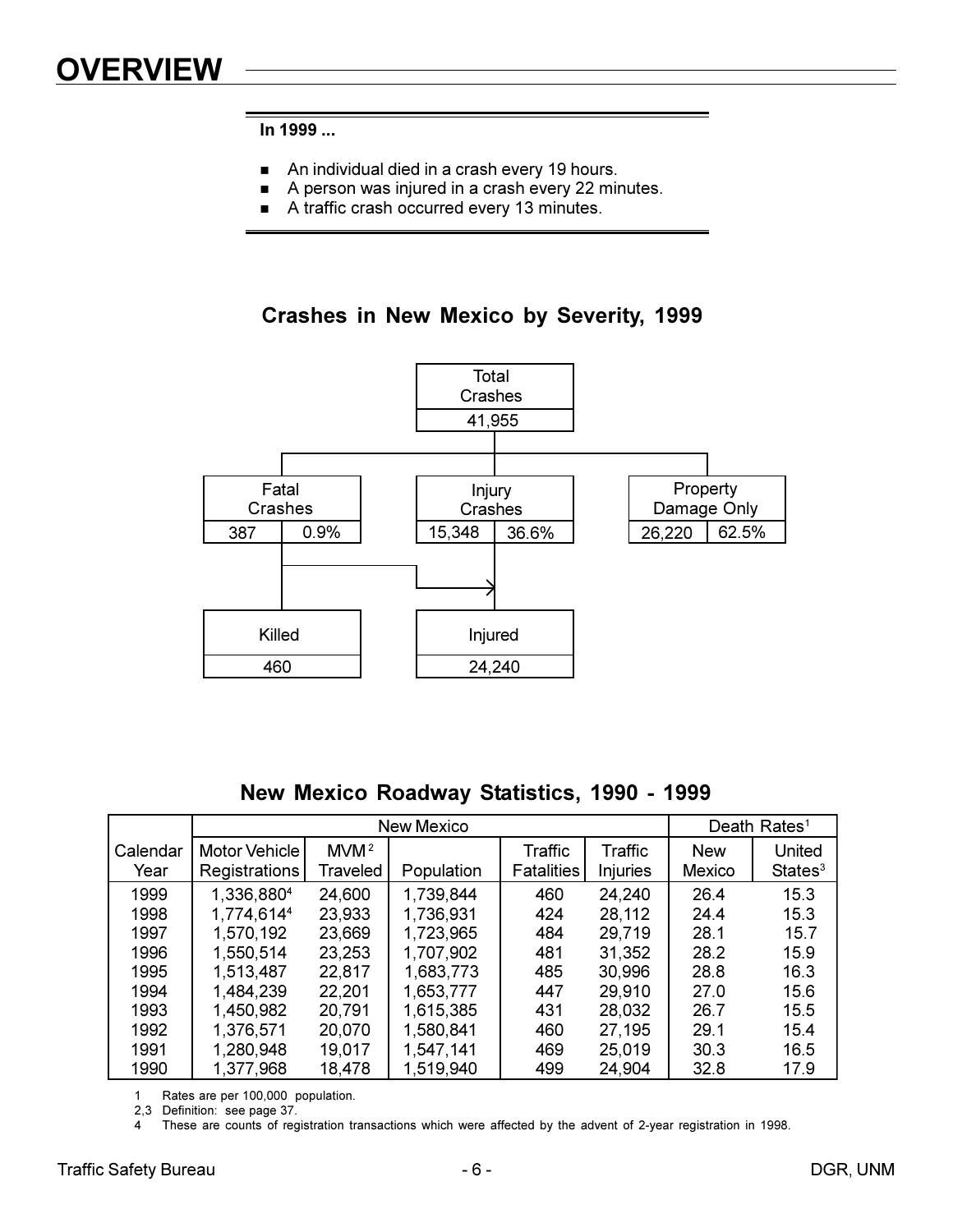In New Mexico ...

**Dealledge 1990** to New Mexico crash death rate decreased by 20 percent from 1990 to 1999.



**New Mexico and National Crash Rates, 1990 - 1999** 

**New Mexico and National Crash Death Rates, 1990 - 1999** 

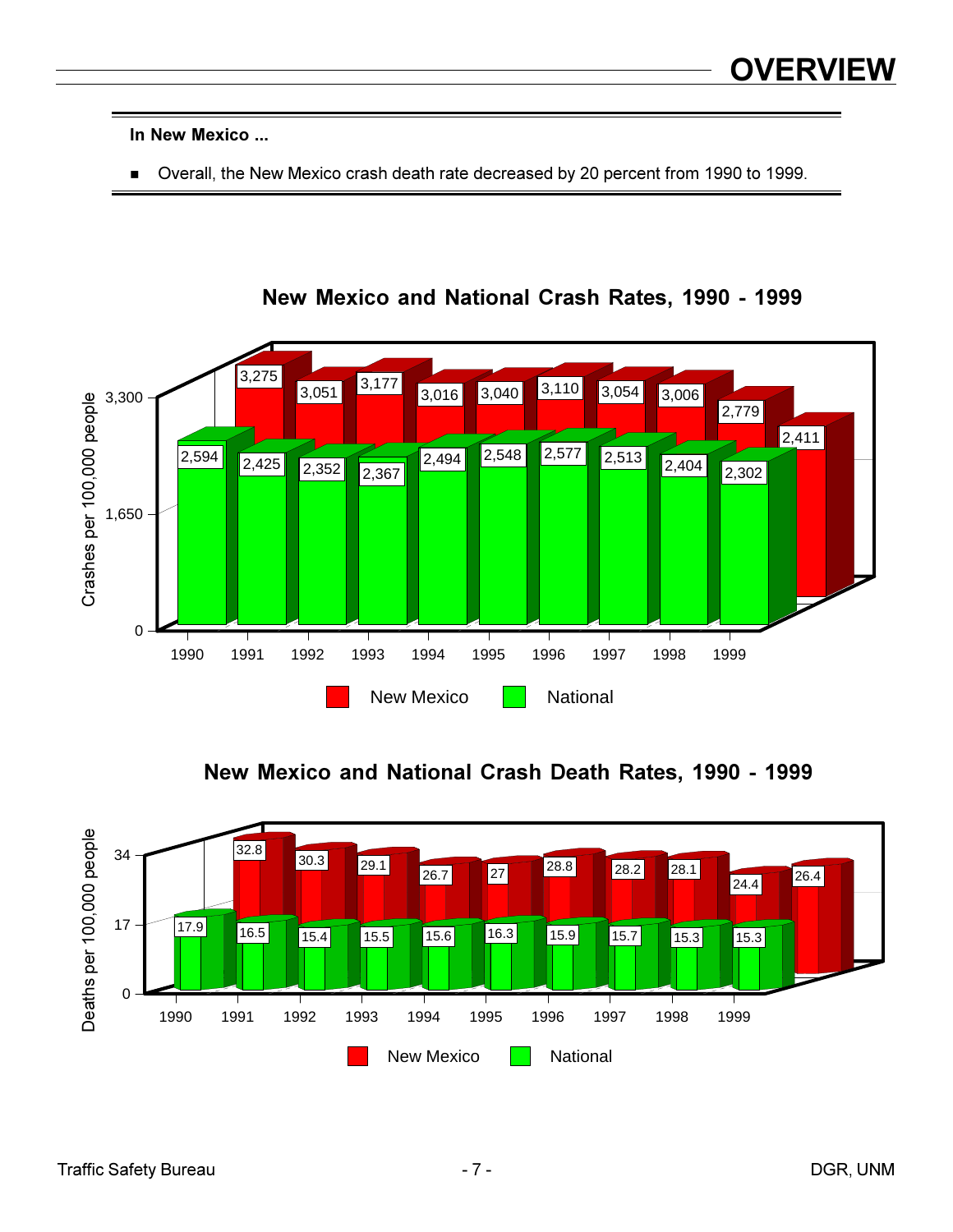# **OVERVIEW**

In 1999 compared to 1998, there were ...

36 (8.5 percent) more fatalities in crashes.



Crash Fatalities in New Mexico by Year, 1990 - 1999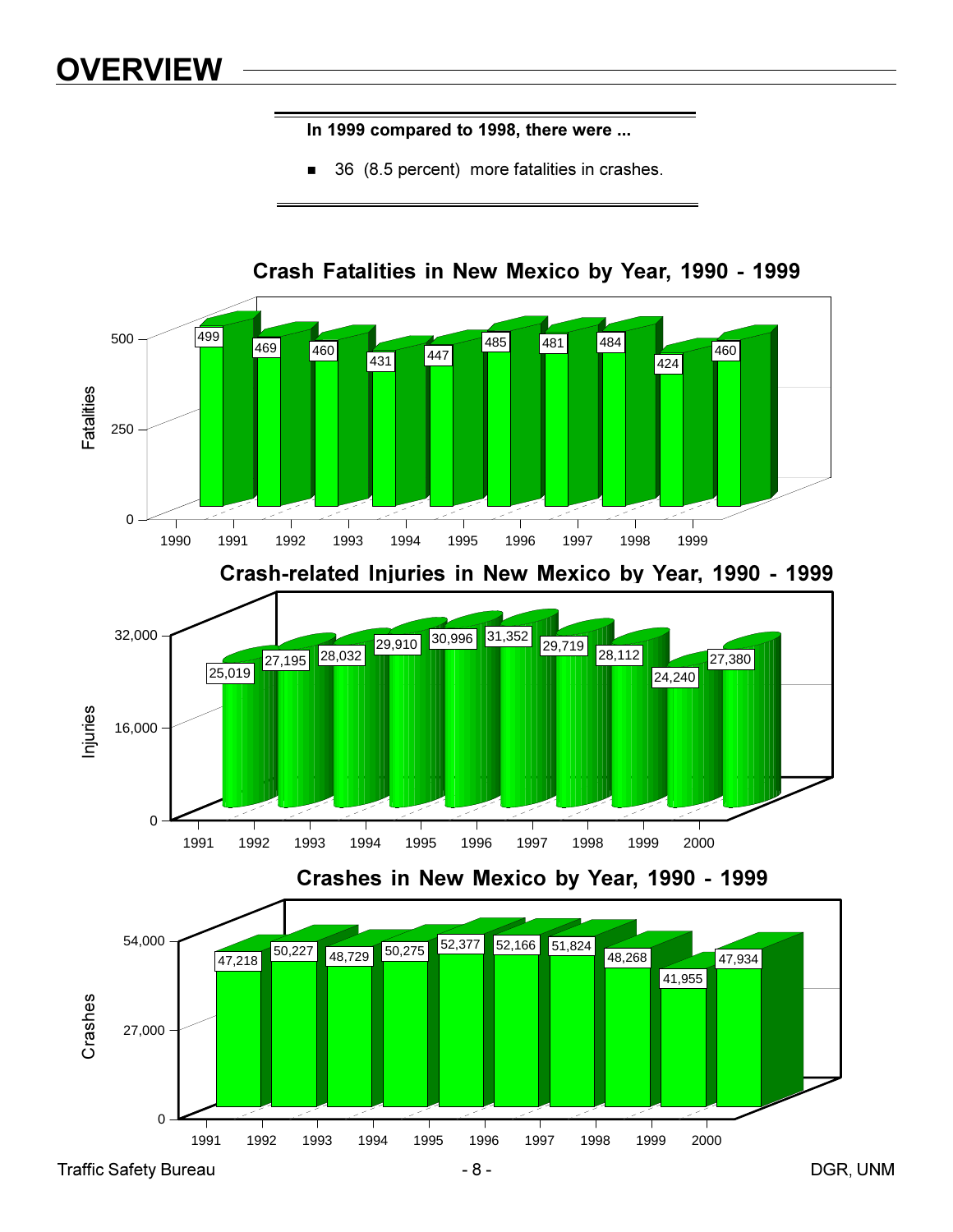In 1999, there were on average ...

- 12 (37 percent) more fatal crashes per month during May through October than the rest of the year.  $\blacksquare$
- 25 (36 percent) more fatal crashes on Friday, Saturday, and Sunday than other days of the week.

| Month     | Total  | Percent | Total |       | Fatal | Percent | Fatal |                 |
|-----------|--------|---------|-------|-------|-------|---------|-------|-----------------|
| January   | 3,515  | 8.4     |       |       | 23    | 5.9     |       |                 |
| February  | 3,308  | 7.9     |       |       | 21    | 5.4     |       |                 |
| March     | 3,792  | 9.0     |       |       | 27    | 7.0     |       |                 |
| April     | 3,608  | 8.6     |       |       | 28    | 7.2     |       |                 |
| May       | 3,826  | 9.1     |       |       | 37    | 9.6     |       |                 |
| June      | 3,234  | 7.7     |       |       | 35    | 9.0     |       |                 |
| July      | 3,025  | 7.2     |       |       | 34    | 8.8     |       |                 |
| August    | 2,982  | 7.1     |       |       | 52    | 13.4    |       |                 |
| September | 3,587  | 8.5     |       |       | 39    | 10.1    |       |                 |
| October   | 3,655  | 8.7     |       |       | 33    | 8.5     |       |                 |
| November  | 3,483  | 8.3     |       |       | 28    | 7.2     |       |                 |
| December  | 3,940  | 9.4     |       |       | 30    | 7.8     |       |                 |
| Total     | 41,955 | 100.0   | 2,000 | 4,000 | 387   | 100.0   | 25    | 50 <sub>o</sub> |

Crashes in New Mexico by Month, 1999

In 1999 ...

• 54 percent of all fatal crashes occurred during the weekend.

#### Crashes in New Mexico by Day of the Week, 1999

| Day       | Total  | Percent | Total |       | Fatal | Percent | Fatal    |
|-----------|--------|---------|-------|-------|-------|---------|----------|
| Sunday    | 3,836  | 9.2     |       |       | 47    | 12.1    |          |
| Monday    | 5,821  | 13.9    |       |       | 43    | 11.1    |          |
| Tuesday   | 6,149  | 14.7    |       |       | 32    | 8.3     |          |
| Wednesday | 6,095  | 14.5    |       |       | 51    | 13.2    |          |
| Thursday  | 6,296  | 15.0    |       |       | 52    | 13.4    |          |
| Friday    | 7,896  | 18.8    |       |       | 79    | 20.4    |          |
| Saturday  | 5,829  | 13.9    |       |       | 83    | 21.4    |          |
| Total     | 41,922 | 100.0   | 4,000 | 8,000 | 387   | 100.0   | 80<br>40 |

• For this table, each day was considered to run from 6:00 a.m. to 5:59 a.m. the following morning.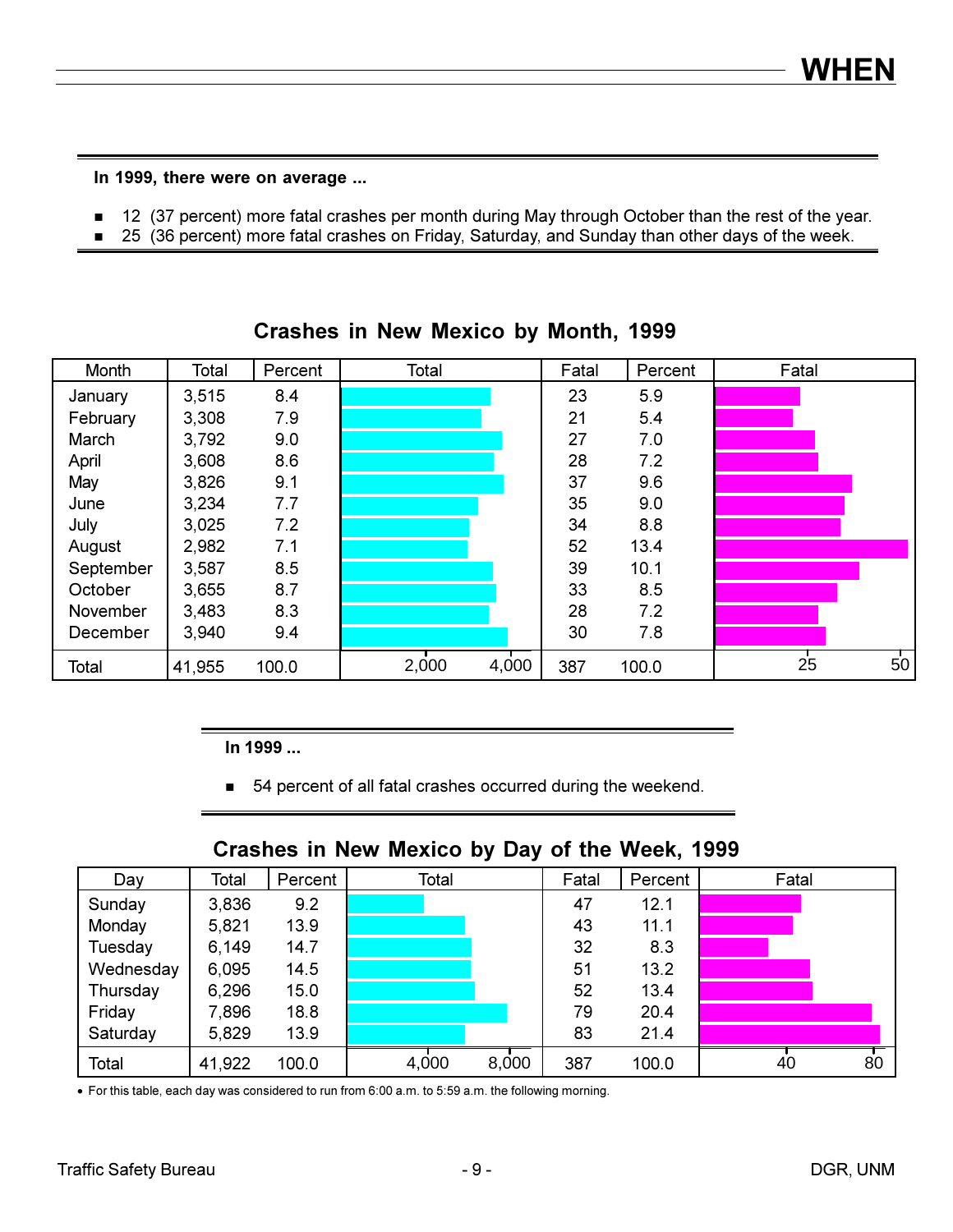



• The weekend is defined as beginning on Friday evening at 6:00 p.m. and ending on Monday morning at 5:59 a.m. For perspective, the weekend has 60 hours total, while the weekday period consists of 108 hours.

Friday between 3 p.m. and 6 p.m. was the least safe time to drive in urban areas.

|  |  |  |  | The Seven Least Safe Hours of the Week in New Mexico, 1999 |  |
|--|--|--|--|------------------------------------------------------------|--|
|  |  |  |  |                                                            |  |

| Urban     |        |         |            |  |  |  |  |  |  |
|-----------|--------|---------|------------|--|--|--|--|--|--|
| Day       | Hour   | Crashes | % of Total |  |  |  |  |  |  |
| Friday    | 5 p.m. | 601     | 1.8        |  |  |  |  |  |  |
| Friday    | 3 p.m. | 591     | 1.8        |  |  |  |  |  |  |
| Friday    | 4 p.m. | 583     | 17         |  |  |  |  |  |  |
| Wednesday | 5 p.m. | 543     | 1.6        |  |  |  |  |  |  |
| Friday    | noon   | 517     | 1.5        |  |  |  |  |  |  |
| Tuesday   | 4 p.m. | 514     | 1.5        |  |  |  |  |  |  |
| Wednesday | 3 p.m. | 513     | 1.5        |  |  |  |  |  |  |

| Rural    |        |     |                     |  |  |  |  |  |
|----------|--------|-----|---------------------|--|--|--|--|--|
| Day      | Hour   |     | Crashes  % of Total |  |  |  |  |  |
| Friday   | 5 p.m. | 113 | 1.4                 |  |  |  |  |  |
| Friday   | 7 p.m. | 99  | 1.2                 |  |  |  |  |  |
| Friday   | 3 p.m. | 95  | 1.1                 |  |  |  |  |  |
| Friday   | 6 p.m. | 93  | 1.1                 |  |  |  |  |  |
| Saturday | 4 p.m. | 87  | 1.0                 |  |  |  |  |  |
| Tuesday  | 4 p.m. | 84  | 1.0                 |  |  |  |  |  |
| Thursday | 4 p.m. | 84  | 1.0                 |  |  |  |  |  |

1 An hour begins at :00 and ends at :59; 4 p.m. represents 4:00-4:59.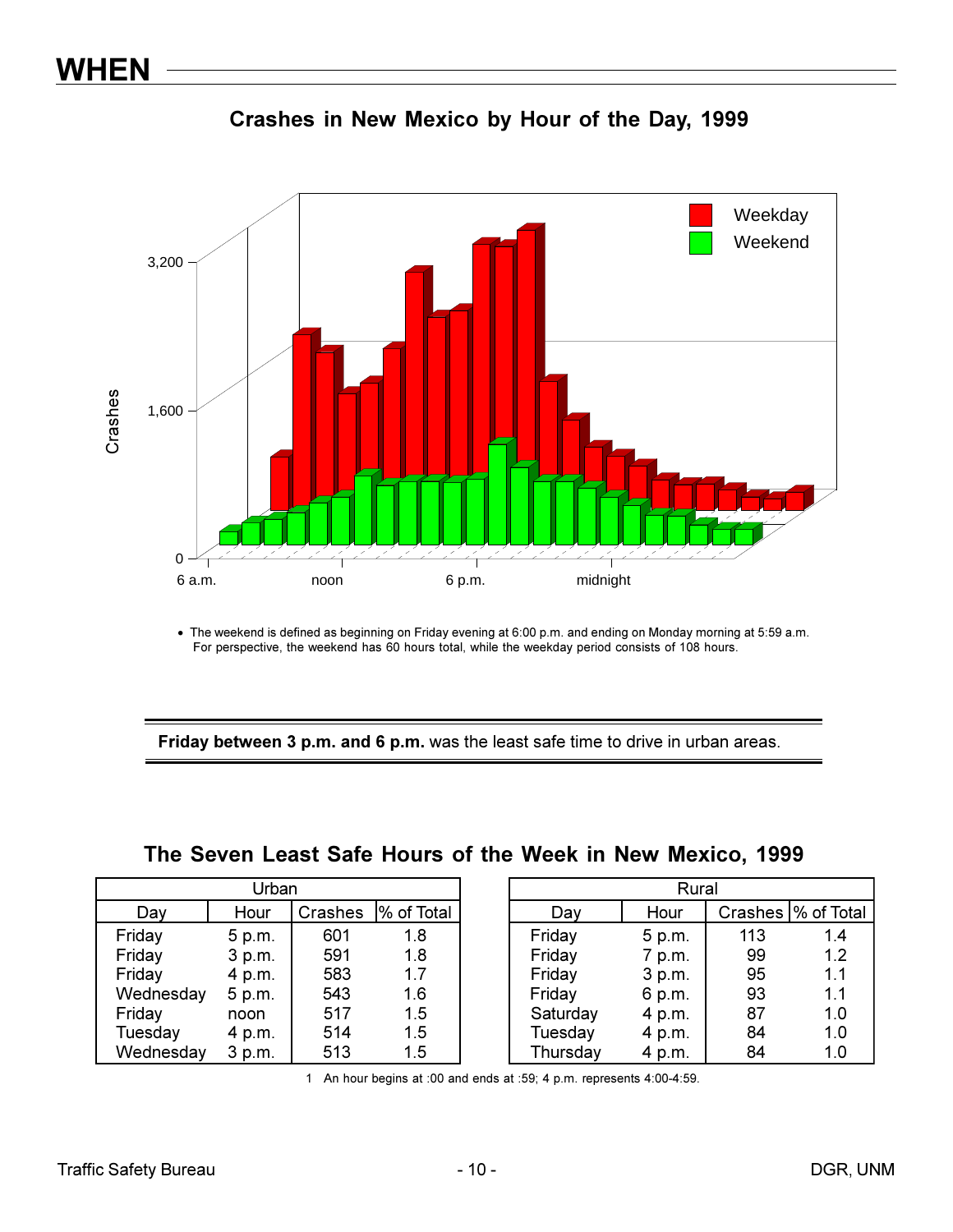|                       | Total | <b>Beginning</b> | Ending     |       | Crashes                   |        |                         | People  |
|-----------------------|-------|------------------|------------|-------|---------------------------|--------|-------------------------|---------|
| Holiday               | Hours | (6 p.m.)         | (midnight) | Total | Fatal                     | Injury | Killed                  | Injured |
| <b>Easter</b>         |       |                  |            |       |                           |        |                         |         |
| 1999                  | 54    | 4/02             | 4/04       | 228   | $\overline{2}$            | 78     | $\overline{2}$          | 119     |
| 1998                  | 54    | 4/10             | 4/12       | 251   | 3                         | 88     | 3                       | 130     |
| 1997                  | 54    | 3/28             | 3/30       | 241   | 4                         | 84     | 4                       | 148     |
| 1996                  | 54    | 4/05             | 4/07       | 229   | 3                         | 85     | 3                       | 133     |
| <b>Memorial Day</b>   |       |                  |            |       |                           |        |                         |         |
| 1999                  | 78    | 5/28             | 5/31       | 292   | 8                         | 118    | 9                       | 223     |
| 1998                  | 78    | 5/22             | 5/25       | 359   | 5                         | 143    | 5                       | 243     |
| 1997                  | 78    | 5/23             | 5/26       | 357   | 3                         | 124    | 5                       | 199     |
| 1996                  | 78    | 5/24             | 5/27       | 345   | 8                         | 139    | 8                       | 252     |
| <b>Fourth of July</b> |       |                  |            |       |                           |        |                         |         |
| 1999                  | 78    | 7/02             | 7/05       | 322   | 6                         | 126    | 8                       | 223     |
| 1998                  | 78    | 7/02             | 7/05       | 409   | 5                         | 147    | 5                       | 234     |
| 1997                  | 78    | 7/03             | 7/06       | 434   | 6                         | 177    | 8                       | 326     |
| 1996                  | 30    | 7/03             | 7/04       | 156   | 1                         | 62     | $\mathbf{1}$            | 117     |
| <b>Labor Day</b>      |       |                  |            |       |                           |        |                         |         |
| 1999                  | 78    | 9/03             | 9/06       | 283   | 9                         | 106    | 10                      | 190     |
| 1998                  | 78    | 9/04             | 9/07       | 307   | $\overline{2}$            | 131    | 3                       | 219     |
| 1997                  | 78    | 8/29             | 9/01       | 361   | $\boldsymbol{9}$          | 147    | 11                      | 243     |
| 1996                  | 78    | 8/30             | 9/02       | 409   | $\overline{7}$            | 156    | 8                       | 265     |
| <b>Thanksgiving</b>   |       |                  |            |       |                           |        |                         |         |
| 1999                  | 102   | 11/24            | 11/28      | 359   | 7                         | 133    | 7                       | 223     |
| 1998                  | 102   | 11/25            | 11/29      | 388   | 4                         | 139    | 4                       | 223     |
| 1997                  | 102   | 11/26            | 11/30      | 408   | 5                         | 160    | 5                       | 292     |
| 1996                  | 102   | 11/27            | 12/01      | 675   | 5                         | 224    | 6                       | 371     |
| <b>Christmas</b>      |       |                  |            |       |                           |        |                         |         |
| 1999                  | 78    | 12/23            | 12/26      | 383   | 4                         | 116    | 4                       | 182     |
| 1998                  | 78    | 12/24            | 12/27      | 240   | $\ensuremath{\mathsf{3}}$ | 72     | 3                       | 114     |
| 1997                  | 30    | 12/24            | 12/25      | 152   | $\mathsf{O}\xspace$       | 50     | $\mathsf 0$             | 70      |
| 1996                  | 30    | 12/24            | 12/25      | 92    | 0                         | 39     | 0                       | 75      |
| <b>New Year's</b>     |       |                  |            |       |                           |        |                         |         |
| 1999-2000*            | 78    | 12/31            | 1/01/00    | 37    | 2                         | 11     | 2                       | 18      |
| 1998-1999             | 78    | 12/31            | 1/03/99    | 314   | $\overline{\mathbf{4}}$   | 106    | $\overline{\mathbf{4}}$ | 181     |
| 1997-1998             | 30    | 12/31            | 1/01/98    | 131   | 3                         | 40     | 4                       | 73      |
| 1996-1997             | 30    | 12/31            | 1/01/97    | 144   | 3                         | 55     | 3                       | 81      |

### Crashes in New Mexico During Holiday Periods, 1996 - 1999

\* 1999-2000 New Year's Data are preliminary as of 1/2001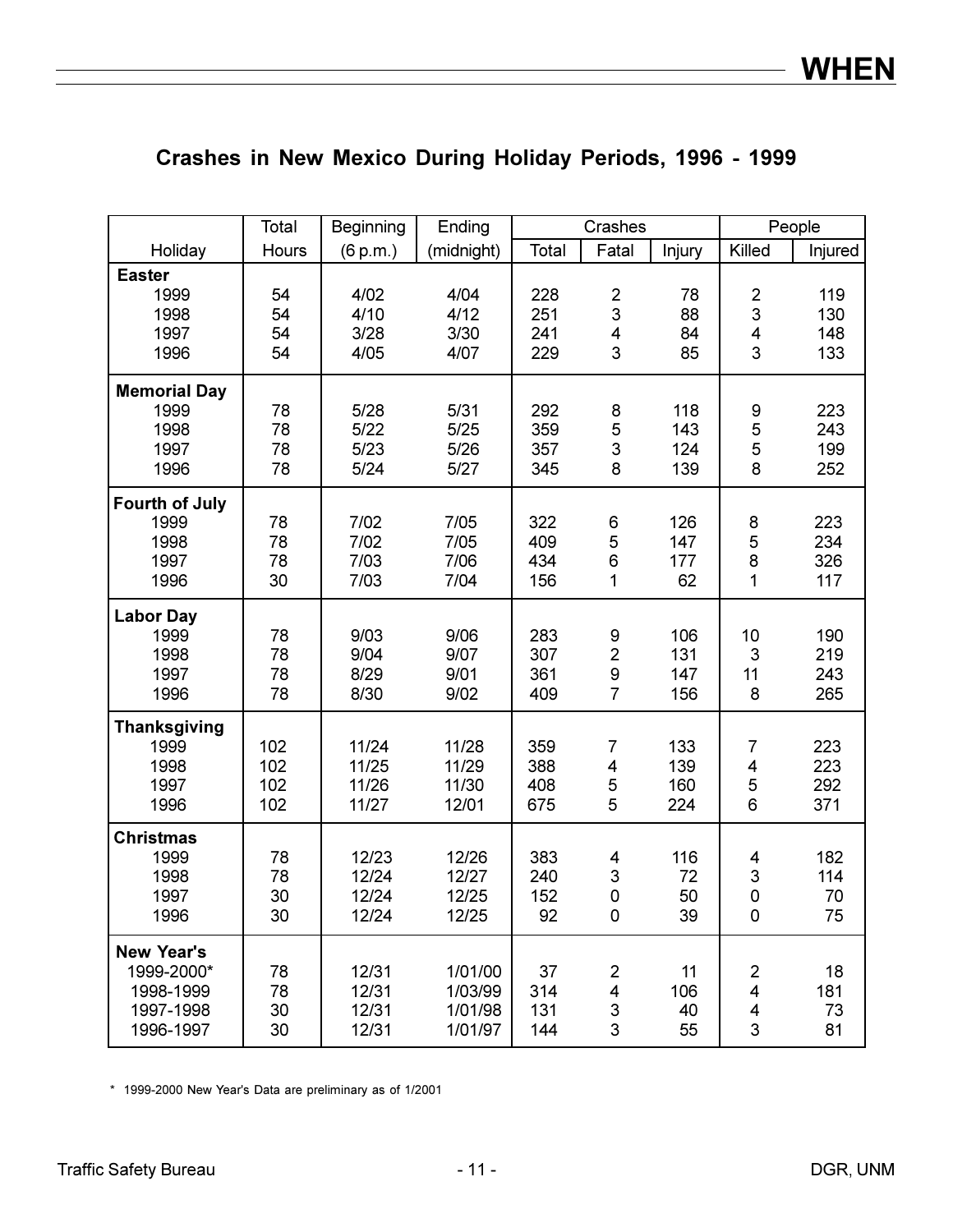#### New Mexico Fatalities by Day and Alcohol Involvement, 1999



• Alcohol-involved Fatality

10

17

24

31

Non Alcohol-involved Fatality

111

18

25

 $\bullet$  12

19

 $|26$ 

13

20

27

14

|21

 $\cdot$  28

п.

15

22

29

 $\cdot$  16

23

 $- 30$ 

• Unlike other graphs and tables in this section, crashes that occur between midnight and 5:59 am are not shifted to the previous day.

14

21

28

 $\frac{1}{2}$  15

22

 $\bullet$  29

16

23

 $\bullet$  30

 $17$ 

24

|18

25

19

 $\cdot$  26

20

27

| Sun | Mon | Tue | Wed | Thu | Fri | Sat     |
|-----|-----|-----|-----|-----|-----|---------|
|     |     |     |     | 2   | 13  | 14<br>4 |
| 15  | 6   |     | 8   | 19  | 10  |         |
| 12  | 13  | 14  | 15  | 16  | 17  | Å<br>18 |
| 19  | 20  | 21  | 22  | 23  | 24  | ŧ<br>25 |
| 26  | 27  | 28  | 29  | 30  | 31  |         |

ミエ四ス

Traffic Safety Bureau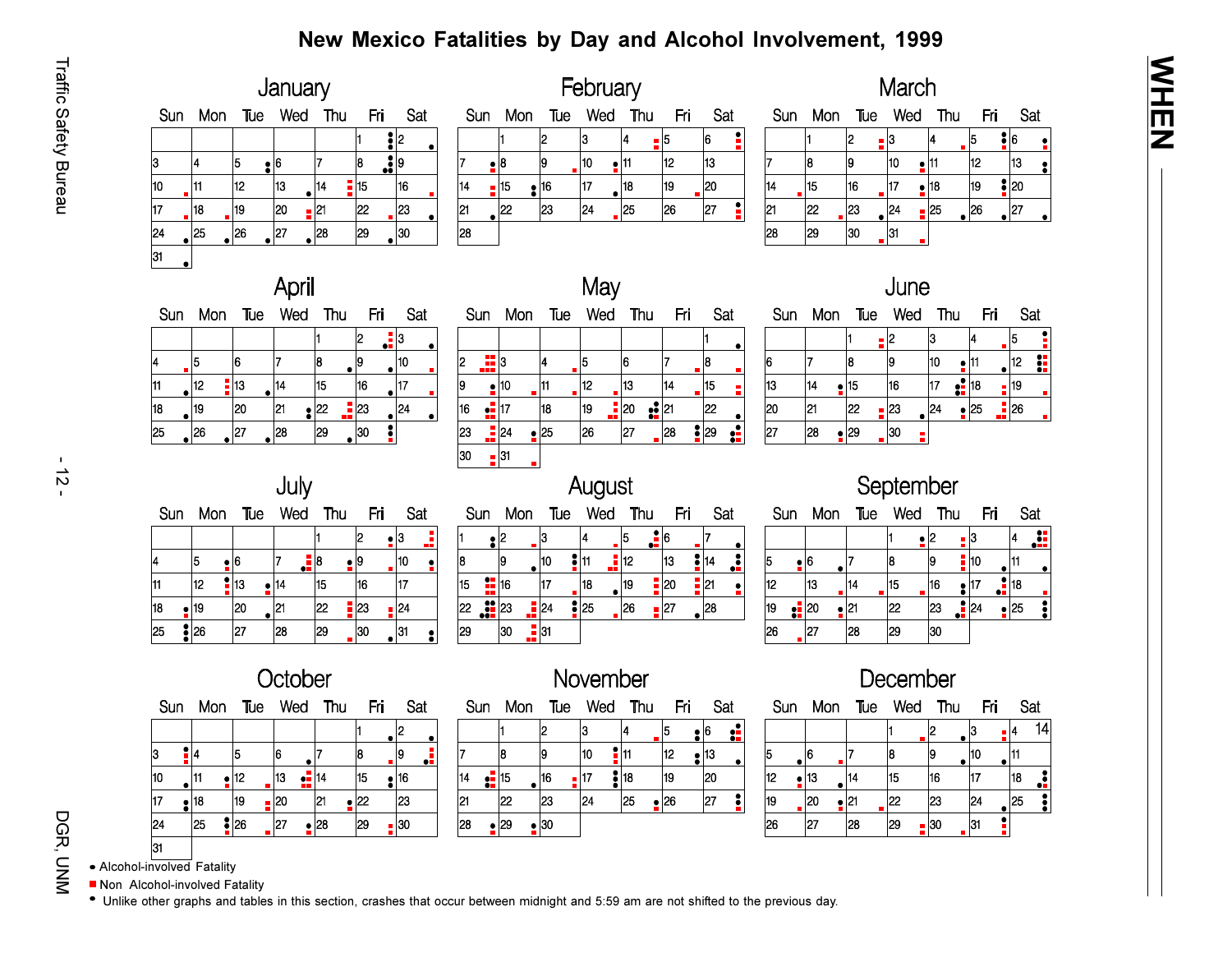Crashes in New Mexico by Road System, 1999



#### **Crashes on New Mexico Pueblos and Reservations, 1999**

|                                                                                                                                                                                                                                                                                                                                       |                                                                                                                                                            | Crashes                                                                                                                              |                                                                                                                                                                                    |                                                                                                                                                                                                   | People                                                                                                                                         |                                                                                                                                                       |  |
|---------------------------------------------------------------------------------------------------------------------------------------------------------------------------------------------------------------------------------------------------------------------------------------------------------------------------------------|------------------------------------------------------------------------------------------------------------------------------------------------------------|--------------------------------------------------------------------------------------------------------------------------------------|------------------------------------------------------------------------------------------------------------------------------------------------------------------------------------|---------------------------------------------------------------------------------------------------------------------------------------------------------------------------------------------------|------------------------------------------------------------------------------------------------------------------------------------------------|-------------------------------------------------------------------------------------------------------------------------------------------------------|--|
| Pueblo or                                                                                                                                                                                                                                                                                                                             |                                                                                                                                                            |                                                                                                                                      |                                                                                                                                                                                    | Property                                                                                                                                                                                          |                                                                                                                                                |                                                                                                                                                       |  |
| Reservation                                                                                                                                                                                                                                                                                                                           | Total                                                                                                                                                      | Fatal                                                                                                                                | Injury                                                                                                                                                                             | Damage                                                                                                                                                                                            | Killed                                                                                                                                         | Injured                                                                                                                                               |  |
| Acoma<br>Alamo Navajo<br>Cañoncito Navajo<br>Cochiti<br>Isleta<br>Jemez<br>Jicarilla Apache<br>Laguna<br>Mescalero Apache<br>Nambe<br>Navajo<br>Picuris<br>Pojoaque<br>Ramah Navajo<br>Sandia<br>San Felipe<br>San Ildefonso<br>San Juan<br>Santa Ana<br>Santa Clara<br>Santo Domingo<br><b>Taos Pueblo</b><br>Tesuque<br>Zia<br>Zuni | 42<br>5<br>2<br>3<br>86<br>13<br>37<br>107<br>22<br>$\overline{7}$<br>282<br>18<br>61<br>9<br>33<br>28<br>8<br>61<br>16<br>19<br>27<br>1<br>26<br>11<br>60 | 1<br>0<br>0<br>0<br>3<br>1<br>3<br>6<br>1<br>0<br>19<br>0<br>1<br>$\frac{0}{2}$<br>1<br>0<br>4<br>1<br>1<br>0<br>1<br>$\overline{2}$ | 13<br>$\frac{2}{37}$<br>$\frac{5}{5}$<br>49<br>$\overline{7}$<br>$\overline{2}$<br>132<br>9<br>15<br>4<br>12<br>17<br>37<br>$\frac{9}{7}$<br>16<br>1<br>12<br>$\overline{4}$<br>24 | 28<br>$\begin{array}{c} 3 \\ 2 \\ 1 \end{array}$<br>46<br>$\overline{7}$<br>29<br>52<br>14<br>5<br>131<br>9<br>45<br>5<br>19<br>10<br>$\overline{7}$<br>20<br>6<br>11<br>10<br>0<br>13<br>6<br>34 | 1<br>0<br>0<br>0<br>3<br>1<br>$\frac{3}{7}$<br>0<br>20<br>0<br>0<br>$\overline{2}$<br>1<br>$\frac{0}{4}$<br>1<br>3<br>1<br>0<br>$\overline{2}$ | 21<br>$\frac{0}{5}$<br>56<br>15<br>14<br>82<br>15<br>3<br>255<br>15<br>33<br>8<br>30<br>28<br>77<br>13<br>11<br>34<br>$\overline{2}$<br>23<br>6<br>45 |  |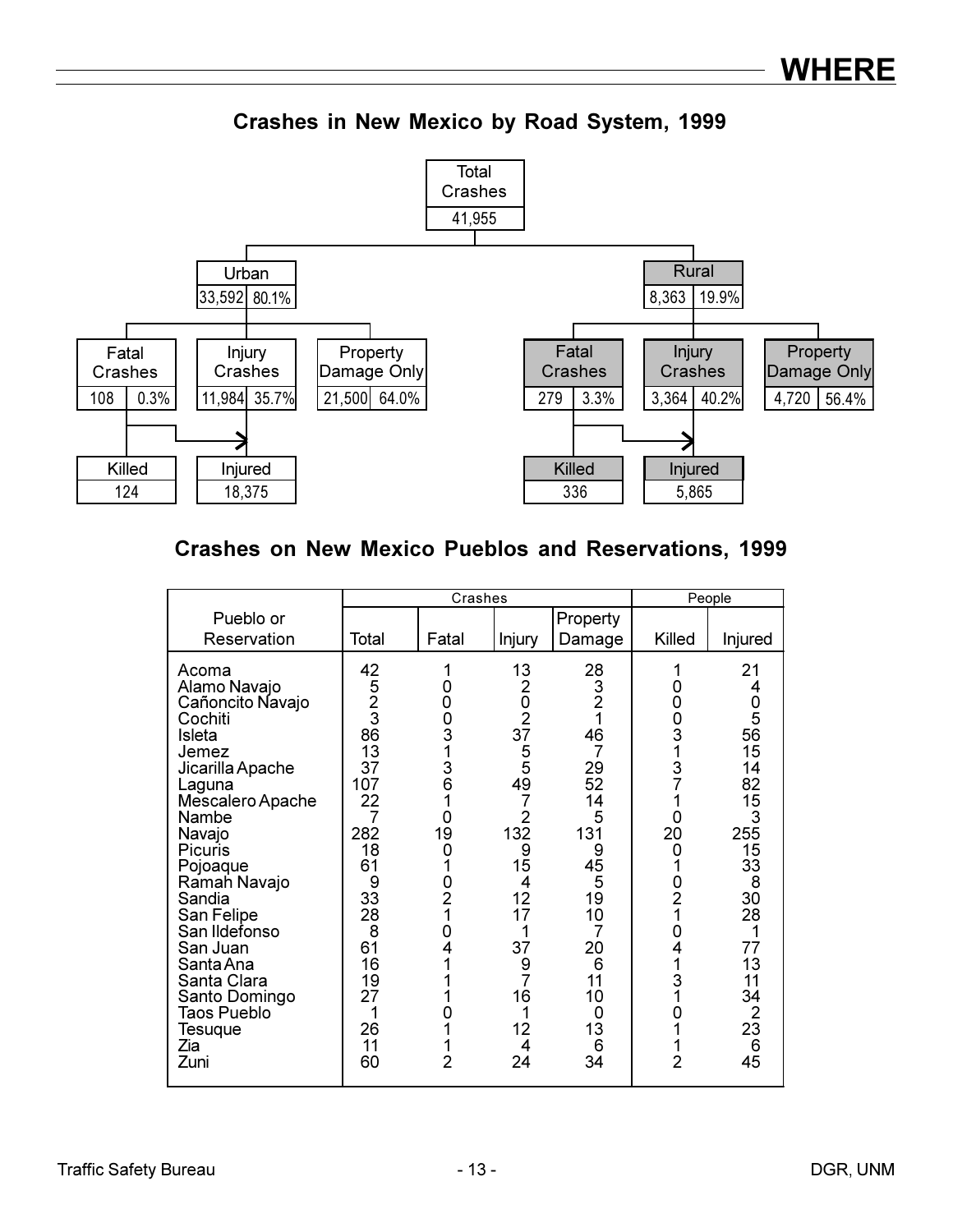## New Mexico Crashes by County, 1999

|                 |                  |                  | Crashes           |               | People         |                    | Rates |       |                  |            |                |            |
|-----------------|------------------|------------------|-------------------|---------------|----------------|--------------------|-------|-------|------------------|------------|----------------|------------|
|                 |                  |                  |                   | Property      |                |                    | Crash | Death | Economic         | 100        | Licensed       |            |
| County          | <del>Total</del> | <del>Fatal</del> | <del>Injury</del> | <b>Damage</b> | Killed         | <del>Injured</del> | Rate  | Rate  | <del>Loss*</del> | <b>MVM</b> | <b>Drivers</b> | Population |
| Bernalillo      | 17,120           | 60               | 6,306             | 10,754        | 69             | 9,654              | 323   | 1.30  | 791,909          | 53.0       | 384,106        | 523,472    |
| Catron          | 110              | 3                | 29                | 78            | 3              | 45                 | 83    | 2.26  | 18,521           | 1.3        | 2,893          | 2,862      |
| Chaves          | 1,225            | $\overline{7}$   | 424               | 794           | 16             | 746                | 206   | 2.69  | 88,863           | 5.9        | 42,041         | 62,394     |
| Cibola          | 448              | 11               | 167               | 270           | 12             | 275                | 67    | 1.79  | 54,824           | 6.7        | 15,484         | 26,894     |
| Colfax          | 339              | 5                | 101               | 233           | 5              | 150                | 122   | 1.81  | 41,224           | 2.8        | 10,689         | 13,666     |
| Curry           | 866              | $\overline{7}$   | 254               | 605           | $\overline{7}$ | 374                | 248   | 2.00  | 53,163           | 3.5        | 29,752         | 43,570     |
| De Baca         | 68               | 3                | 29                | 36            | 4              | 46                 | 29    | 1.71  | 9,381            | 2.3        | 1,761          | 2,359      |
| Doña Ana        | 3,070            | 17               | 1,278             | 1,775         | 21             | 2,020              | 149   | 1.02  | 216,788          | 20.6       | 112,296        | 170,361    |
| Eddy            | 1,216            | 11               | 389               | 816           | 13             | 632                | 157   | 1.68  | 84,795           | 7.7        | 37,763         | 53,122     |
| Grant           | 550              | 10               | 189               | 351           | 12             | 297                | 120   | 2.61  | 45,903           | 4.6        | 22,632         | 31,335     |
| Guadalupe       | 210              | 4                | 69                | 137           | 4              | 123                | 40    | 0.77  | 34,268           | 5.2        | 3,089          | 4,023      |
| Harding         | $\overline{7}$   | 1                | $\mathbf{3}$      | 3             | $\mathbf{1}$   | 5                  | 22    | 3.10  | 1,203            | 0.3        | 683            | 854        |
| Hidalgo         | 163              | 4                | 74                | 85            | 4              | 126                | 51    | 1.25  | 26,209           | 3.2        | 4,591          | 6,027      |
| Lea             | 976              | 12               | 336               | 628           | 16             | 546                | 155   | 2.54  | 66,305           | 6.3        | 39,586         | 55,067     |
| Lincoln         | 645              | 6                | 198               | 441           | $\overline{7}$ | 311                | 113   | 1.23  | 58,423           | 5.7        | 14,360         | 16,778     |
| Los Alamos      | 252              | 1                | 83                | 168           | $\mathbf 1$    | 108                | 119   | 0.47  | 11,760           | 2.1        | 16,234         | 18,281     |
| Luna            | 437              | 17               | 143               | 277           | 18             | 284                | 77    | 3.16  | 47,120           | 5.7        | 17,707         | 24,360     |
| <b>McKinley</b> | 1,581            | 36               | 487               | 1,058         | 39             | 874                | 115   | 2.84  | 172,476          | 13.7       | 37,526         | 66,923     |
| Mora            | 117              | $\overline{2}$   | 44                | 71            | $\sqrt{2}$     | 81                 | 106   | 1.81  | 20,446           | 1.1        | 3,372          | 4,945      |
| Otero           | 986              | 8                | 343               | 635           | 9              | 525                | 141   | 1.29  | 83,985           | 7.0        | 37,485         | 54,185     |
| Quay            | 254              | 6                | 77                | 171           | 10             | 129                | 56    | 2.19  | 31,255           | 4.6        | 7,974          | 9,872      |
| Rio Arriba      | 923              | 26               | 361               | 536           | 30             | 630                | 136   | 4.42  | 98,947           | 6.8        | 27,765         | 38,180     |
| Roosevelt       | 331              | 4                | 100               | 227           | $\overline{4}$ | 160                | 125   | 1.51  | 29,991           | 2.6        | 11,932         | 17,416     |
| Sandoval        | 1,081            | 23               | 413               | 645           | 25             | 676                | 109   | 2.52  | 85,161           | 9.9        | 65,075         | 90,253     |
| San Juan        | 2,463            | 25               | 929               | 1,509         | 27             | 1,482              | 165   | 1.81  | 205,999          | 14.9       | 70,454         | 109,899    |
| San Miguel      | 632              | 8                | 235               | 389           | 8              | 360                | 147   | 1.86  | 56,338           | 4.3        | 17,894         | 28,488     |
| Santa Fe        | 3,443            | 19               | 1,394             | 2,030         | 33             | 2,177              | 191   | 1.83  | 258,602          | 18.1       | 92,124         | 124,228    |
| Sierra          | 255              | 9                | 75                | 171           | 10             | 116                | 125   | 4.90  | 30,472           | 2.0        | 9,476          | 11,008     |
| Socorro         | 353              | 12               | 117               | 224           | 14             | 175                | 56    | 2.24  | 43,090           | 6.3        | 12,005         | 16,500     |
| <b>Taos</b>     | 640              | 4                | 246               | 390           | 5              | 353                | 186   | 1.46  | 73,747           | 3.4        | 21,844         | 27,116     |
| Torrance        | 221              | 9                | 79                | 133           | 10             | 143                | 44    | 2.00  | 32,417           | 5.0        | 10,187         | 16,408     |
| Union           | 93               | $\mathbf 1$      | 38                | 54            | $\overline{2}$ | 58                 | 72    | 1.55  | 9,836            | 1.3        | 3,211          | 3,903      |
| Valencia        | 880              | 16               | 338               | 526           | 19             | 559                | 191   | 4.12  | 76,865           | 4.6        | 43,884         | 65,095     |
| Total           | 41,955           | 387              | 15,348            | 26,220        | 460            | 24,240             | 173   | 1.90  | 2,960,288        | 242.6      | 1,227,875      | 1,739,844  |

1 Crash cost estimates are in thousands of dollars, and are based on FHWA Economic Loss Formulae (see page 37).

Traffic Safety Bureau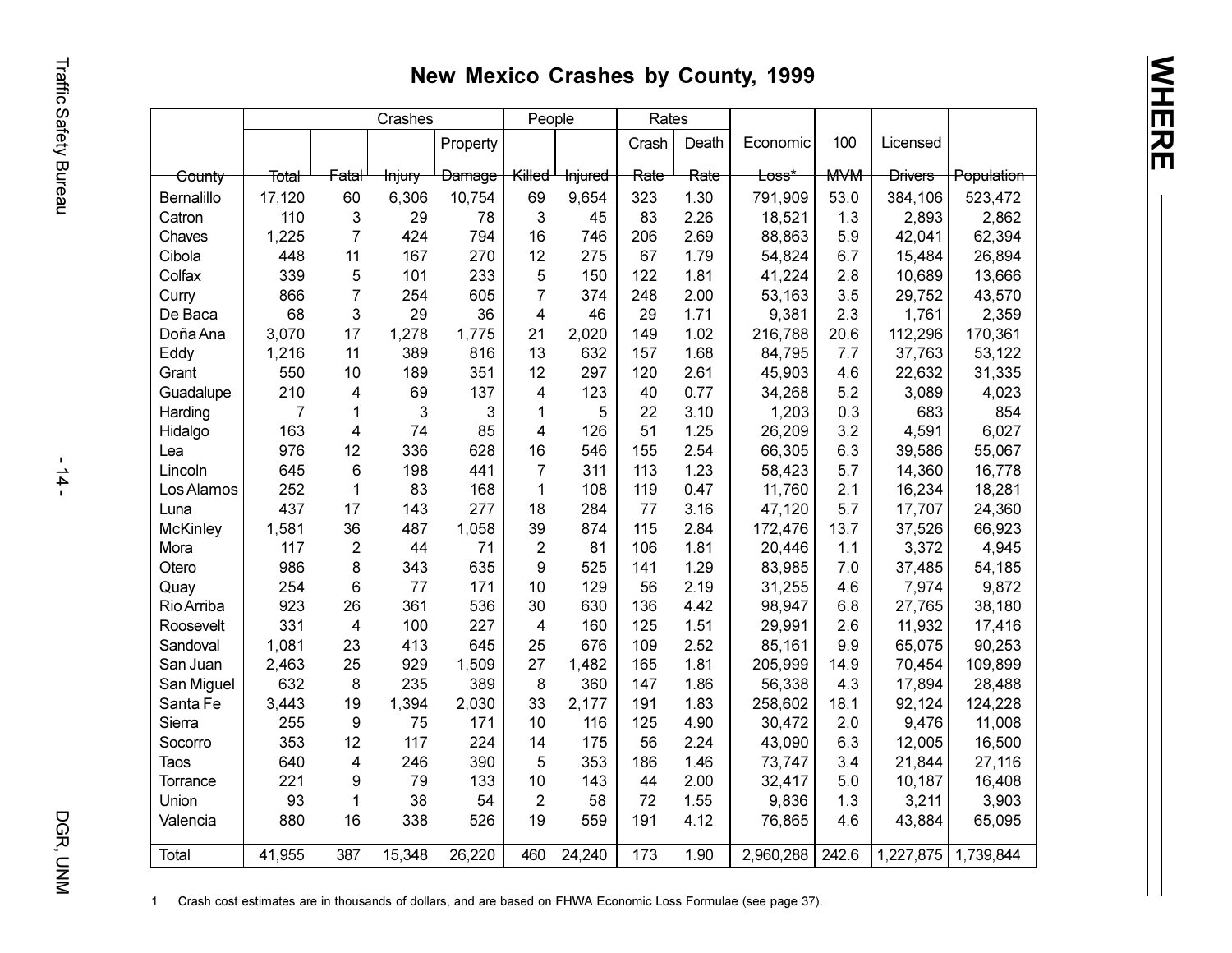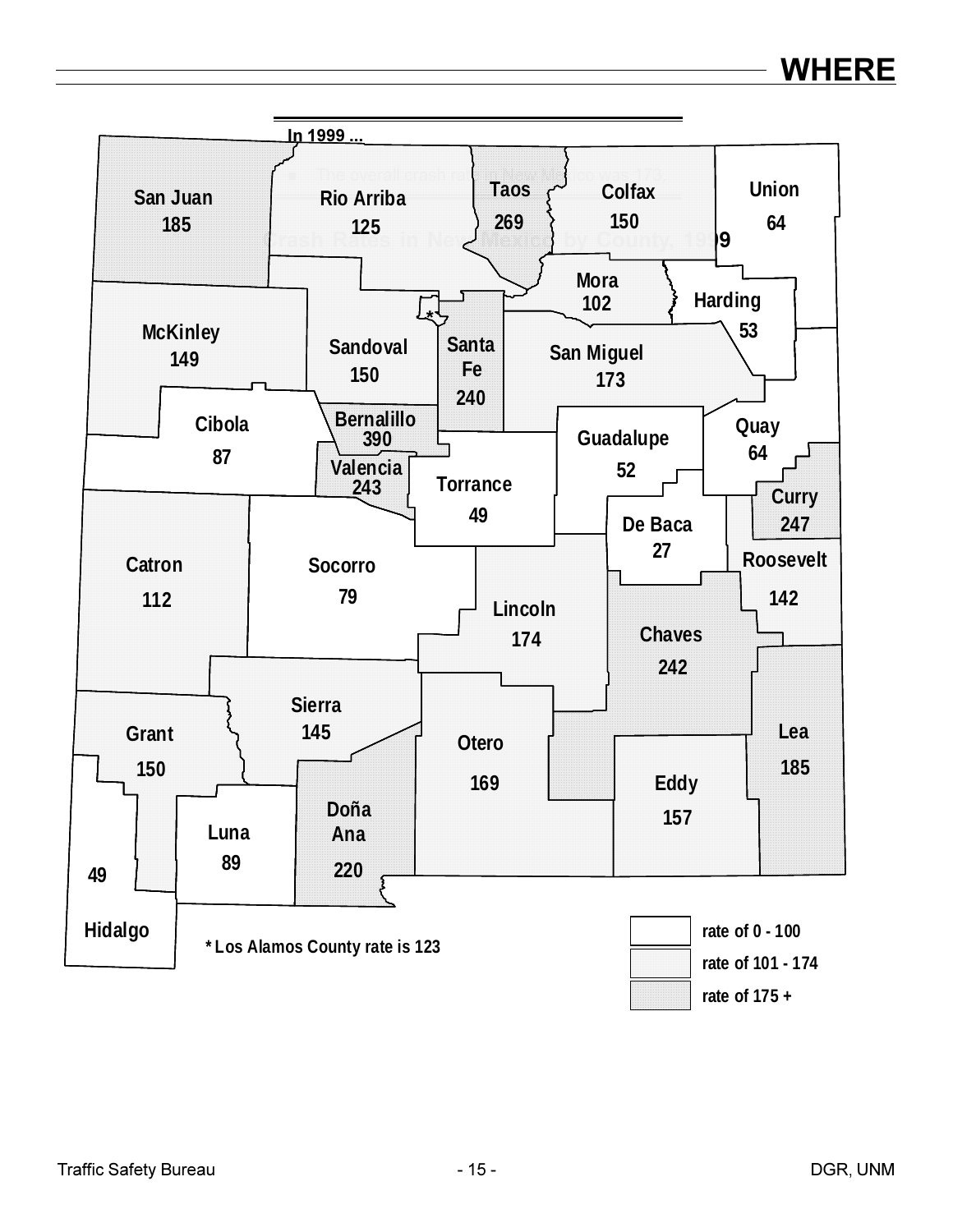|                                                                                                                                                                                                                                                                                                                                                                                                                                                                                                                |                                                                                                                                                                                                                                                                                                         | Crashes                                                                                                                                                                                                                              |                                                                                                                                                                                                                                                                                         |                                                                                                                                                                                                                                                                                       | People                                                                                                                                                                                                                                                                                                                                                                                                                  |                                                                                                                                                                                                                                                                                                      |
|----------------------------------------------------------------------------------------------------------------------------------------------------------------------------------------------------------------------------------------------------------------------------------------------------------------------------------------------------------------------------------------------------------------------------------------------------------------------------------------------------------------|---------------------------------------------------------------------------------------------------------------------------------------------------------------------------------------------------------------------------------------------------------------------------------------------------------|--------------------------------------------------------------------------------------------------------------------------------------------------------------------------------------------------------------------------------------|-----------------------------------------------------------------------------------------------------------------------------------------------------------------------------------------------------------------------------------------------------------------------------------------|---------------------------------------------------------------------------------------------------------------------------------------------------------------------------------------------------------------------------------------------------------------------------------------|-------------------------------------------------------------------------------------------------------------------------------------------------------------------------------------------------------------------------------------------------------------------------------------------------------------------------------------------------------------------------------------------------------------------------|------------------------------------------------------------------------------------------------------------------------------------------------------------------------------------------------------------------------------------------------------------------------------------------------------|
|                                                                                                                                                                                                                                                                                                                                                                                                                                                                                                                |                                                                                                                                                                                                                                                                                                         |                                                                                                                                                                                                                                      |                                                                                                                                                                                                                                                                                         | Property                                                                                                                                                                                                                                                                              |                                                                                                                                                                                                                                                                                                                                                                                                                         |                                                                                                                                                                                                                                                                                                      |
| City                                                                                                                                                                                                                                                                                                                                                                                                                                                                                                           | Total                                                                                                                                                                                                                                                                                                   | Fatal                                                                                                                                                                                                                                | Injury                                                                                                                                                                                                                                                                                  | Damage                                                                                                                                                                                                                                                                                | Killed                                                                                                                                                                                                                                                                                                                                                                                                                  | Injured                                                                                                                                                                                                                                                                                              |
| Alamogordo<br>Albuquerque<br>Anthony<br>Artesia<br>Aztec<br>Bayard<br><b>Belen</b><br>Bernalillo<br><b>Bloomfield</b><br><b>Bosque Farms</b><br>Capitan<br>Carlsbad<br>Carrizozo<br>Central<br>Chama<br>Cimarron<br>Clayton<br>Cloudcroft<br>Clovis<br>Columbus<br>Corona<br>Corrales<br>Cuba<br>Deming<br><b>Des Moines</b><br>Dexter<br>Dora<br>Eagle Nest<br>Elida<br>Encino<br>Española<br>Estancia<br>Eunice<br>Farmington<br>Folsom<br>Fort Sumner<br>Gallup<br>Grady<br>Grants<br>Grenville<br>Hagerman | 640<br>16,794<br>62<br>240<br>140<br>33<br>304<br>32<br>125<br>24<br>12<br>726<br>14<br>13<br>8<br>3<br>42<br>$\overline{7}$<br>727<br>6<br>5<br>56<br>9<br>234<br>4<br>$\overline{2}$<br>$\overline{2}$<br>3<br>5<br>1<br>653<br>9<br>24<br>1,342<br>1<br>18<br>839<br>1<br>172<br>1<br>$\overline{2}$ | 3<br>50<br>0<br>0<br>0<br>0<br>0<br>1<br>1<br>0<br>0<br>3<br>0<br>0<br>0<br>0<br>0<br>0<br>$\overline{2}$<br>0<br>0<br>0<br>0<br>3<br>0<br>0<br>$\overline{0}$<br>0<br>0<br>0<br>5<br>0<br>0<br>1<br>0<br>0<br>5<br>0<br>1<br>0<br>0 | 203<br>6,185<br>23<br>59<br>44<br>6<br>97<br>10<br>22<br>6<br>4<br>235<br>$\overline{c}$<br>6<br>$\overline{2}$<br>1<br>12<br>1<br>202<br>$\overline{2}$<br>1<br>14<br>4<br>59<br>0<br>1<br>1<br>1<br>1<br>1<br>245<br>$\overline{c}$<br>5<br>520<br>0<br>5<br>210<br>1<br>66<br>0<br>0 | 434<br>10,559<br>39<br>181<br>96<br>27<br>207<br>21<br>102<br>18<br>8<br>488<br>12<br>7<br>6<br>$\overline{2}$<br>30<br>6<br>523<br>4<br>4<br>42<br>5<br>172<br>4<br>1<br>1<br>$\overline{2}$<br>4<br>0<br>403<br>7<br>19<br>821<br>1<br>13<br>624<br>0<br>105<br>1<br>$\overline{2}$ | $\overline{4}$<br>58<br>0<br>0<br>0<br>0<br>0<br>1<br>1<br>0<br>0<br>3<br>0<br>0<br>$\mathbf 0$<br>$\mathbf 0$<br>$\mathbf 0$<br>$\mathbf 0$<br>$\overline{c}$<br>$\overline{0}$<br>$\mathbf 0$<br>$\mathbf 0$<br>$\mathbf 0$<br>3<br>0<br>$\mathbf 0$<br>$\overline{0}$<br>$\mathbf 0$<br>$\mathbf 0$<br>$\mathbf 0$<br>6<br>$\mathbf 0$<br>$\mathbf 0$<br>1<br>0<br>0<br>$\overline{7}$<br>0<br>1<br>0<br>$\mathbf 0$ | 288<br>9,466<br>36<br>83<br>63<br>7<br>149<br>18<br>32<br>7<br>6<br>369<br>3<br>10<br>$\overline{2}$<br>1<br>18<br>1<br>293<br>$\overline{2}$<br>1<br>20<br>6<br>90<br>0<br>$\overline{2}$<br>1<br>1<br>1<br>1<br>404<br>3<br>$\overline{7}$<br>823<br>0<br>6<br>359<br>1<br>104<br>0<br>$\mathbf 0$ |
| Hatch<br><b>Hobbs</b><br>Hurley<br>Jal<br>Jemez Springs                                                                                                                                                                                                                                                                                                                                                                                                                                                        | 38<br>608<br>$\overline{2}$<br>13<br>10                                                                                                                                                                                                                                                                 | 0<br>$\overline{2}$<br>0<br>0<br>$\mathbf{1}$                                                                                                                                                                                        | 9<br>208<br>1<br>5<br>3                                                                                                                                                                                                                                                                 | 29<br>398<br>1<br>8<br>6                                                                                                                                                                                                                                                              | $\pmb{0}$<br>$\frac{2}{0}$<br>$\mathsf{O}\xspace$<br>1                                                                                                                                                                                                                                                                                                                                                                  | 19<br>323<br>1<br>9<br>3                                                                                                                                                                                                                                                                             |
|                                                                                                                                                                                                                                                                                                                                                                                                                                                                                                                |                                                                                                                                                                                                                                                                                                         |                                                                                                                                                                                                                                      |                                                                                                                                                                                                                                                                                         |                                                                                                                                                                                                                                                                                       |                                                                                                                                                                                                                                                                                                                                                                                                                         |                                                                                                                                                                                                                                                                                                      |

Crashes in New Mexico by City, 1999

Data from this table are not comparable to the data from page 14.

(continued on the next page)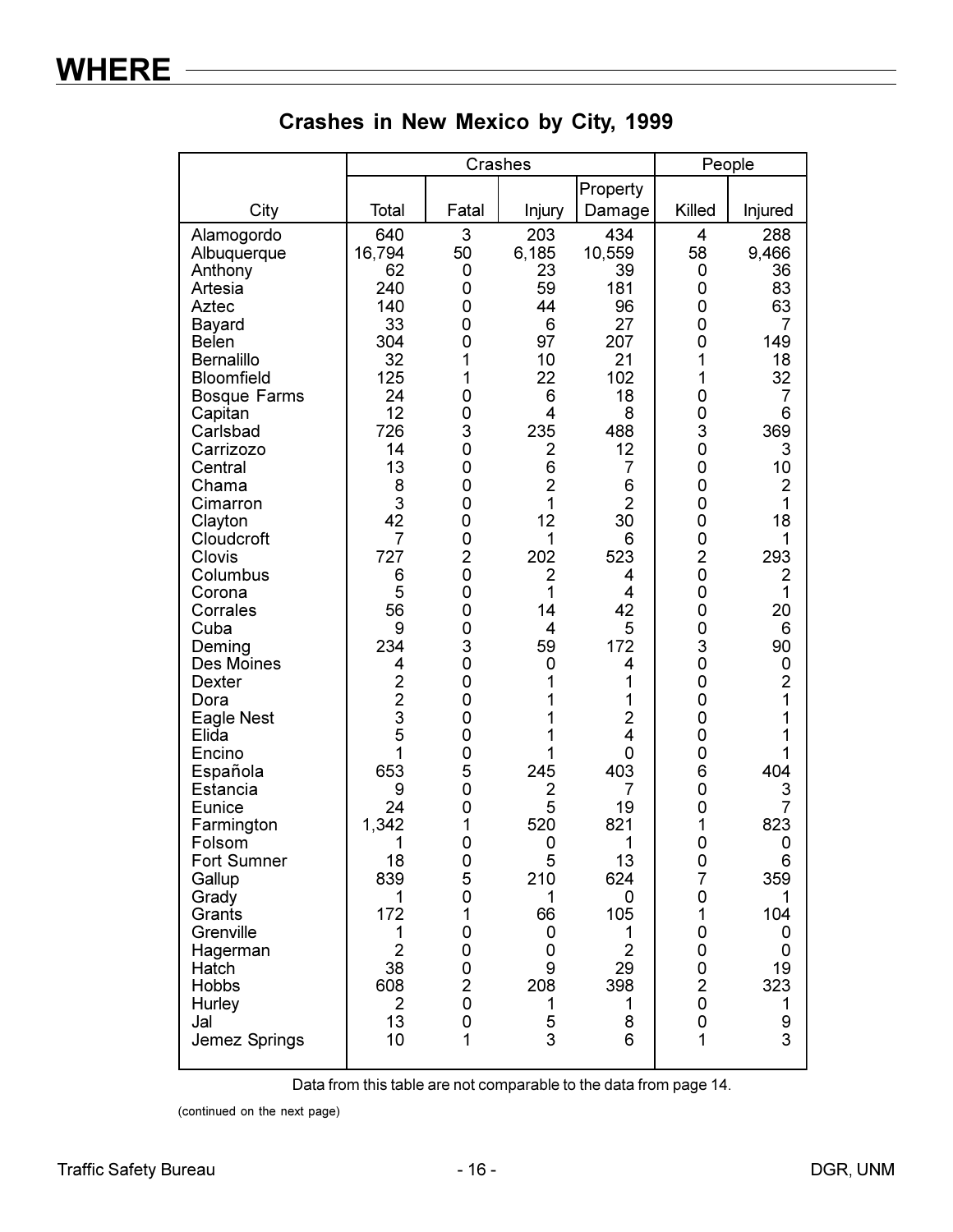|                                                                                                                                                                                                                                                                                                                                                                                                                                                                                                                                                                                    |                                                                                                                                                                                                                                                                                                                     | Crashes                                                                                                                                                                                                                          |                                                                                                                                                                                                                                                                                                                |                                                                                                                                                                                                                                                                                                                                 | People                                                                                                                                                                                                                                                          |                                                                                                                                                                                                                                                                                                               |
|------------------------------------------------------------------------------------------------------------------------------------------------------------------------------------------------------------------------------------------------------------------------------------------------------------------------------------------------------------------------------------------------------------------------------------------------------------------------------------------------------------------------------------------------------------------------------------|---------------------------------------------------------------------------------------------------------------------------------------------------------------------------------------------------------------------------------------------------------------------------------------------------------------------|----------------------------------------------------------------------------------------------------------------------------------------------------------------------------------------------------------------------------------|----------------------------------------------------------------------------------------------------------------------------------------------------------------------------------------------------------------------------------------------------------------------------------------------------------------|---------------------------------------------------------------------------------------------------------------------------------------------------------------------------------------------------------------------------------------------------------------------------------------------------------------------------------|-----------------------------------------------------------------------------------------------------------------------------------------------------------------------------------------------------------------------------------------------------------------|---------------------------------------------------------------------------------------------------------------------------------------------------------------------------------------------------------------------------------------------------------------------------------------------------------------|
|                                                                                                                                                                                                                                                                                                                                                                                                                                                                                                                                                                                    |                                                                                                                                                                                                                                                                                                                     |                                                                                                                                                                                                                                  |                                                                                                                                                                                                                                                                                                                | Property                                                                                                                                                                                                                                                                                                                        |                                                                                                                                                                                                                                                                 |                                                                                                                                                                                                                                                                                                               |
| City                                                                                                                                                                                                                                                                                                                                                                                                                                                                                                                                                                               | Total                                                                                                                                                                                                                                                                                                               | Fatal                                                                                                                                                                                                                            | Injury                                                                                                                                                                                                                                                                                                         | Damage                                                                                                                                                                                                                                                                                                                          | Killed                                                                                                                                                                                                                                                          | Injured                                                                                                                                                                                                                                                                                                       |
| La Mesilla<br>Las Cruces<br>Las Vegas<br>Logan<br>Lordsburg<br>Los Alamos<br>Los Lunas<br>Loving<br>Lovington<br>Magdalena<br>Maxwell<br>Melrose<br>Milan<br>Moriarty<br>Pecos<br>Portales<br>Questa<br>Raton<br><b>Red River</b><br>Reserve<br>Rio Rancho<br>Roswell<br>Ruidoso<br>Ruidoso Downs<br>San Jon<br>San Ysidro<br>Santa Fe<br>Santa Rosa<br>Shiprock<br><b>Silver City</b><br>Socorro<br>Springer<br><b>Sunland Park</b><br><b>Taos</b><br>Tatum<br><b>Texico</b><br><b>Tijeras</b><br>T or C<br>Tucumcari<br>Tularosa<br>Vaughn<br><b>Wagon Mound</b><br>Williamsburg | 13<br>2,303<br>422<br>7<br>31<br>246<br>260<br>$\overline{2}$<br>145<br>3<br>5<br>6<br>30<br>52<br>$\overline{7}$<br>203<br>13<br>115<br>13<br>3<br>685<br>946<br>308<br>68<br>$\overline{2}$<br>10<br>2,447<br>42<br>88<br>338<br>156<br>4<br>49<br>255<br>2<br>13<br>20<br>115<br>108<br>19<br>3<br>$\frac{3}{5}$ | 0<br>4<br>1<br>0<br>1<br>1<br>$\overline{2}$<br>0<br>1<br>1<br>0<br>0<br>0<br>0<br>0<br>0<br>0<br>0<br>0<br>0<br>3<br>1<br>1<br>0<br>0<br>0<br>8<br>0<br>4<br>0<br>0<br>0<br>0<br>0<br>0<br>0<br>0<br>0<br>1<br>0<br>0<br>0<br>0 | 6<br>963<br>146<br>$\overline{2}$<br>8<br>81<br>87<br>0<br>40<br>1<br>0<br>3<br>10<br>20<br>$\overline{2}$<br>41<br>4<br>26<br>$\overline{2}$<br>1<br>255<br>310<br>79<br>21<br>1<br>1<br>1,001<br>6<br>41<br>106<br>36<br>$\overline{2}$<br>19<br>96<br>0<br>5<br>8<br>25<br>30<br>6<br>1<br>$\mathbf 0$<br>3 | 7<br>1,336<br>275<br>5<br>22<br>164<br>171<br>$\overline{2}$<br>104<br>1<br>5<br>3<br>20<br>32<br>5<br>162<br>9<br>89<br>11<br>$\overline{2}$<br>427<br>635<br>228<br>47<br>1<br>9<br>1,438<br>36<br>43<br>232<br>120<br>$\overline{2}$<br>30<br>159<br>2<br>8<br>12<br>90<br>77<br>13<br>$\overline{c}$<br>3<br>$\overline{2}$ | 0<br>4<br>1<br>0<br>1<br>1<br>$\overline{2}$<br>0<br>$\overline{2}$<br>1<br>0<br>0<br>0<br>0<br>0<br>0<br>0<br>0<br>0<br>0<br>3<br>1<br>1<br>0<br>0<br>0<br>9<br>0<br>4<br>0<br>0<br>0<br>0<br>0<br>0<br>0<br>$\mathsf{O}\xspace$<br>0<br>3<br>0<br>0<br>0<br>0 | 12<br>1,490<br>235<br>$\overline{2}$<br>16<br>104<br>128<br>0<br>74<br>$\overline{2}$<br>0<br>4<br>16<br>28<br>3<br>62<br>4<br>35<br>2<br>1<br>376<br>515<br>116<br>29<br>1<br>$\overline{2}$<br>1,510<br>8<br>69<br>156<br>52<br>2<br>28<br>136<br>0<br>6<br>11<br>33<br>45<br>7<br>4<br>0<br>$\overline{4}$ |

Crashes in New Mexico by City, 1999 (cont.)

Data from this table are not comparable to the data from page 14.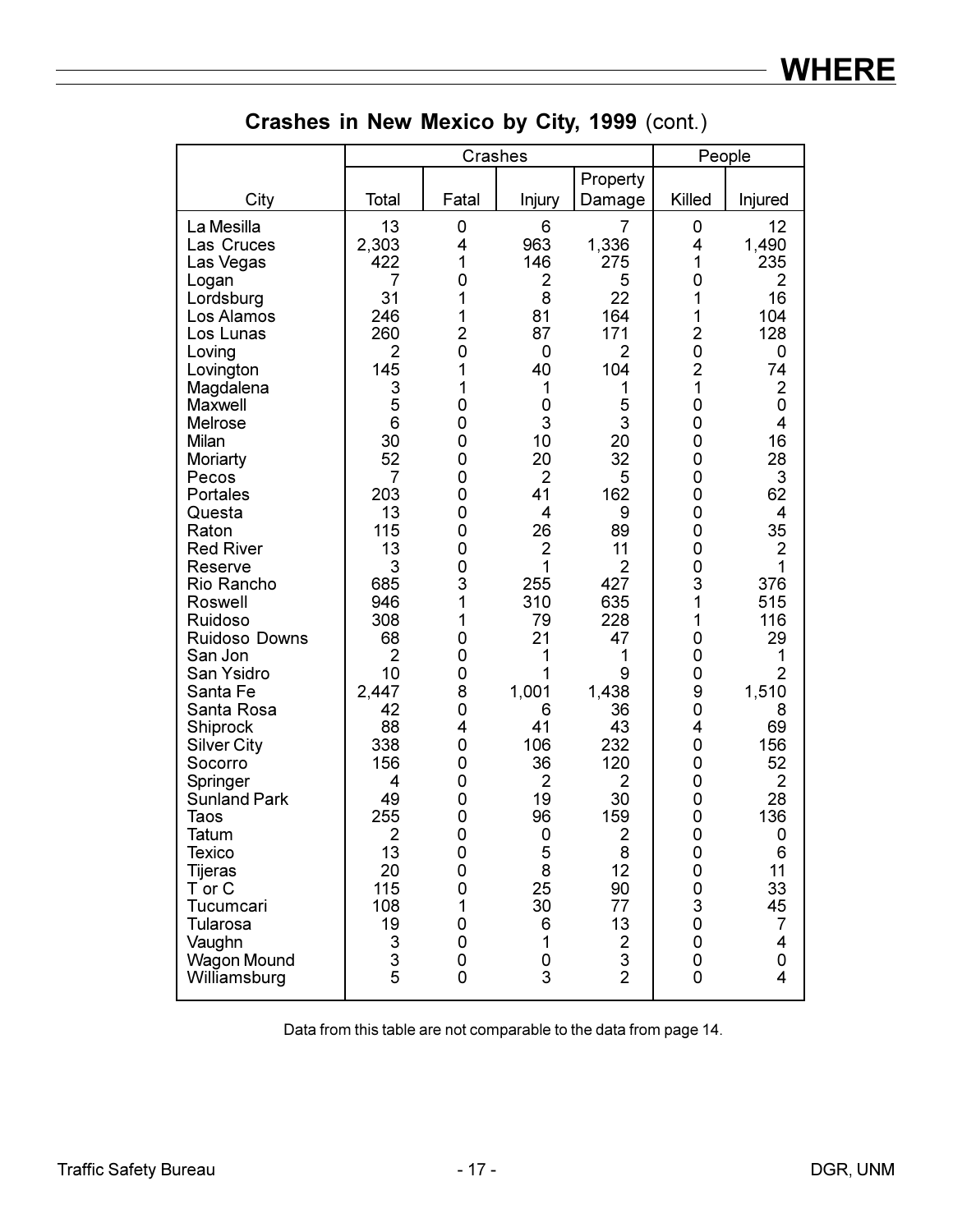#### Crash Rates for Selected<sup>1</sup> New Mexico Cities, 1999

|                     |        | Crashes <sup>2</sup> | Rates <sup>3</sup> |                     | <b>Estimated</b>        |
|---------------------|--------|----------------------|--------------------|---------------------|-------------------------|
|                     |        | Fatal and            |                    | Fatal and           | 1998                    |
| City <sup>1</sup>   | Total  | Injury <sup>4</sup>  | Total              | Injury <sup>4</sup> | Population <sup>5</sup> |
| Alamogordo          | 605    | 82                   | 21.4               | 2.90                | 28,312                  |
| Albuquerque         | 12,875 | 1,649                | 30.7               | 3.93                | 419,311                 |
| Artesia             | 231    | 21                   | 21.1               | 1.91                | 10,973                  |
| Aztec               | 135    | 16                   | 22.0               | 2.61                | 6,134                   |
| <b>Belen</b>        | 287    | 34                   | 36.2               | 4.28                | 7,936                   |
| <b>Bernalillo</b>   | 4      | 0                    | 0.5                | 0.00                | 7,570                   |
| <b>Bloomfield</b>   | 117    | 9                    | 18.7               | 1.44                | 6,260                   |
| <b>Bosque Farms</b> | 21     | 0                    | 3.7                | 0.00                | 5,645                   |
| Carlsbad            | 710    | 87                   | 27.0               | 3.31                | 26,315                  |
| Clovis              | 713    | 68                   | 22.0               | 2.10                | 32,394                  |
| Corrales            | 54     | 5                    | 8.1                | 0.75                | 6,633                   |
| Deming              | 214    | 24                   | 14.7               | 1.65                | 14,517                  |
| Española            | 612    | 73                   | 68.0               | 8.12                | 8,994                   |
| Farmington          | 1,312  | 178                  | 33.6               | 4.56                | 39,028                  |
| Gallup              | 797    | 84                   | 39.6               | 4.17                | 20,120                  |
| Grants              | 157    | 33                   | 16.9               | 3.55                | 9,294                   |
| <b>Hobbs</b>        | 589    | 86                   | 21.7               | 3.17                | 27,156                  |
| Las Cruces          | 2,081  | 255                  | 27.3               | 3.35                | 76,102                  |
| Las Vegas           | 405    | 48                   | 24.6               | 2.91                | 16,487                  |
| Los Alamos          | 240    | 42                   | 13.1               | 2.29                | 18,344                  |
| Los Lunas           | 234    | 29                   | 30.0               | 3.72                | 7,805                   |
| Lovington           | 140    | 15                   | 14.2               | 1.52                | 9,841                   |
| Portales            | 194    | 18                   | 17.9               | 1.66                | 10,857                  |
| Raton               | 103    | 9                    | 13.8               | 1.21                | 7,466                   |
| Rio Rancho          | 668    | 91                   | 13.3               | 1.82                | 50,041                  |
| Roswell             | 924    | 135                  | 19.4               | 2.83                | 47,624                  |
| Ruidoso             | 292    | 44                   | 48.1               | 7.25                | 6,065                   |
| Santa Fe            | 2,298  | 301                  | 33.9               | 4.43                | 67,879                  |
| <b>Silver City</b>  | 316    | 29                   | 26.2               | 2.40                | 12,064                  |
| Socorro             | 141    | 13                   | 16.4               | 1.51                | 8,616                   |
| <b>Sunland Park</b> | 45     | 7                    | 4.7                | 0.73                | 9,591                   |
| Taos                | 217    | 26                   | 40.3               | 4.82                | 5,389                   |
| T or C              | 97     | 10                   | 14.8               | 1.52                | 6,564                   |
| Tucumcari           | 99     | 14                   | 17.0               | 2.40                | 5,825                   |

Cities selected are those with a population of 4,000 or more.  $\mathbf{1}$ 

 $\overline{2}$ Only crashes investigated by local police departments are included. This is not comparable to this table in reports prior to 1997.

- Rates are per 1,000 residents.  $\mathbf{3}$
- Fatal and injury crashes include crashes involving fatal, incapacitating, and visible  $\overline{\mathbf{4}}$ injuries, but exclude crashes where there was only complaint of injury.

5 Population counts are from the Census Bureau (see page 37).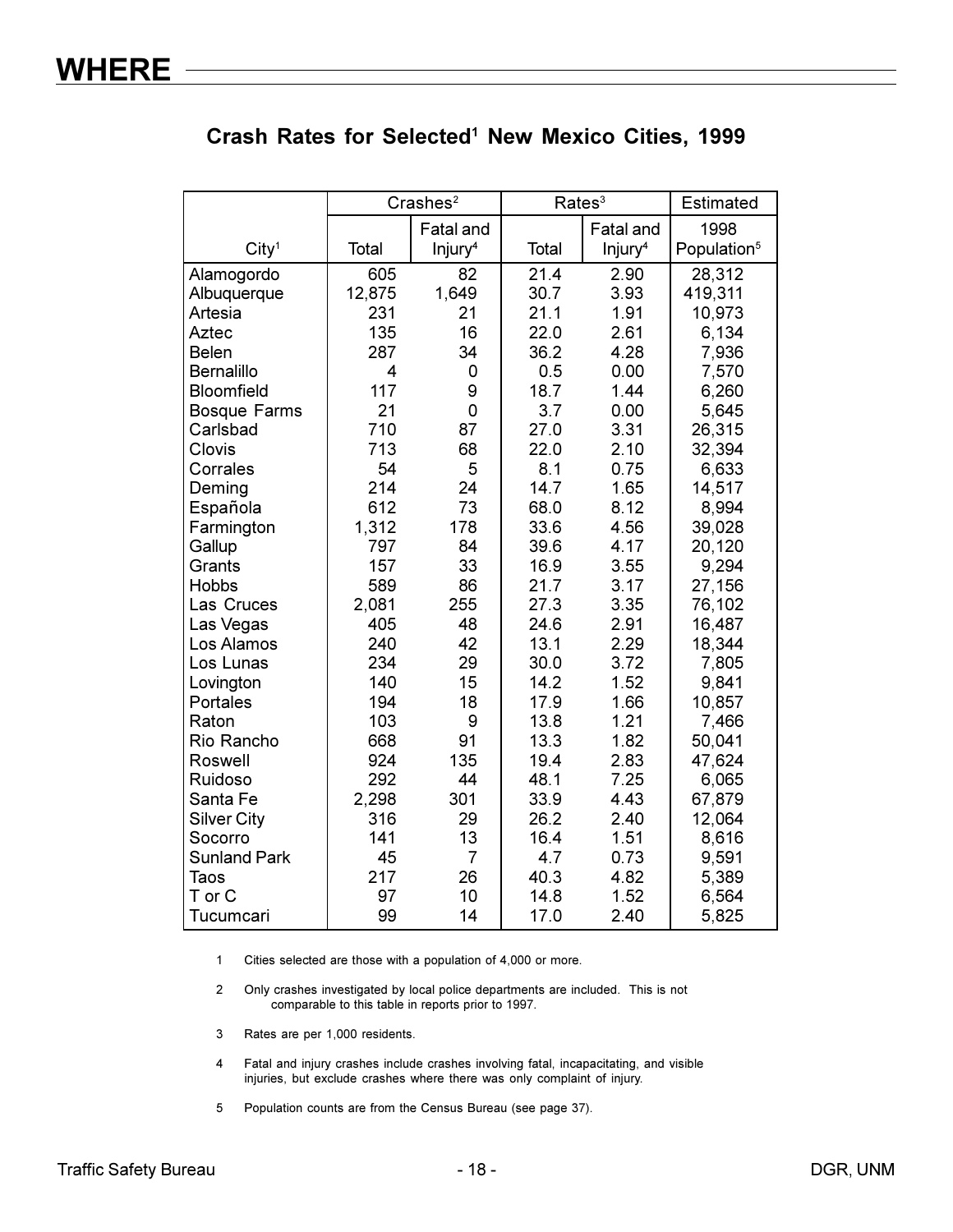#### New Mexico's Seven Highest Fatal and Injury Crash Intersections, 1999

|                         |             | Crashes |       |        |  |
|-------------------------|-------------|---------|-------|--------|--|
| Intersection            | City        | Total   | Fatal | Injury |  |
| Candelaria & San Mateo  | Albuquerque | 156     |       | 66     |  |
| Montgomery & San Mateo  | Albuquerque | 180     |       | 63     |  |
| Lohman & Walnut St      | Las Cruces  | 108     |       | 63     |  |
| Coors & Paseo Del Norte | Albuquerque | 138     |       | 60     |  |
| Montgomery & Wyoming    | Albuquerque | 183     |       | 54     |  |
| Carlisle & Montgomery   | Albuquerque | 117     |       | 54     |  |
| Central & Coors         | Albuquerque | 108     |       | 54     |  |
|                         |             |         |       |        |  |

• Intersections are ranked by the total number of fatal and injury crashes. Busy intersections will tend to have the highest number of crashes, but will not necessarily have the highest number of fatal and injury crashes.

#### New Mexico's Highest Crash Rate Rural Highway Segments, 1999

|              |                   |      |           | Crashes |       |               |        |  |  |  |
|--------------|-------------------|------|-----------|---------|-------|---------------|--------|--|--|--|
| Highway      | Mile post         |      | County    | Total   | Fatal | <b>Injury</b> | Rate   |  |  |  |
| <b>NM226</b> | 0.0 <sub>to</sub> | 2.6  | Doña Ana  | 6       | 0     | 6             | 1155.0 |  |  |  |
| <b>NM227</b> | 0.0 <sub>to</sub> | 1.8  | Doña Anal | 9       | 0     | 4             | 677.5  |  |  |  |
| <b>US64</b>  | 0.0 <sub>to</sub> | 3.4  | San Juan  | 35      | 0     | 16            | 659.7  |  |  |  |
| <b>US 84</b> | 7.1 to            | 10.3 | De Baca   | 21      | 1     | 9             | 614.4  |  |  |  |
| <b>US 54</b> | 0.0 <sub>to</sub> | 5.8  | Otero     | 52      | 0     | 23            | 606.5  |  |  |  |
| <b>NM90</b>  | 0.0 <sub>to</sub> | 10.0 | Hidalgo   | 30      | 0     | 14            | 591.5  |  |  |  |
| <b>US62</b>  | 0.0 <sub>to</sub> | 8.9  | Lea       | 29      | 2     | 10            | 543.7  |  |  |  |

Map: see inside front cover.

• The highway segment ranking was done on the basis of fatal and injury crashes per million vehicle miles. The most heavily traveled segments are likely to have the most crashes, but will not necessarily have the highest crash rates. Segments selected have high rates compared to segments with similar characteristics.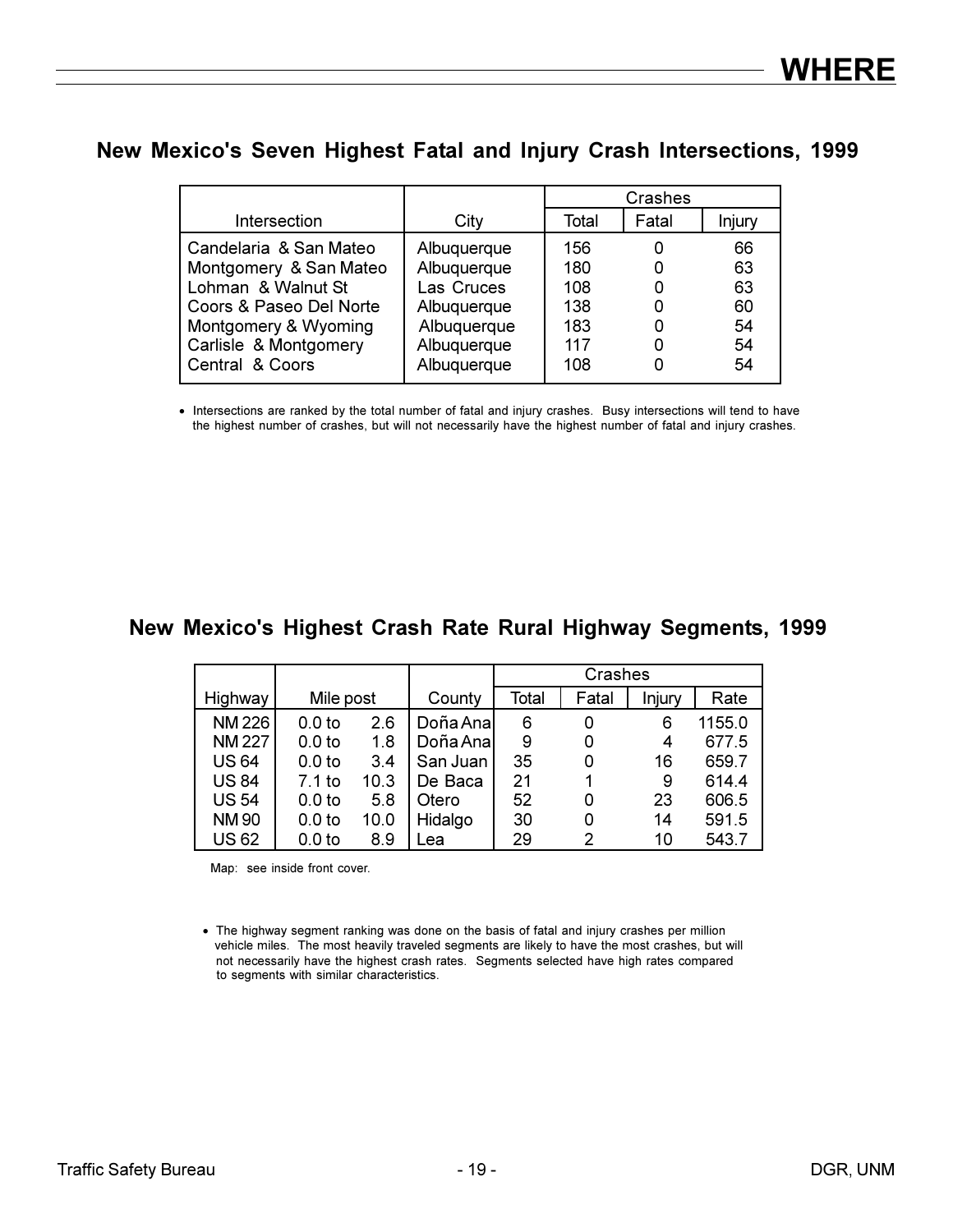# **CRASH DETAILS**

#### **Contributing Factors of Crashes in New Mexico, 1999**

| <b>Contributing Factor</b> |      | Percent of Involvements |      |      |      |      |  |  |
|----------------------------|------|-------------------------|------|------|------|------|--|--|
| Other improper driving     | 13.4 |                         |      |      |      |      |  |  |
| Failure to yield           | 12.6 |                         |      |      |      |      |  |  |
| Driver inattention         | 10.9 |                         |      |      |      |      |  |  |
| Following too close        | 10.5 |                         |      |      |      |      |  |  |
| Excessive speed            | 9.2  |                         |      |      |      |      |  |  |
| Disregard traffic control  | 6.4  |                         |      |      |      |      |  |  |
| Improper turn              | 4.9  |                         |      |      |      |      |  |  |
| Alcohol-involved           | 4.0  |                         |      |      |      |      |  |  |
| Drove left of center       | 2.0  |                         |      |      |      |      |  |  |
| <b>Mechanical defects</b>  | 2.0  |                         |      |      |      |      |  |  |
| Improper overtaking        | 1.6  |                         |      |      |      |      |  |  |
| Other                      | 37.8 |                         |      |      |      |      |  |  |
|                            |      |                         | 10.0 | 20.O | 30.0 | 40 C |  |  |

• Percent of involvements is the percentage of all vehicles in crashes for which each contributing factor was coded. More than one contributing factor may be coded for each vehicle. For 38 percent of all vehicles, no contributing factors were indicated.

| Vehicle Type  | Total  | Fatal | Injury | Total            |
|---------------|--------|-------|--------|------------------|
| Passenger Car | 41,798 | 206   | 16,317 |                  |
| Pickup        | 21,015 | 165   | 7,447  |                  |
| Van or 4WD    | 9,344  | 95    | 3,535  |                  |
| Semi          | 1,543  | 43    | 444    |                  |
| Motorcycle    | 634    | 27    | 505    |                  |
| Pedestrian    | 502    | 55    | 416    |                  |
| Pedalcyclist  | 285    | 10    | 249    |                  |
| <b>Bus</b>    | 255    | 3     | 70     |                  |
| Other         | 972    | 15    | 294    |                  |
| Unknown       | 2,525  | 11    | 519    |                  |
| Total         | 78,873 | 630   | 29,796 | 20,000<br>40,000 |

#### Crash Involvements in New Mexico by Vehicle Type, 1999

#### Crashes Involving Vehicle or Road Defects in New Mexico, 1993 - 1999

| Year | All<br>Crashes | Vehicle<br><b>Defects</b> | % With<br>Vehicle<br><b>Defects</b> | Road<br><b>Defects</b> | %With<br>Road<br><b>Defects</b> |
|------|----------------|---------------------------|-------------------------------------|------------------------|---------------------------------|
| 1999 | 41,955         | 1,403                     | 3.3                                 | 325                    | 0.8                             |
| 1998 | 48,268         | 1,618                     | 3.4                                 | 330                    | 0.7                             |
| 1997 | 51,824         | 1,657                     | 3.2                                 | 452                    | 0.8                             |
| 1996 | 52,166         | 1,767                     | 3.4                                 | 364                    | 0.7                             |
| 1995 | 52,377         | 1,813                     | 3.5                                 | 335                    | 0.6                             |
| 1994 | 50,275         | 1,754                     | 3.5                                 | 393                    | 0.8                             |
| 1993 | 48,729         | 1,717                     | 3.5                                 | 407                    | 0.8                             |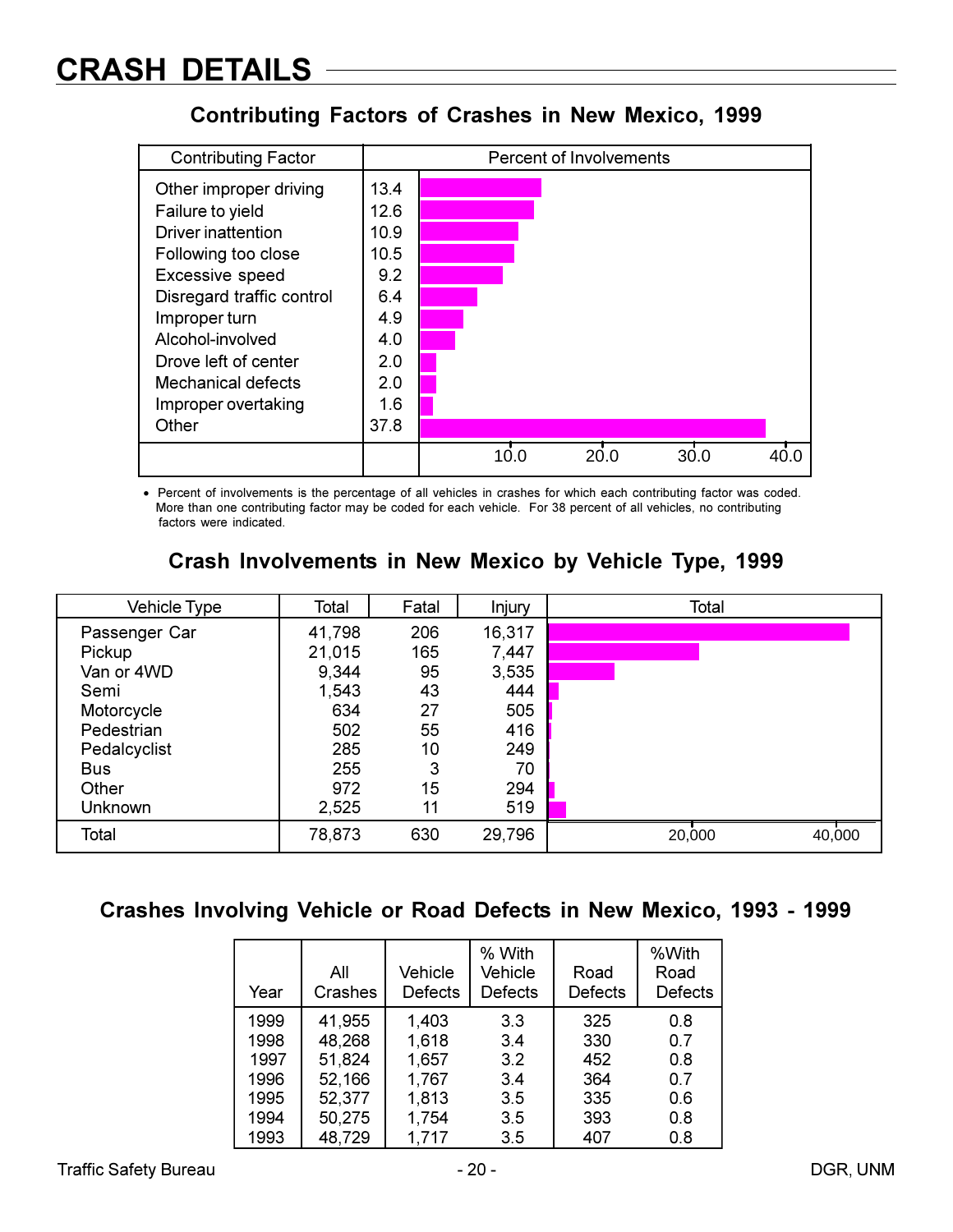■ "Overturns" account for 6% of all crashes, but 35% of fatal crashes.

|                            |        |                | Crashes |        |               | People |         |
|----------------------------|--------|----------------|---------|--------|---------------|--------|---------|
|                            |        | $%$ of         |         | $%$ of |               |        |         |
| Class                      | Total  | Total          | Fatal   | Fatal  | <b>Injury</b> | Killed | Injured |
| <b>Other Vehicle</b>       | 29,838 | 71             | 139     | 36     | 11,318        | 190    | 18,632  |
| <b>Fixed Object</b>        | 4,342  | 10             | 33      | 9      | 1,237         | 38     | 1,638   |
| Overturn                   | 2,562  | 6              | 136     | 35     | 1,517         | 150    | 2,424   |
| <b>Parked Vehicle</b>      | 2,368  | 6              | 2       |        | 260           | 2      | 356     |
| Animal                     | 1,084  | 3              | 2       |        | 147           | 2      | 207     |
| <b>Other Non-collision</b> | 642    | $\mathfrak{p}$ |         | 2      | 189           |        | 223     |
| Pedestrian                 | 463    |                | 51      | 13     | 385           | 51     | 420     |
| <b>Other Object</b>        | 334    |                |         | 0      | 42            | 2      | 53      |
| Pedalcyclist               | 264    |                | 10      | 3      | 231           | 10     | 239     |
| Vehicle on Other Road      | 36     | 0              | 3       |        | 12            | 5      | 35      |
| <b>Railroad Train</b>      | 21     | 0              | 3       |        | 10            | 3      | 13      |
| Total                      | 47,934 | 100            | 388     | 100    | 17,561        | 435    | 27,380  |

#### Crashes in New Mexico by Class, 1999

• Crash class is based on the first harmful event in the crash, such as colliding with something or overturning.

#### Among the fixed object crashes ...

- 45 percent involved signs, poles, meters, hydrants, or fences.
- 24 percent of fatal crashes involved trees, guard rails or posts.

|                            |       | Crashes |        | People |         |  |
|----------------------------|-------|---------|--------|--------|---------|--|
| Object                     | Total | Fatal   | Injury | Killed | Injured |  |
| Sign, Pole, Meter, Hydrant | 1,056 | 9       | 247    | 9      | 306     |  |
| Fence                      | 883   | 3       | 210    | 5      | 253     |  |
| <b>Guard Rail or Post</b>  | 571   | 6       | 193    | 6      | 269     |  |
| Median or Curb             | 446   |         | 108    |        | 123     |  |
| Tree                       | 290   | 2       | 126    | 3      | 188     |  |
| Embankment                 | 127   | 2       | 52     | 2      | 70      |  |
| <b>Building</b>            | 70    | 2       | 33     | 2      | 39      |  |
| <b>Culvert or Drain</b>    | 60    | 2       | 23     | 2      | 38      |  |
| <b>Barricade</b>           | 51    |         | 13     |        | 15      |  |
| <b>Bridge or Pier</b>      | 22    |         | 8      |        | 10      |  |
| <b>Cattle Guard</b>        | 13    | ი       | 3      | 0      | 5       |  |
| Other or Unknown           | 753   | 6       | 221    | 8      | 322     |  |
| Total                      | 4,342 | 33      | 1,237  | 38     | 1,638   |  |

#### Fixed Object Crashes in New Mexico, 1999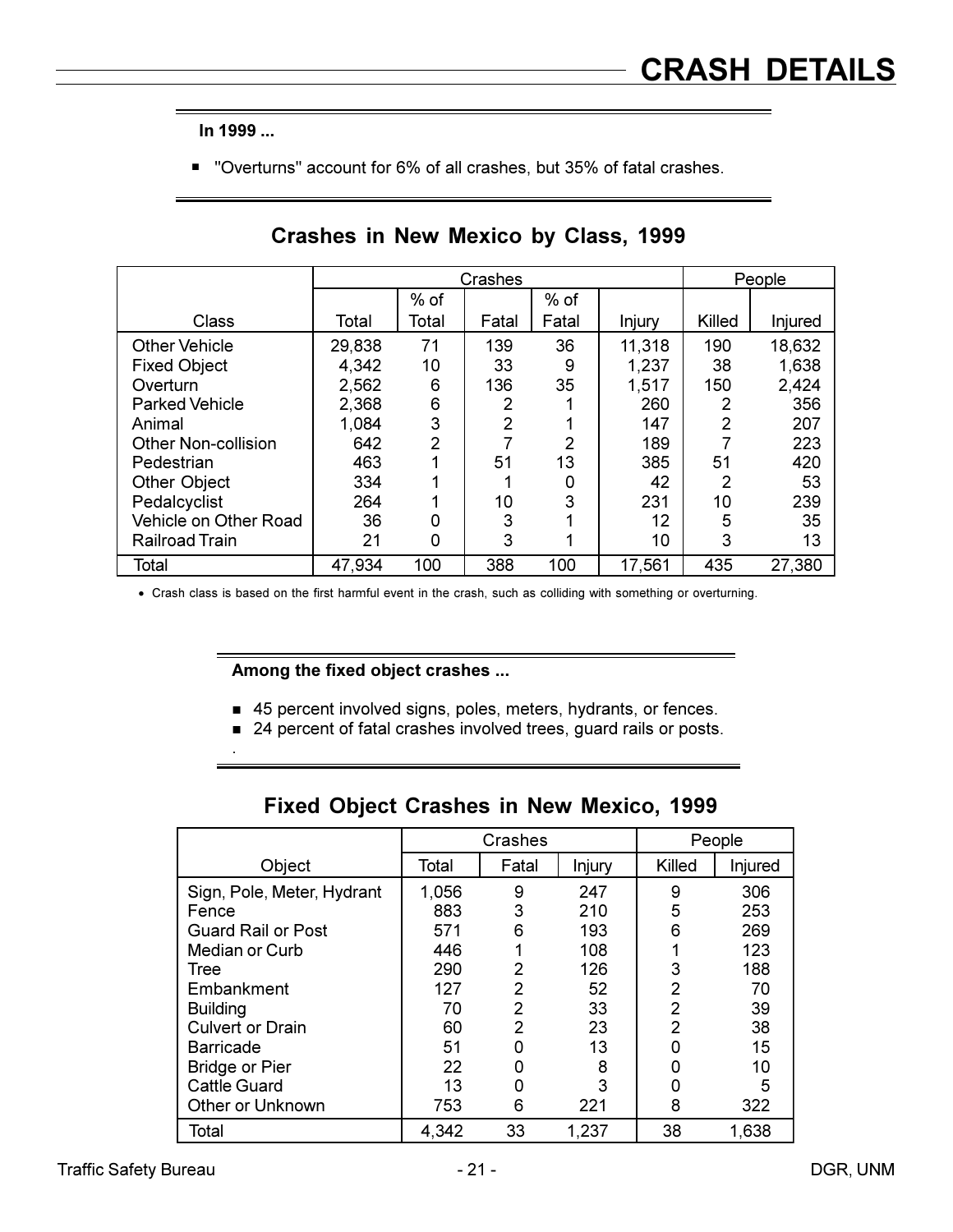- 77 percent of all hit-and-run crashes involved property damage only, compared to the 63 percent of all crashes which involved property damage only.
- 92 percent of all crashes happened in clear weather.
- 44 percent of the fatal crashes occurred during the night.

|  |  | Hit and Run Crashes in New Mexico, 1995 - 1999 |  |  |  |  |  |  |
|--|--|------------------------------------------------|--|--|--|--|--|--|
|--|--|------------------------------------------------|--|--|--|--|--|--|

|      |       | Crashes |        | People |         |
|------|-------|---------|--------|--------|---------|
| Year | Total | Fatal   | Injury | Killed | Injured |
| 1999 | 4,741 | 19      | 1,080  | 19     | 1,438   |
| 1998 | 6,203 | 11      | 1,426  | 11     | 1,896   |
| 1997 | 7,083 | 9       | 1,644  | 9      | 2,239   |
| 1996 | 7,262 | 8       | 1,699  | 8      | 2,327   |
| 1995 | 7,467 | 16      | 1,732  | 16     | 2,382   |

#### **Crashes by Weather Conditions in New Mexico, 1999**

|             |        |       | Crashes |          |        | People  |
|-------------|--------|-------|---------|----------|--------|---------|
| Weather     |        |       |         | Property |        |         |
| Condition   | Total  | Fatal | Injury  | Damage   | Killed | Injured |
| Clear       | 38,341 | 302   | 14,118  | 23,921   | 363    | 22,215  |
| Rain        | 1,673  | 19    | 605     | 1,049    | 21     | 967     |
| Snow, Sleet | 828    | 5     | 234     | 589      | 5      | 391     |
| Dust, Wind  | 517    | 4     | 179     | 334      | 5      | 301     |
| Fog         | 49     | 0     | 22      | 27       |        | 28      |
| Other       | 217    | 3     | 69      | 145      | 3      | 96      |
| Total       | 41,625 | 333   | 15,227  | 26,065   | 397    | 23,998  |

### Crashes by Lighting Conditions in New Mexico, 1999

|                  |        |       | Crashes |          |        | People  |
|------------------|--------|-------|---------|----------|--------|---------|
| Lighting         |        |       |         | Property |        |         |
| Condition        | Total  | Fatal | Injury  | Damage   | Killed | Injured |
| Daylight         | 30,378 | 166   | 11,160  | 19,052   | 201    | 17,559  |
| Dark (Lighted)   | 4,799  | 26    | 1,797   | 2,976    | 28     | 2,859   |
| Dark (Unlighted) | 4,782  | 122   | 1,707   | 2,953    | 145    | 2,715   |
| <b>Dusk</b>      | 1,175  | 12    | 406     | 757      | 13     | 632     |
| Dawn             | 400    | 4     | 134     | 262      |        | 201     |
| Other            | 88     | 3     | 22      | 63       | 3      | 30      |
| Total            | 41,622 | 333   | 15,226  | 26,063   | 397    | 23,996  |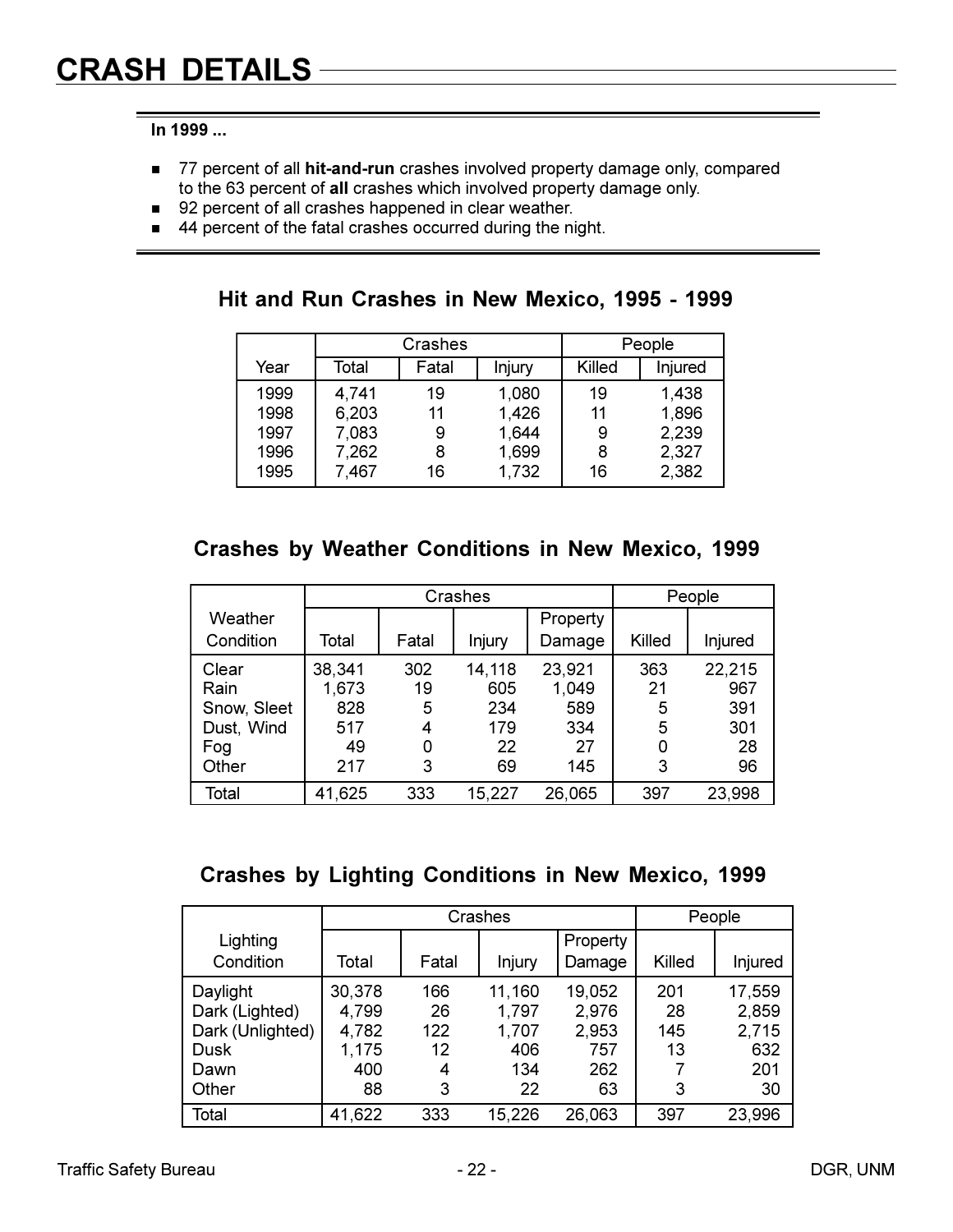| <b>Residence of Drivers in New Mexico Crashes, 1999</b> |  |  |  |  |  |  |  |
|---------------------------------------------------------|--|--|--|--|--|--|--|
|---------------------------------------------------------|--|--|--|--|--|--|--|

| Residence       | Total  | Fatal | Injury | Total            |
|-----------------|--------|-------|--------|------------------|
| Local           | 52,006 | 272   | 20,783 |                  |
| Elsewhere in NM | 10,517 | 141   | 4,285  |                  |
| Outside NM      | 6,134  | 127   | 2,275  |                  |
| Unknown         | 2,986  | 72    | 1,153  |                  |
| Total           | 71,643 | 612   | 28,496 | 25,000<br>50,000 |

Of drivers ...

- **15-19 year olds had the highest crash involvement rate.**
- 55 drivers of every 1,000 drivers were in crashes during 1999.
- On average 8 drivers were involved in crashes every hour in 1999.

### New Mexico Drivers in Crashes, 1999 **Involvements by Age**

| Age                | <b>Driver</b><br>Involvements | July 99<br><b>Drivers</b> |        | Involvements per 1,000 drivers |
|--------------------|-------------------------------|---------------------------|--------|--------------------------------|
| $15 - 19$          | 11,948                        | 83,136                    | 143.72 |                                |
| $20 - 24$          | 9,015                         | 105,040                   | 85.82  |                                |
| $25 - 29$          | 7,297                         | 110,707                   | 65.91  |                                |
| 30-34              | 6,448                         | 112,637                   | 57.25  |                                |
| 35-39              | 6,803                         | 133,326                   | 51.03  |                                |
| 40-44              | 6,151                         | 134,475                   | 45.74  |                                |
| 45-49              | 5,272                         | 126,401                   | 41.71  |                                |
| 50-54              | 4,107                         | 109,492                   | 37.51  |                                |
| 55-59              | 2,760                         | 83,399                    | 33.09  |                                |
| 60-64              | 2,198                         | 67,273                    | 32.67  |                                |
| Over <sub>64</sub> | 5,476                         | 161,940                   | 33.81  |                                |
| Total              | 67,475                        | 1,227,826                 | 54.95  | 140<br>70                      |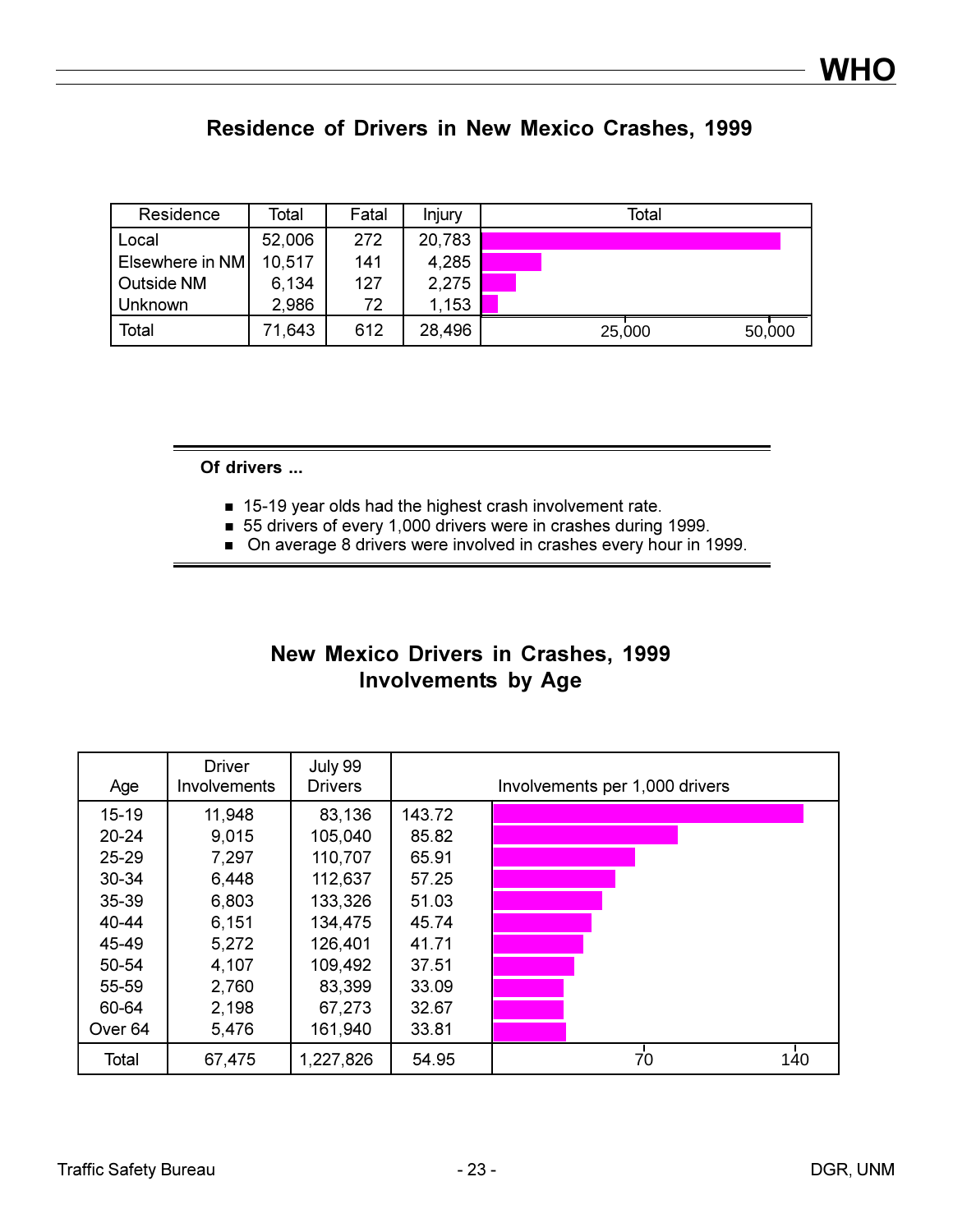■ People ages 15 through 19 accounted for 14 percent of all traffic deaths and 20 percent of serious injuries, even though they accounted for only 7 percent of licensed drivers.



**Crash Fatalities in New Mexico by Age and Sex, 1999** 



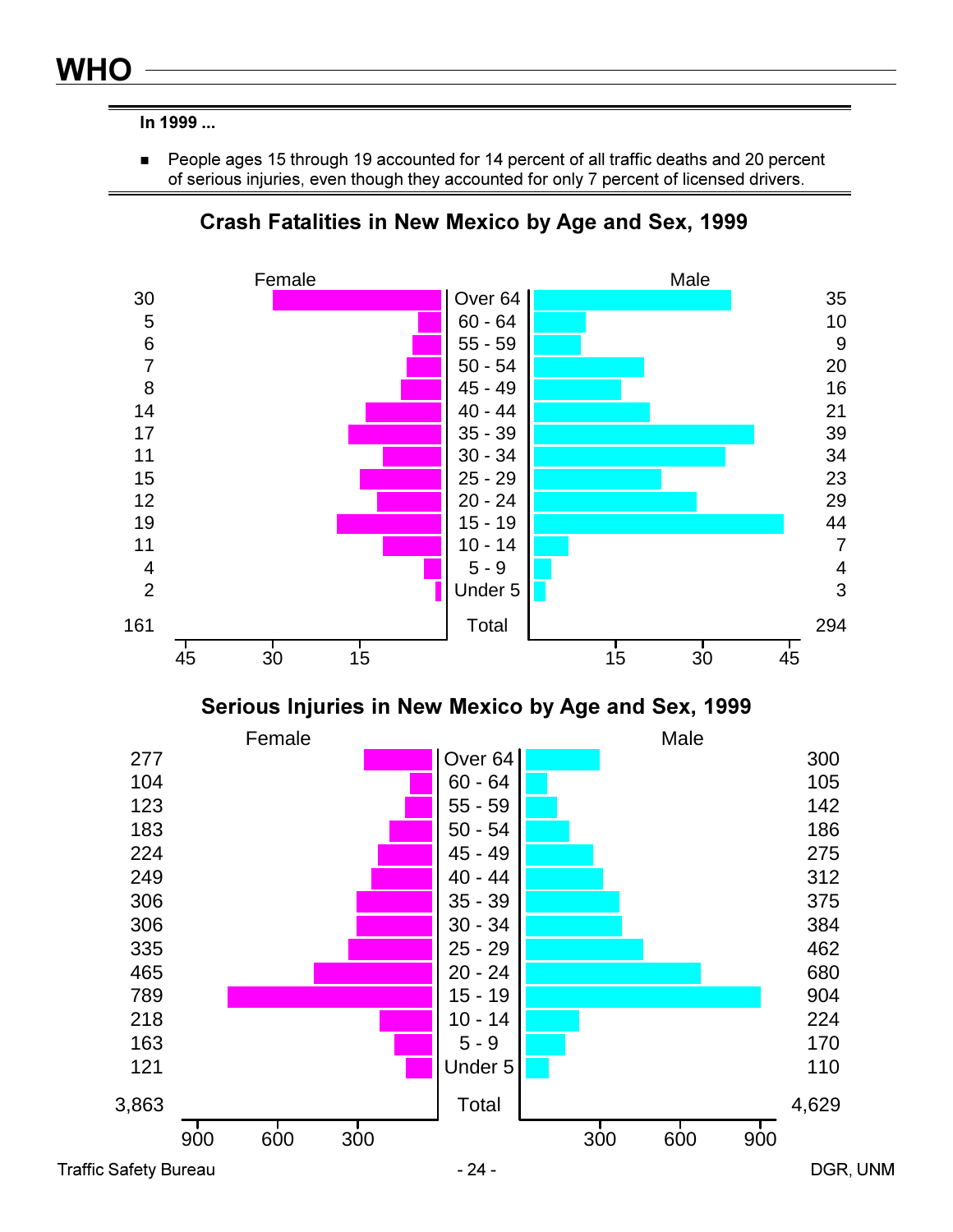

#### Drivers Injured in New Mexico by Age and Sex, 1999

#### In 1999 ...

■ 26 percent of all females involved in crashes were injured, compared to 19 percent of all males.



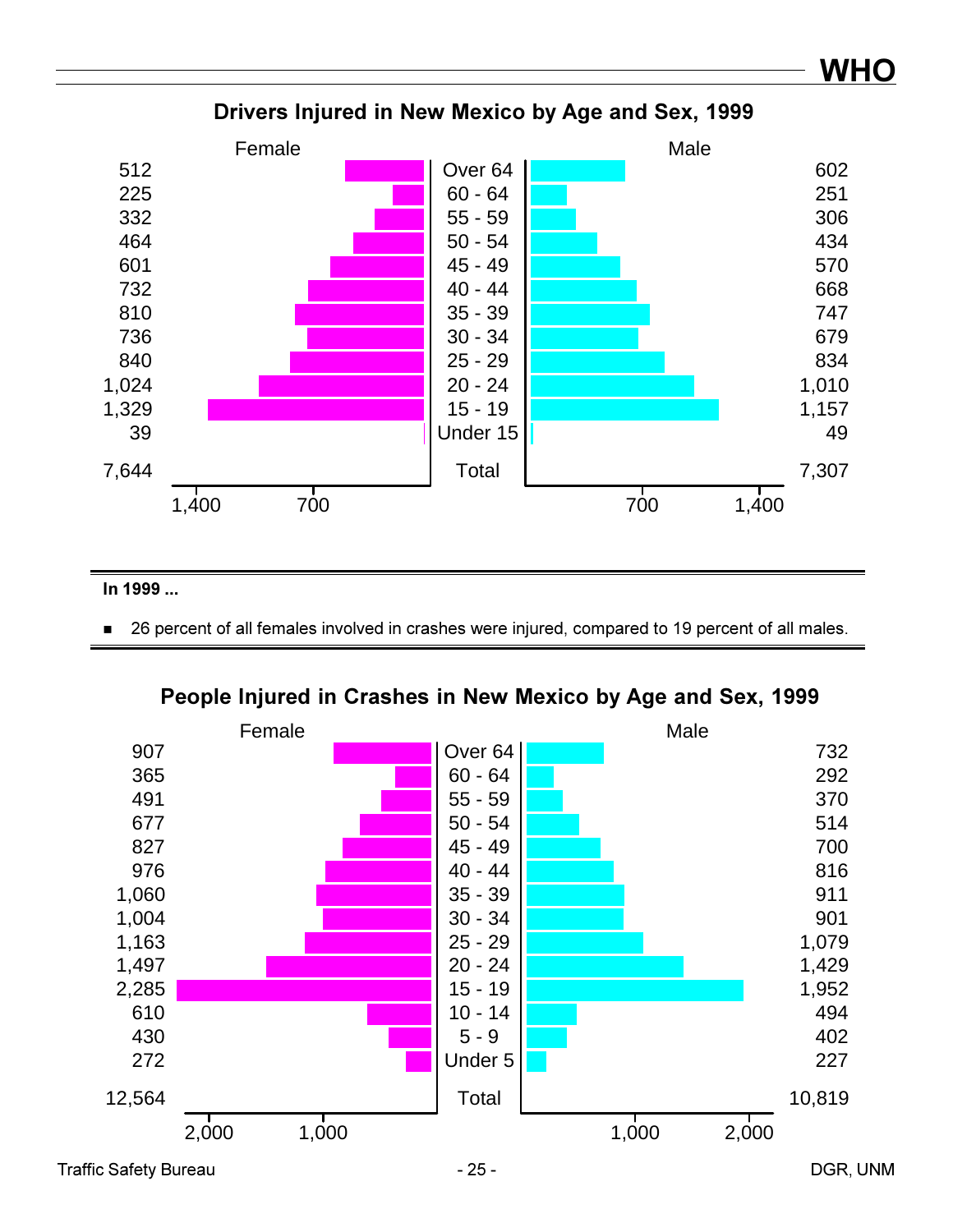Males accounted for 58 percent of the drivers in crashes, but they represented only 50 percent of all licensed drivers in New Mexico.



#### Drivers in Crashes New Mexico By Age and Sex, 1999

19 percent of people in crashes were 15-19 year olds.

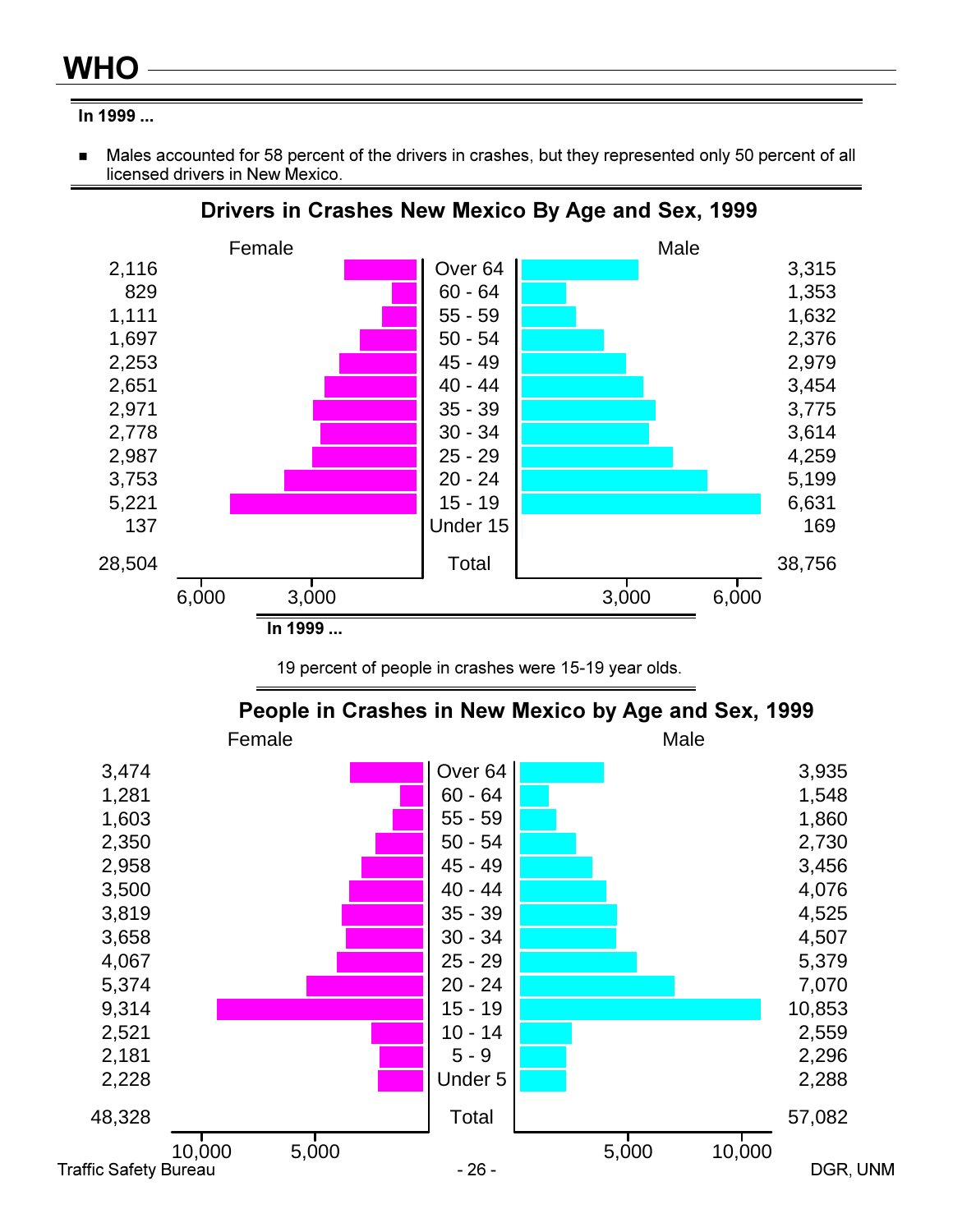Teenagers in Crashes in New Mexico by Vehicle Type, 1999

|               |                | <b>Drivers</b> |                       |                |         |  |  |
|---------------|----------------|----------------|-----------------------|----------------|---------|--|--|
|               |                |                | <b>Crash Severity</b> |                | Victims |  |  |
| Vehicle Type  | Total          | Fatal          | <b>Injury</b>         | Killed         | Injured |  |  |
| Passenger Car | 7,959          | 41             | 3,178                 | 27             | 2,837   |  |  |
| Pickup        | 2,787          | 21             | 1,064                 | 17             | 842     |  |  |
| Van or 4WD    | 977            | 10             | 397                   | 11             | 361     |  |  |
| Pedestrian    | 64             | 2              | 61                    | $\overline{2}$ | 60      |  |  |
| Motorcycle    | 45             | 0              | 40                    |                | 48      |  |  |
| Pedalcyclist  | 32             |                | 31                    |                | 31      |  |  |
| Semi          |                |                | 2                     | 0              | 9       |  |  |
| <b>Bus</b>    | $\overline{2}$ | 0              | 1                     | ი              |         |  |  |
| Other         | 27             |                | 14                    | 4              | 31      |  |  |
| Unknown       | 56             | Ω              | 21                    |                | 16      |  |  |
| Total         | 11,956         | 77             | 4,809                 | 63             | 4,242   |  |  |

For this page, drivers and victims are teenagers (people between the ages of 15 and 19). Victims are teenagers killed or injured in crashes regardless of the age of the driver.

#### **Teenagers Killed in Crashes in New Mexico, 1995 - 1999**



in New Mexico, 1995 - 1999



### **Teenage Crash Facts in New Mexico, 1999**

**Of all drivers in crashes, 18** percent were teenagers, although teenagers comprised only seven percent of New Mexico's drivers.

■ The number of teenage fatalities increased from 50 to 63 in 1999.

■ Male teenagers died in crashes 43 percent more often than female teenagers.

■ 46 percent of teenage crash deaths involved alcohol.

A teenager was killed in a traffic crash every six days and one was injured every 123 minutes.

Teenage occupants' self-reported seatbelt use was 92 percent, while that of all occupants was 96 percent.

■ 23 percent of crashes involving teenage drivers occurred at night, while 23 percent of all crashes also occured at night.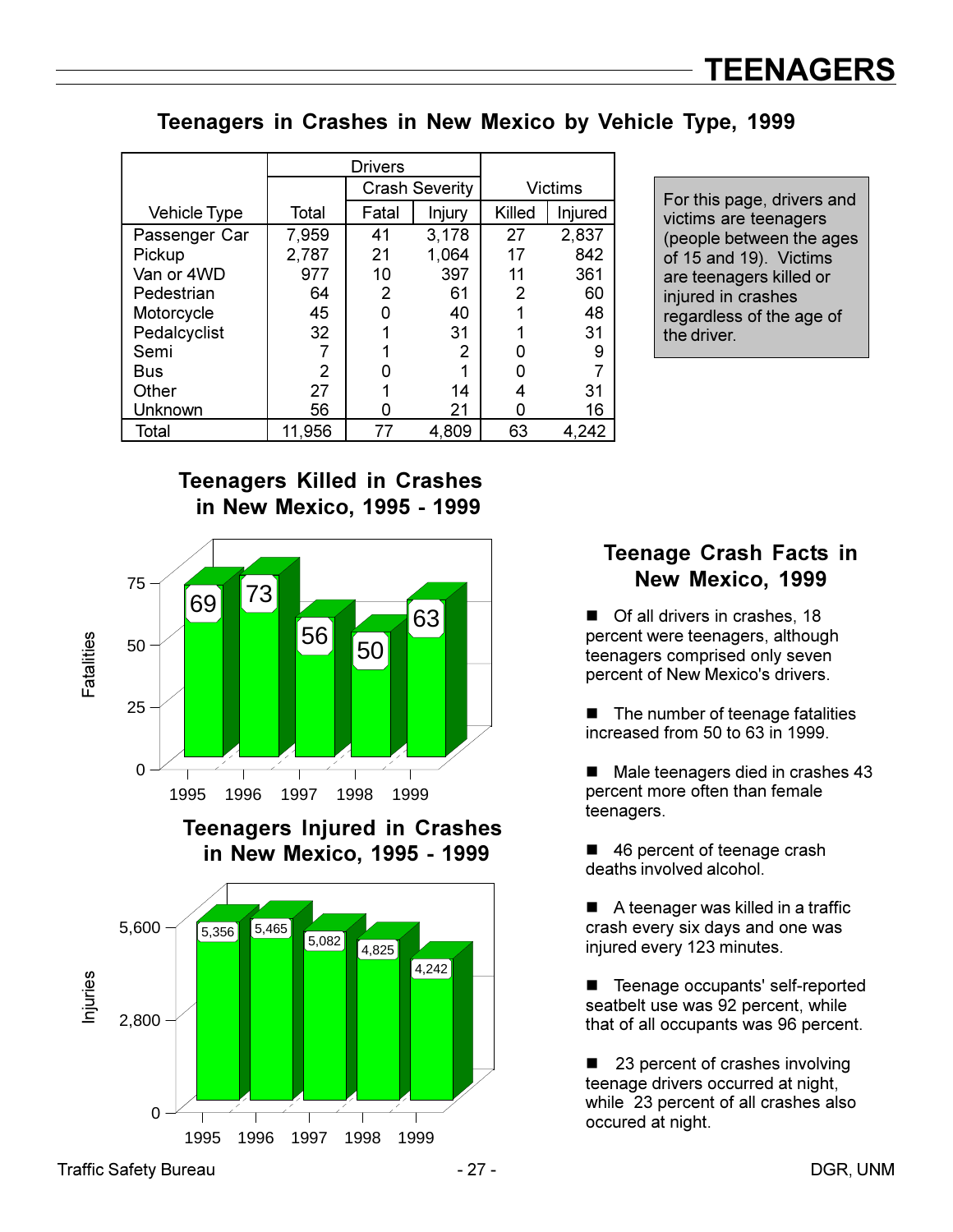Young Adults in Crashes in New Mexico by Vehicle Type, 1999

|               |       | <b>Drivers</b> |                       |        |         |
|---------------|-------|----------------|-----------------------|--------|---------|
|               |       |                | <b>Crash Severity</b> |        | Victims |
| Vehicle Type  | Total | Fatal          | Injury                | Killed | Injured |
| Passenger Car | 5,708 | 31             | 2,376                 | 22     | 1,904   |
| Pickup        | 2,236 | 16             | 869                   |        | 607     |
| Van or 4WD    | 738   | 9              | 300                   |        | 235     |
| Motorcycle    | 78    | 2              | 62                    |        | 70      |
| Semi          | 76    | 3              | 23                    | 2      | 19      |
| Pedestrian    | 36    | 6              | 30                    | 5      | 31      |
| Pedalcyclist  | 27    | O              | 25                    | O      | 26      |
| <b>Bus</b>    | 9     | O              | 2                     | O      | 4       |
| Other         | 72    |                | 28                    |        | 22      |
| Unknown       | 49    |                | 21                    |        | 13      |
| Total         | 9,029 | 67             | 3,736                 | 41     | 2,931   |

For this page, drivers and victims are young adults (people between the ages of 20 and 24). Victims are all young adults killed or injured in crashes regardless of the age of the driver.

**Young Adults Killed in** Crashes in New Mexico, 1995 - 1999



**Young Adults Injured in** Crashes in New Mexico, 1995 - 1999



### **Young Adult Crash Facts in New Mexico, 1999**

■ 13 percent of all drivers in crashes were young adult drivers, although young adults comprised only nine percent of New Mexico's drivers.

The number of fatalities among young adults decreased from 43 to 41 in 1999.

■ Young adult males died in crashes 41 percent more often than young adult females.

■ 51 percent of crash deaths among young adults involved alcohol.

A young adult was killed in a traffic crash every nine days and one was injured every 179 minutes.

Young adult occupants' selfreported seatbelt use was 91 percent, while that of all occupants was 96 percent.

24 percent of crashes involving young adult drivers occurred at night. while only 23 percent of all crashes occured at night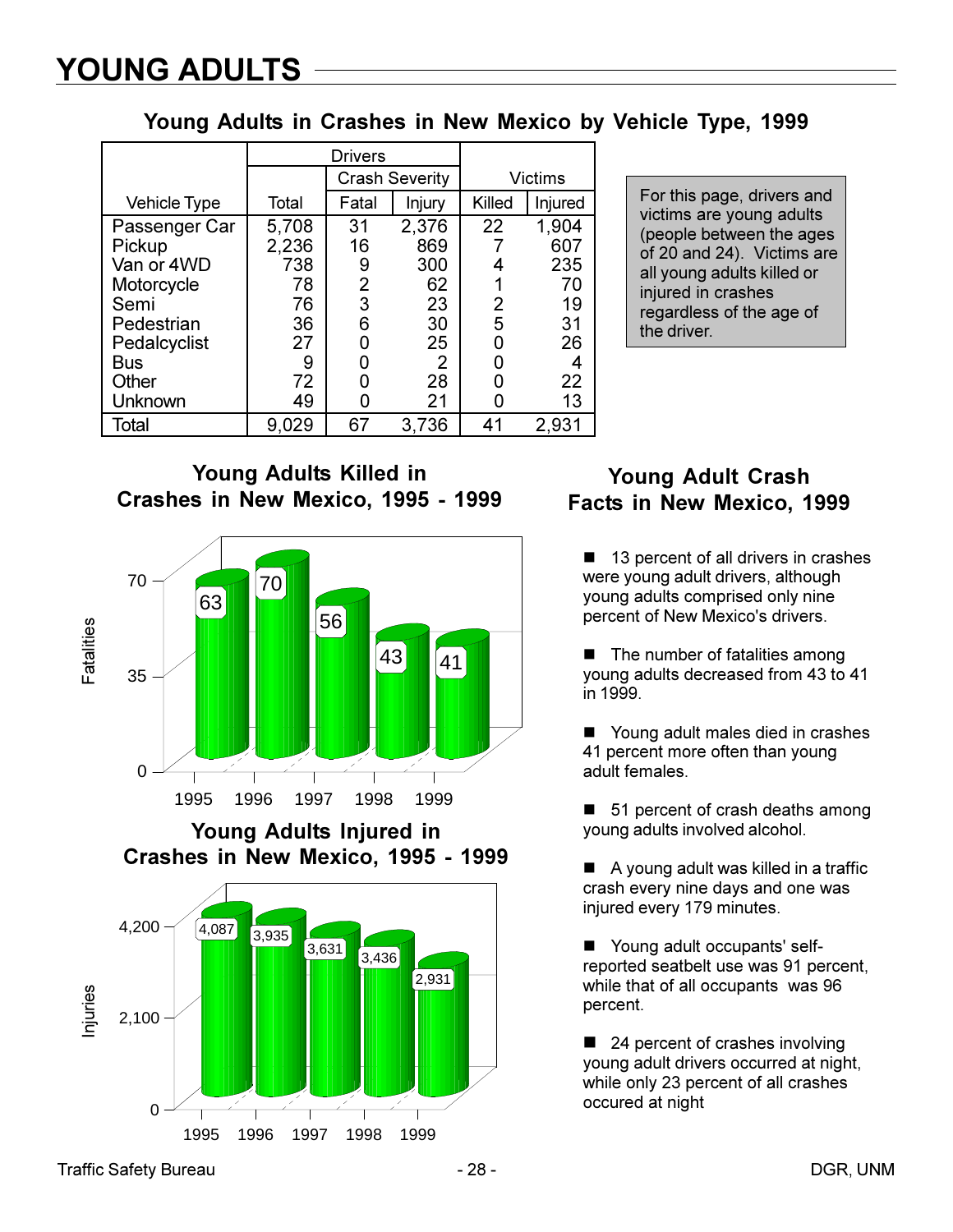#### Senior Citizens in Crashes in New Mexico by Vehicle Type, 1999

|                     |       | <b>Drivers</b> |                       |        |         |
|---------------------|-------|----------------|-----------------------|--------|---------|
|                     |       |                | <b>Crash Severity</b> |        | Victims |
| <b>Vehicle Type</b> | Total | Fatal          | Injury                | Killed | Injured |
| Passenger Car       | 2,533 | 16             | 1,015                 | 18     | 801     |
| Pickup              | 773   | 11             | 255                   | 8      | 172     |
| Van or 4WD          | 346   | 3              | 123                   | 6      | 98      |
| Pedestrian          | 25    | 6              | 18                    | 6      | 19      |
| Semi                | 12    |                | 3                     |        |         |
| Bus                 | 8     |                | $\overline{2}$        |        | 5       |
| Pedalcyclist        | 6     |                | 4                     |        |         |
| Motorcycle          |       |                | 4                     |        | 4       |
| Other               | 25    |                | 6                     |        | 5       |
| Unknown             | 15    |                | າ                     |        |         |
| Total               | 3,747 | 38             | 1,432                 | 40     | 1,110   |

#### **Senior Citizens Killed in Crashes** in New Mexico, 1995 - 1999



**Senior Citizens Injured in** Crashes in New Mexico, 1995 - 1999



For this page, drivers and victims are senior citizens (people age 70 and older). Victims are all seniors killed or injured in crashes regardless of the age of the driver.

Prior to 1998 seniors were defined as 55 years or older. This year's data are therefore not comparable to data prior to 1998

#### **Senior Citizen Crash** Facts in New Mexico, 1999

3 percent of all drivers in crashes were seniors, although seniors comprised eight percent of New Mexico's drivers.

The number of senior fatalities  $\mathbf{r}$ decreased from 41 to 40 in 1999.

■ 21 male seniors and 19 female seniors died in crashes in 1999.

Alcohol was a contributing factor in 18 percent of all crash deaths involving seniors.

A senior was killed in a traffic crash every nine days and one was injured every eight hours.

Senior occupants' self-reported seatbelt use was 95 percent while that of all occupants was 96 percent.

■ 8 percent of crashes involving senior drivers occurred at night, while 23 percent of all crashes occured at night.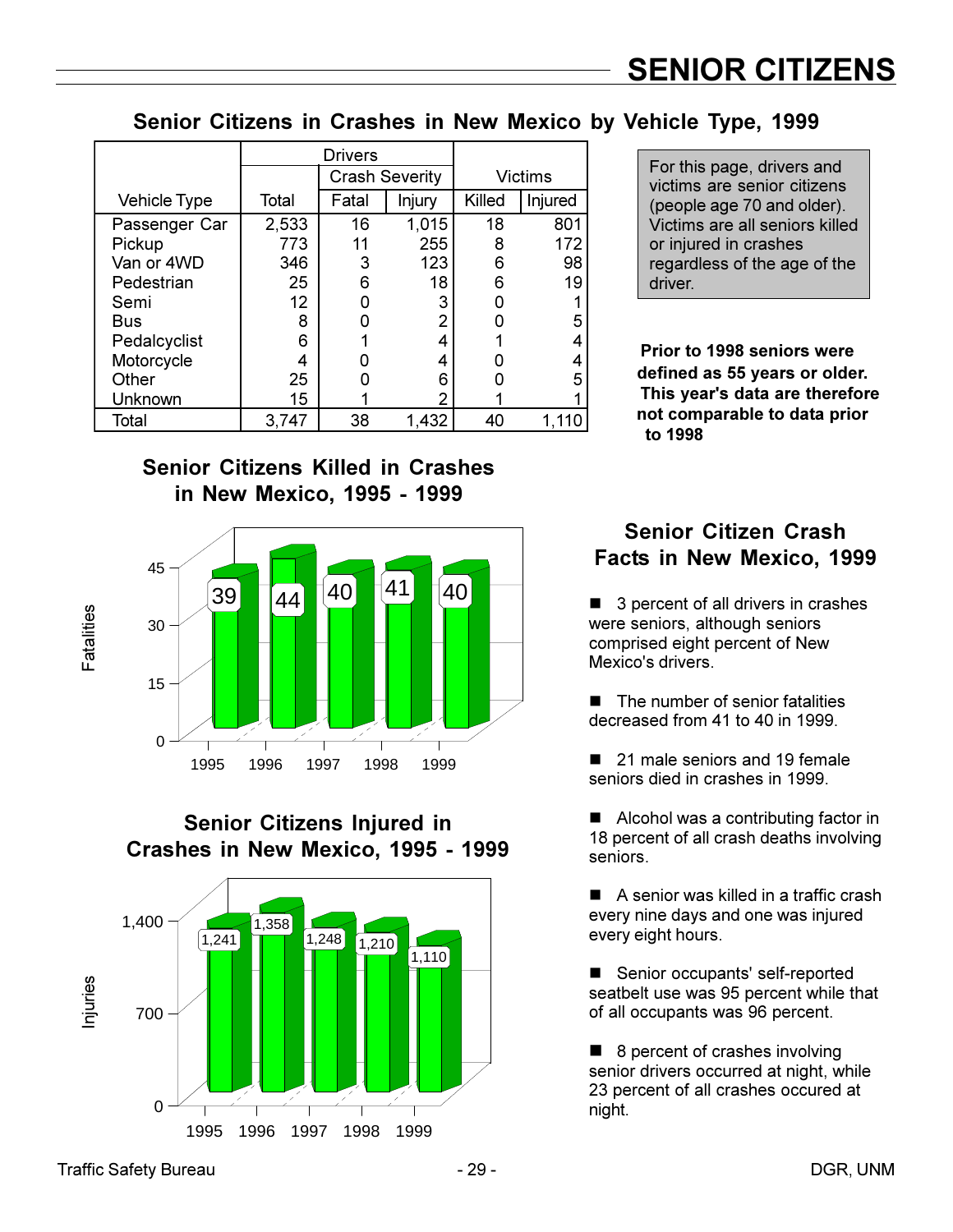# **SEATBELT**

The mandatory seatbelt law for drivers and front-seat passengers in cars became effective on January 1, 1986. A similar law for drivers and front-seat passengers riding in pickups became effective on June 16, 1989. The fine for non-compliance is \$25.00.





Since 1991, the proportion of people injured in crashes has increased, perhaps due to higher driving speeds. However, as observed seatbelt usage has increased there has been a noticeable shift from more severe to less severe injuries. This is particularly evident between 1990 and 1995, where a steady increase in minor injuries coincided with a consistent decrease in serious injuries. In 1998 a new technique was used to estimate seatbelt usage therefore, this year's data is not comparable to previous years' data.

### Crash Injuries in New Mexico by Reported Seatbelt Usage, 1999

|                       | Belt worn <sup>1</sup> |         | Belt not worn |         | Total   |         |
|-----------------------|------------------------|---------|---------------|---------|---------|---------|
| Severity              | <b>Number</b>          | Percent | Number        | Percent | Number  | Percent |
| Killed                | 106                    | 0.1     | 208           | 5.4     | 314     | 0.3     |
| Incapacitating injury | 2,344                  | 2.4     | 559           | 14.5    | 2,903   | 2.9     |
| Visible injury        | 3,536                  | 3.6     | 678           | 17.6    | 4,214   | 4.2     |
| Complaint of injury   | 13,964                 | 14.3    | 509           | 13.2    | 14,473  | 14.3    |
| Unhurt                | 77,465                 | 79.5    | 1,909         | 49.4    | 79,374  | 78.4    |
| ∣ Total               | 97,415                 | 100.0   | 3,863         | 100.0   | 101,278 | 100.0   |

1 In order to avoid citations, some people in less severe crashes may have reported wearing a seatbelt when they were not.

Information on this page only includes passenger cars, pickups, and vans or 4WD.

 $\bullet$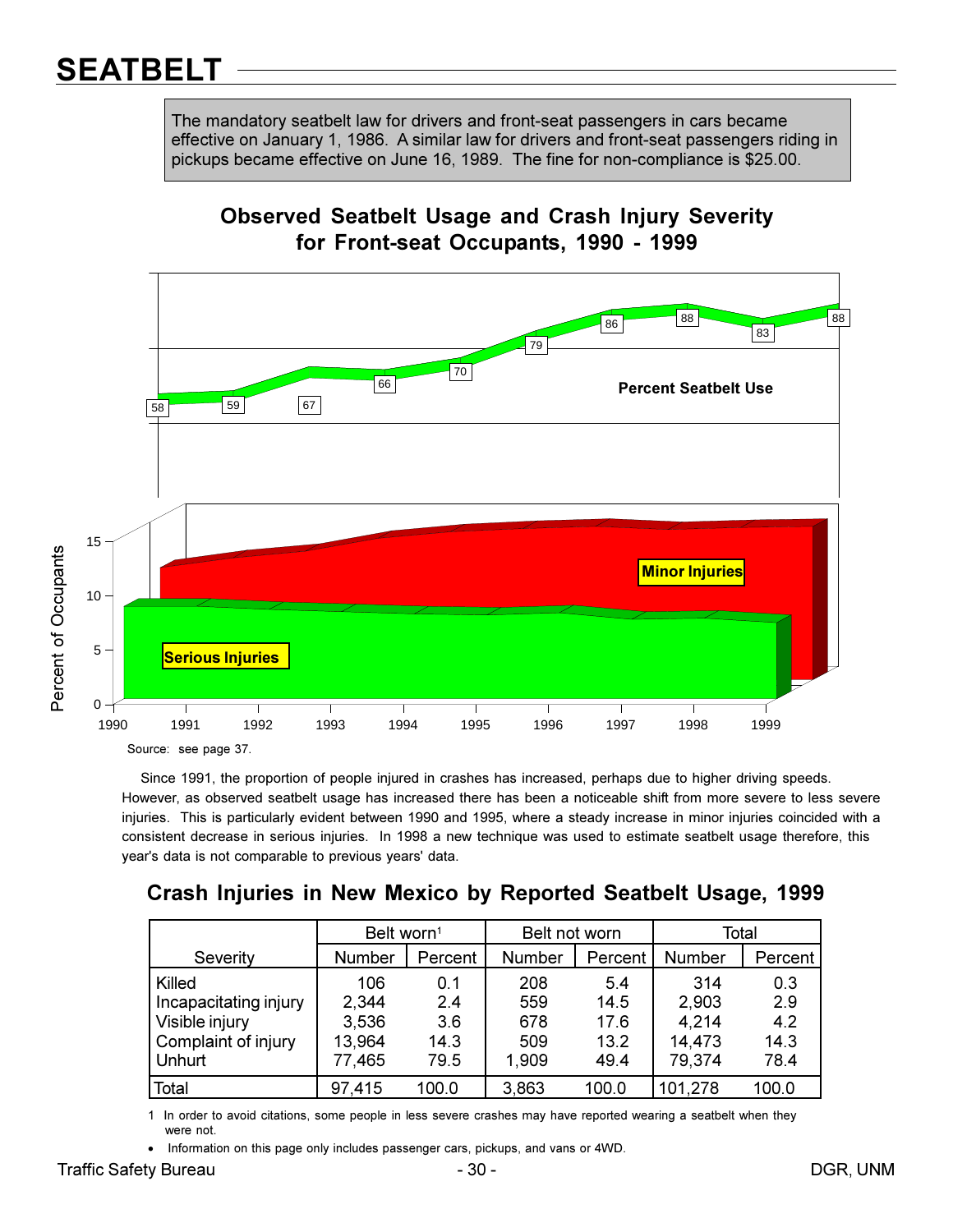

**Seat Belt Usage among Injured Occupants by County, 1997-1999** 

This Map shows the average reported seatbelt usage in crashes for 1997-1999. The data are for drivers and right front passengers in vehicles registered in NM who recieved visible or incapacitating injuries in crashes. This proxy for overall seatbelt usage is used here because it has matched the results of observational surveys closely over the past 10 years. The statewide average for 1997-1999 was 84%.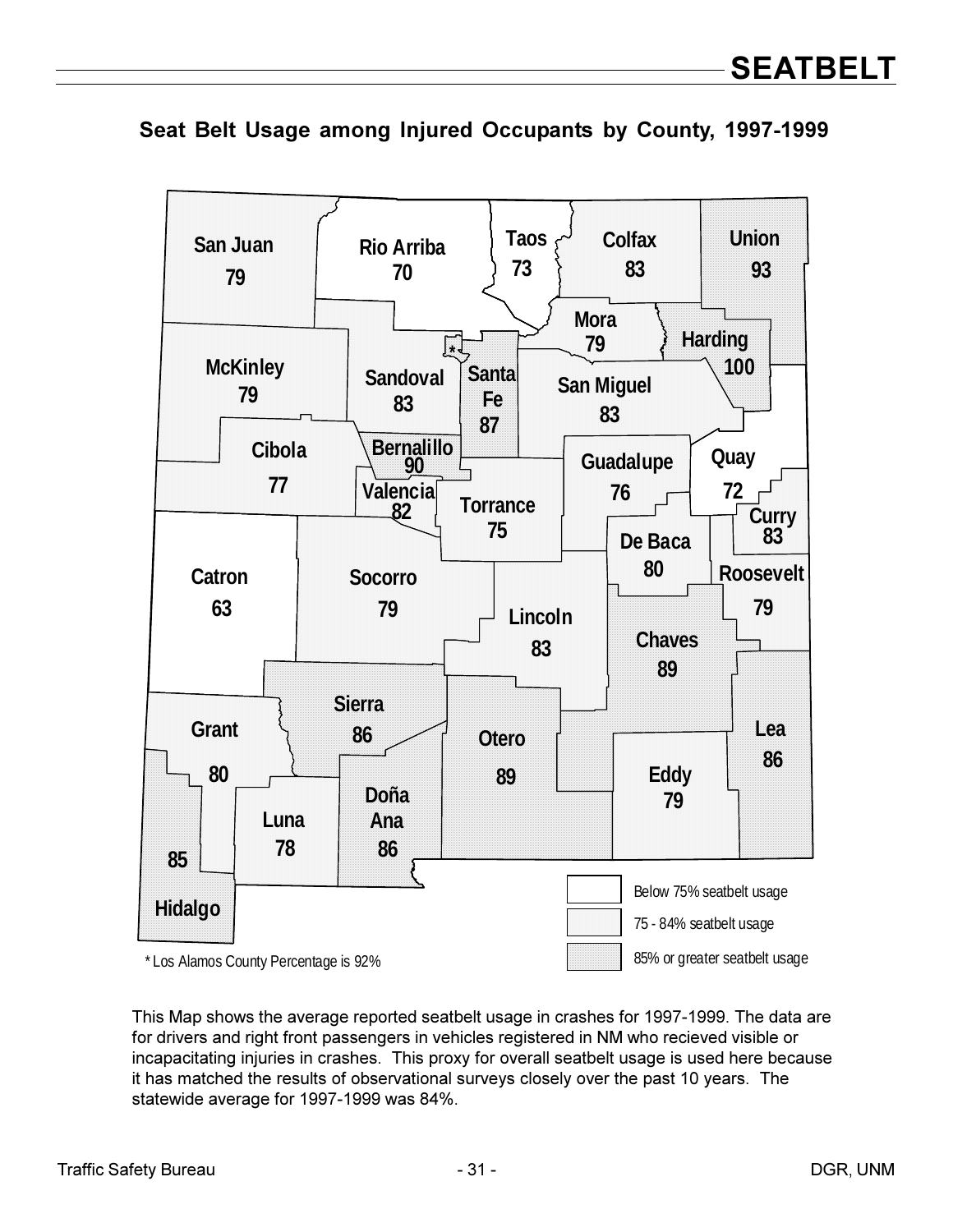- **45** percent of all fatal crashes involved alcohol.
- **A** person died in an alcohol-involved crash every 45 hours.
- A person was injured in an alcohol-involved crash every 196 minutes.
- **An alcohol-involved crash occurred every 166 minutes.**

**Crashes in New Mexico by Alcohol Involvement, 1999** 



**Fatal Crashes in New Mexico by Alcohol Involvement, 1990 - 1999** 

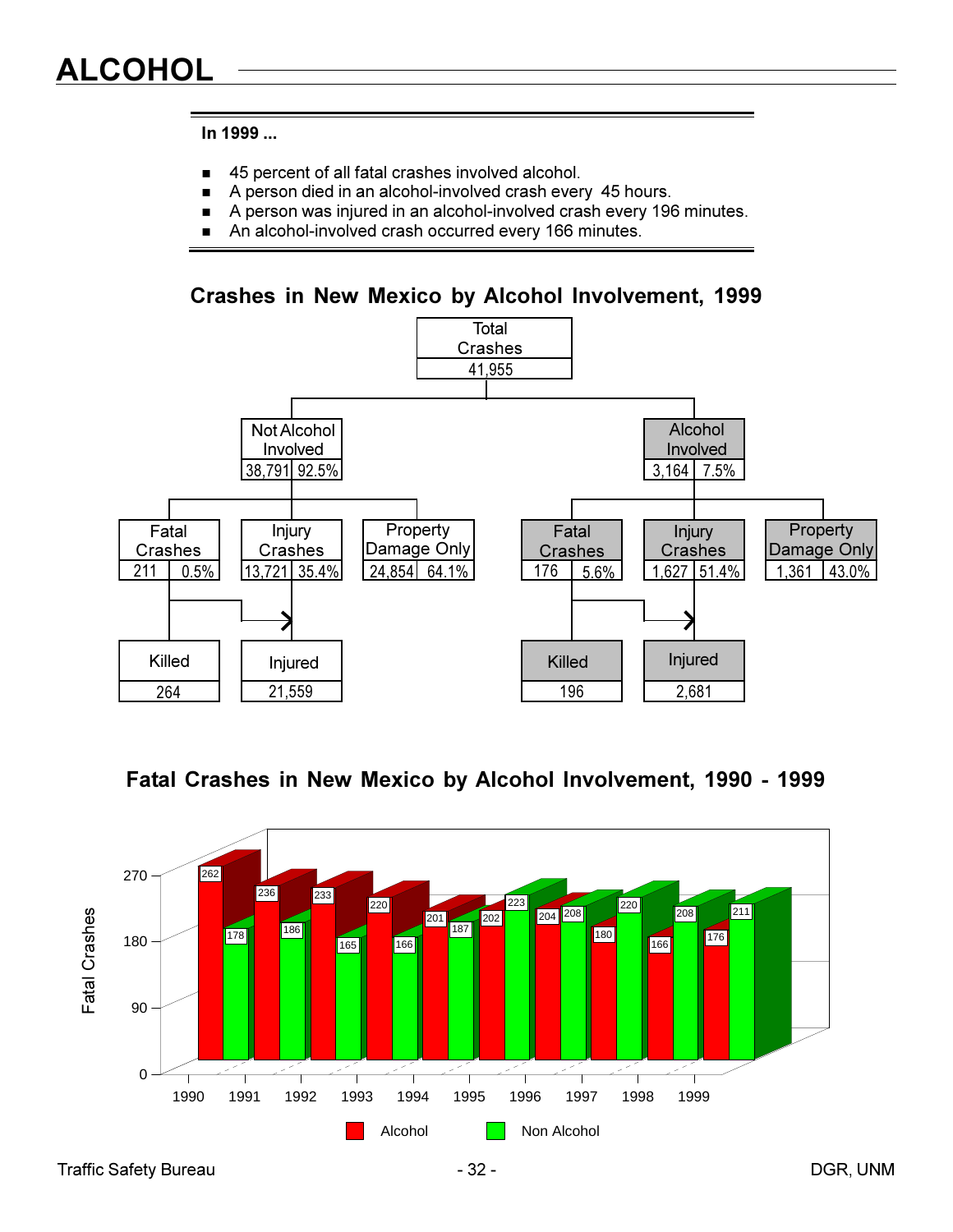- 62 percent of all alcohol-involved fatal crashes occurred on Friday, Saturday, or Sunday.  $\blacksquare$
- 45 percent of all alcohol-involved crashes happened on Friday or Saturday.
- More alcohol-involved crashes occurred between 5 p.m. and 6 p.m. than any other hour on weekdays.  $\blacksquare$

Alcohol-involved Crashes in New Mexico by Day of the Week, 1999

| Day       |       | Total |     |     | Fatal |    |    |  |
|-----------|-------|-------|-----|-----|-------|----|----|--|
| Sunday    | 393   |       |     | 18  |       |    |    |  |
| Monday    | 292   |       |     | 16  |       |    |    |  |
| Tuesday   | 314   |       |     | 14  |       |    |    |  |
| Wednesday | 309   |       |     | 14  |       |    |    |  |
| Thursday  | 423   |       |     | 23  |       |    |    |  |
| Friday    | 727   |       |     | 41  |       |    |    |  |
| Saturday  | 702   |       |     | 50  |       |    |    |  |
| Total     | 3,160 | 350   | 700 | 176 |       | 25 | 50 |  |

• For this table, each day was considered to run from 6:00 a.m. to 5:59 a.m. the following morning.

### Alcohol-involved Crashes in New Mexico by Hour of the Day, 1999



• The weekend is defined as beginning on Friday evening at 6:00 p.m. and ending on Monday morning at 5:59 a.m. For perspective, the weekend period has 60 hours total, while the weekday period consists of 108 hours.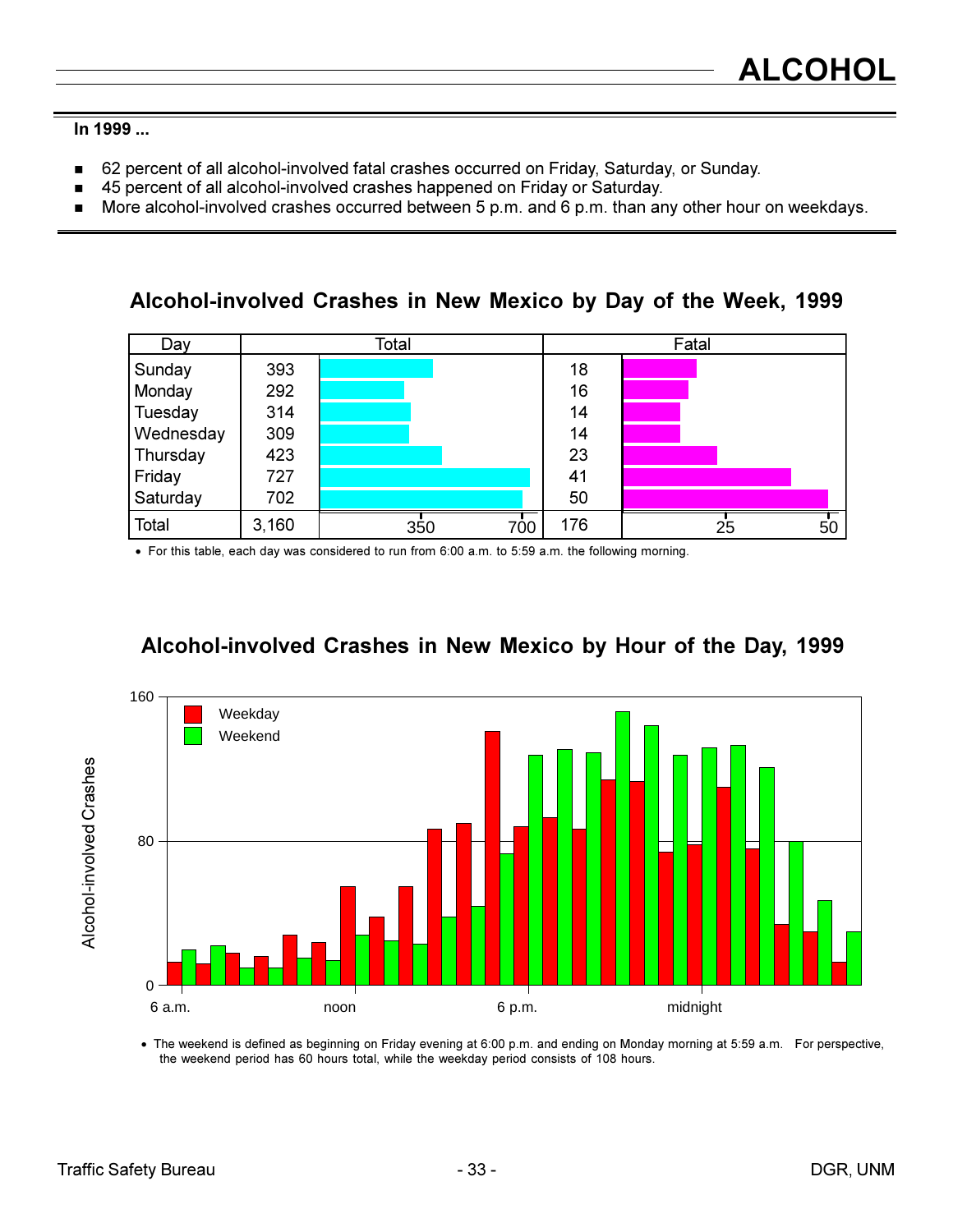# **ALCOHOL**



In 1999 ...

- **19** percent of the alcohol-involved drivers in crashes were less than 21 years old; this percentage is up less than 1 percent from 1998.
- **.** Male drivers are almost four times as likely as female drivers to be in alcohol-involved crashes.

#### Alcohol-involved Drivers in Crashes in New Mexico by Age and Sex, 1999

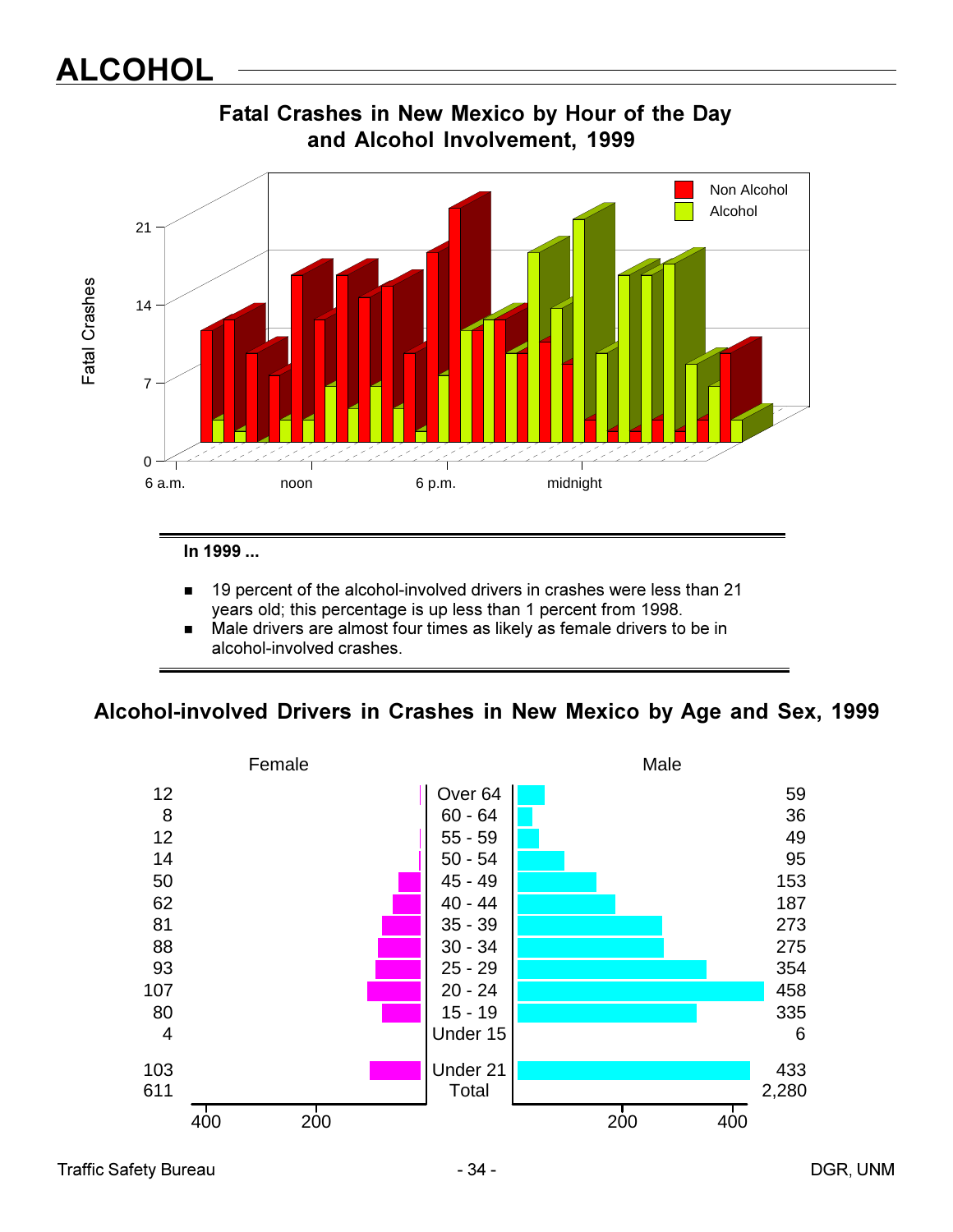### Percent Alcohol-involved Crashes in New Mexico by County, 1999

In 1999 ...

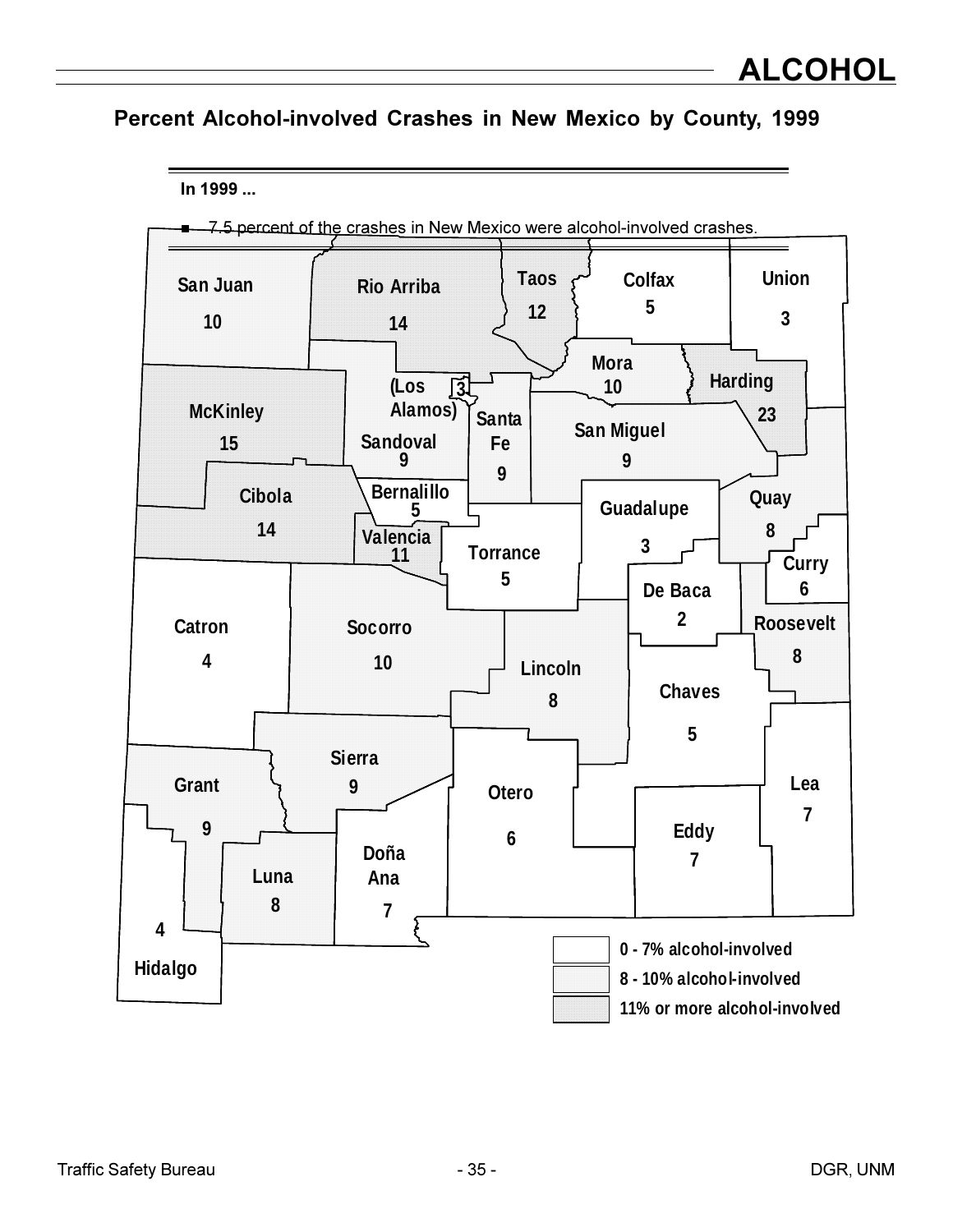# **PEDESTRIANS**

In 1999 ...

73 percent of pedestrian deaths were alcohol-involved.

#### Alcohol-involved Pedestrian Crashes in New Mexico, 1999



#### Seven Counties with Highest Pedestrian Death Rates, 1999

|                 |       | <b>Pedestrians in Crashes</b> |         |      |                    |
|-----------------|-------|-------------------------------|---------|------|--------------------|
| County          | Total | Killed                        | Injured |      | Deaths per 100 MVM |
| <b>McKinley</b> | 36    | 10                            | 24      | 0.76 |                    |
| Rio Arriba      | 16    | 4                             | 12      | 0.66 |                    |
| San Miguel      | 12    | 2                             | 10      | 0.48 |                    |
| Cibola          | 5     | 3                             | 2       | 0.48 |                    |
| Luna            | 5     | $\overline{2}$                | 3       | 0.40 |                    |
| Eddy            | 20    | 3                             | 15      | 0.35 |                    |
| Sandoval        | 12    | 3                             | 8       | 0.33 |                    |
|                 |       |                               |         |      | 0.40<br>0.80       |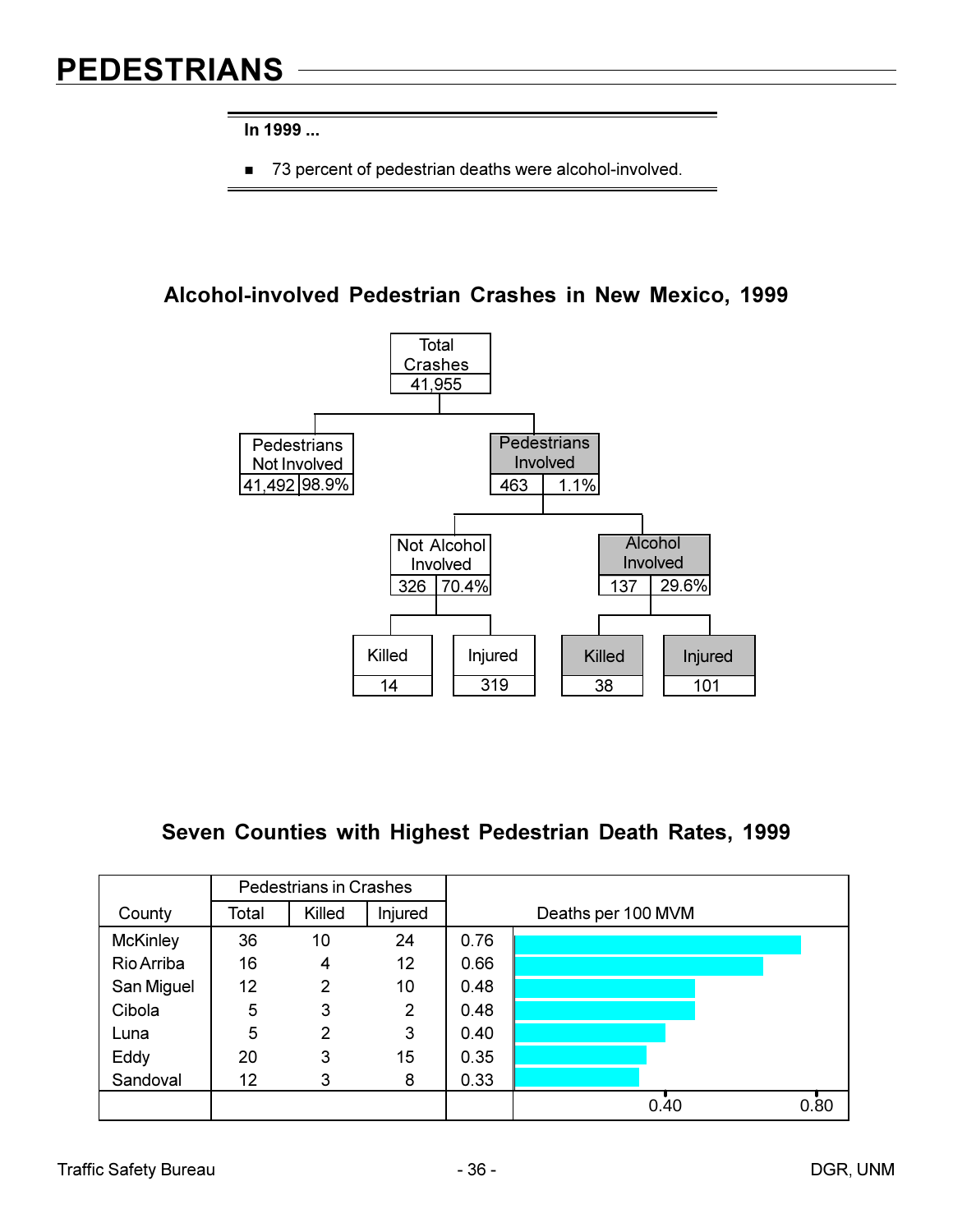■ 87 percent of pedestrian deaths involved pedestrian error.





Pedestrians Injured in Crashes in New Mexico by Age and Sex, 1999

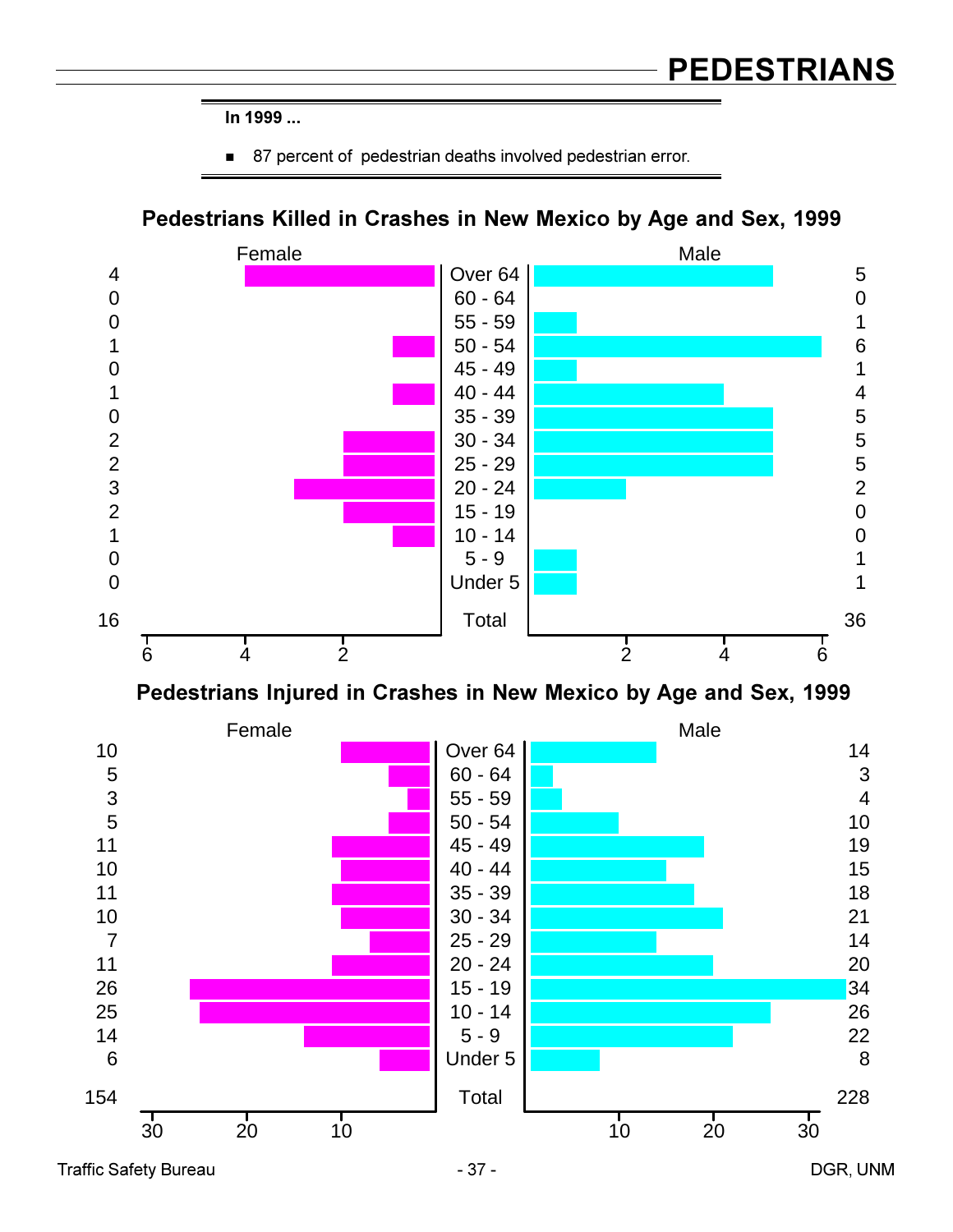# **MOTORCYCLES**

#### **Motorcyclists in Crashes in New Mexico, 1990 - 1999**

| Year | Number of<br>riders <sup>1</sup> | <b>Number of Fatalities</b><br>No Helmet | <b>Helmet</b> | Motorcylcle<br>Registrations |
|------|----------------------------------|------------------------------------------|---------------|------------------------------|
| 1999 | 739                              | 20                                       |               | 38,528 <sup>2</sup>          |
| 1998 | 849                              | 19                                       | 4             | 37,706 <sup>2</sup>          |
| 1997 | 870                              | 24                                       | 2             | 31,512                       |
| 1996 | 1,007                            | 25                                       | 2             | 31,341                       |
| 1995 | 1,117                            | 25                                       | 8             | 31,146                       |
| 1994 | 1,179                            | 18                                       | 5             | 31,158                       |
| 1993 | 1,273                            | 26                                       | 5             | 31,217                       |
| 1992 | 1,284                            | 23                                       | 10            | 30,466                       |
| 1991 | 1,290                            | 32                                       |               | 31,975                       |
| 1990 | 1,339                            | 43                                       | 5             | 30,696                       |

1 Riders include drivers and passengers on motorcycles.

2 These are counts of registration transactions which were affected by the advent of 2-year registration in 1998.

#### **Motorcyclists in Crashes by Age and Sex, 1999**





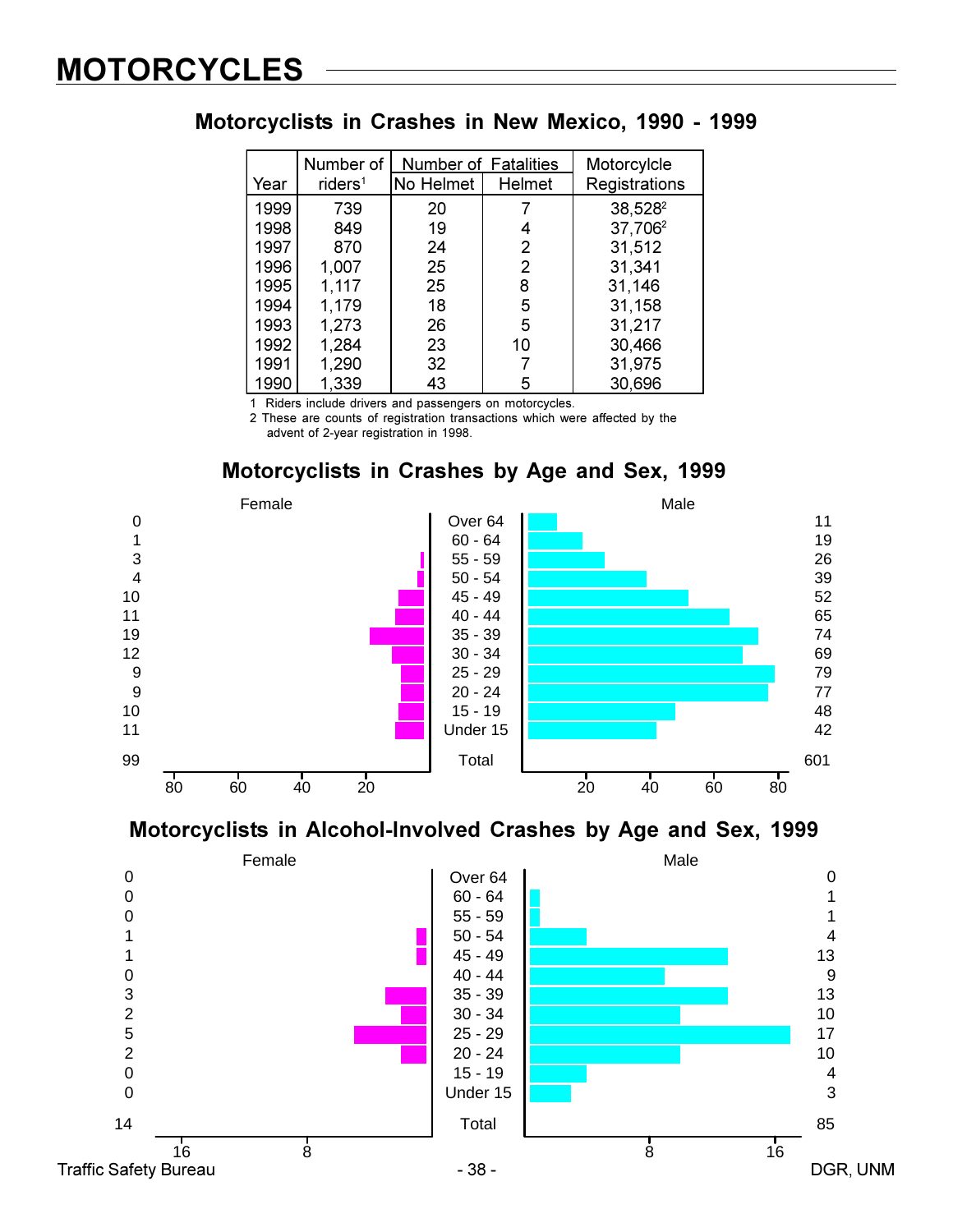#### Motorcyclists' Helmet Usage and Injuries in New Mexico, 1999

| Injury                   | With<br>helmet | Without<br>helmet | Total      |
|--------------------------|----------------|-------------------|------------|
| Killed<br>Incapacitating | 54             | 20<br>124         | 27<br>178  |
| Visible injury           | 81             | 205               | 286        |
| Complaint<br>Unhurt      | 43<br>26       | 63<br>113         | 106<br>139 |
| Total                    | 211            | 525               | 736        |

#### Motorcyclists in Crashes in New Mexico by Age, 1999

|                    | <b>Drivers</b> |                       |        |                     |         |
|--------------------|----------------|-----------------------|--------|---------------------|---------|
| <b>Driver</b>      |                | <b>Crash Severity</b> |        | Riders <sup>1</sup> |         |
| Age                | Total          | Fatal                 | Injury | Killed              | Injured |
| Under 15           | 27             | 1                     | 22     | 1                   | 33      |
| 15-19              | 45             | 0                     | 40     | 0                   | 47      |
| 20-24              | 78             | 2                     | 62     | 1                   | 70      |
| 25-29              | 76             | 3                     | 59     | 5                   | 64      |
| 30-34              | 75             | 6                     | 57     | 5                   | 69      |
| 35-39              | 78             | 2                     | 67     | $\overline{2}$      | 79      |
| 40-44              | 64             | 3                     | 50     | 3                   | 57      |
| 45-49              | 52             | 2                     | 44     | $\overline{2}$      | 47      |
| 50-54              | 40             | 3                     | 35     | 3                   | 40      |
| 55-59              | 25             | 1                     | 24     | 1                   | 25      |
| 60-64              | 19             | 3                     | 13     | 3                   | 15      |
| Over <sub>64</sub> | 11             | 1                     | 9      | 1                   | 9       |
| Total              | 590            | 27                    | 482    | 27                  | 555     |

1 Riders include drivers and passengers on motorcycles.

#### Motorcycle Crash Involvements in New Mexico by Class, 1999

| <b>Class</b>               | Total | Fatal | Injury          | Total      |
|----------------------------|-------|-------|-----------------|------------|
| <b>Other Vehicle</b>       | 360   | 14    | 272             |            |
| Overturn                   | 101   |       | 90              |            |
| <b>Fixed Object</b>        | 75    | 4     | 64              |            |
| <b>Other Non-collision</b> | 56    | 0     | 51              |            |
| <b>Parked Vehicle</b>      | 17    |       |                 |            |
| Animal                     | 14    | 0     | 12 <sup>2</sup> |            |
| Pedestrian                 | 5     |       | 4               |            |
| Pedalcyclist               | 3     | 0     | 2               |            |
| Other Object               | 3     | 0     | 3               |            |
| Total                      | 634   | 27    | 505             | 180<br>360 |

All vehicles: see page 17.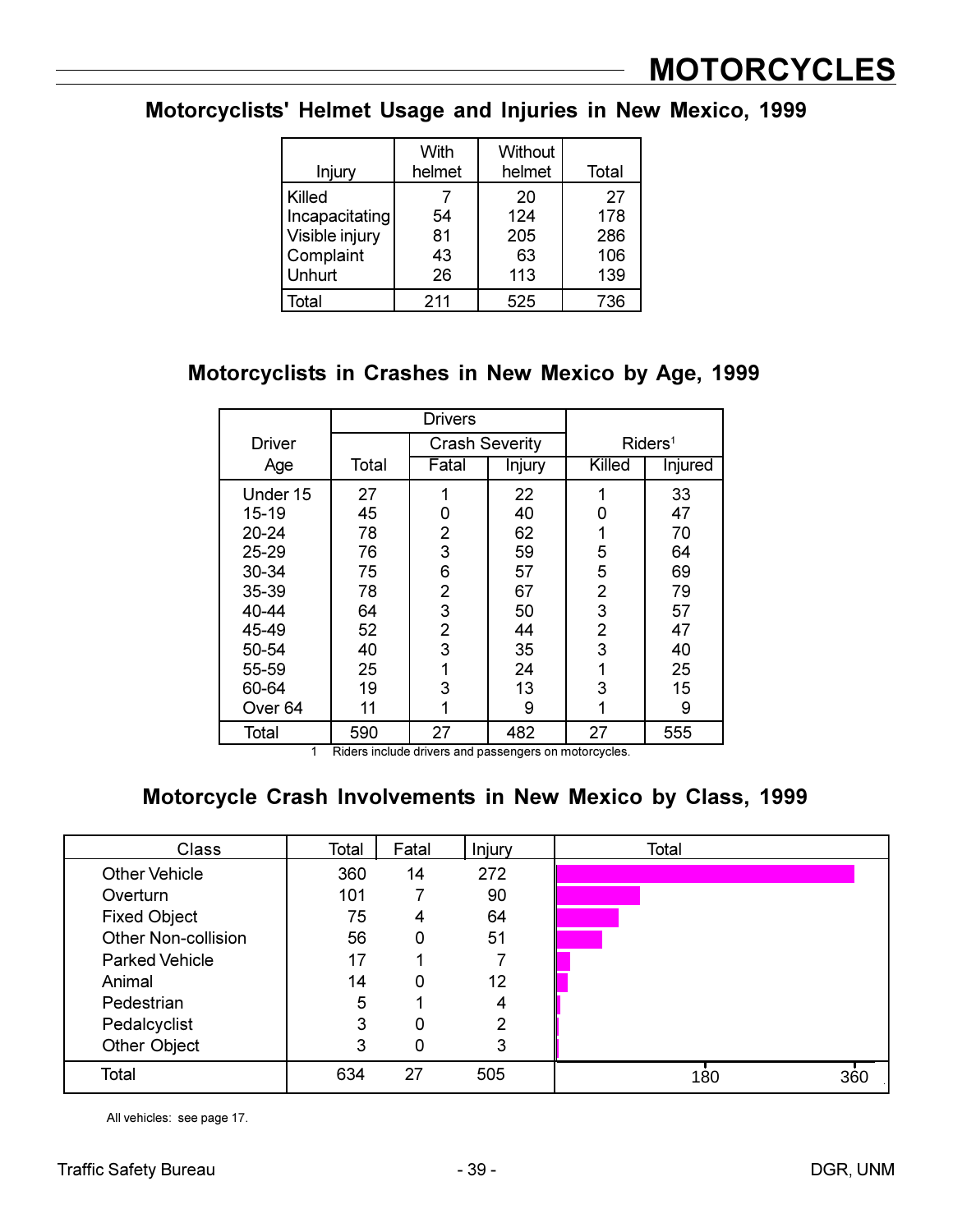**Traffic Crashes Involving Trains by Severity in New Mexico, 1990 - 1999** 

|      | Crashes |                |        |          |        | People  |
|------|---------|----------------|--------|----------|--------|---------|
| Year | Total   |                |        | Property | Killed |         |
|      |         | Fatal          | Injury | Damage   |        | Injured |
| 1999 | 21      | 3              | 10     | 8        | 3      | 13      |
| 1998 | 19      |                |        | 8        |        | 9       |
| 1997 | 22      |                | 11     |          | 5      | 18      |
| 1996 | 30      |                | 12     | 14       | 8      | 21      |
| 1995 | 17      | 4              | 6      |          | 4      | 11      |
| 1994 | 17      | $\overline{2}$ |        | 8        | 2      | 13      |
| 1993 | 29      | 3              | 12     | 14       |        | 22      |
| 1992 | 30      |                | 12     | 17       |        | 22      |
| 1991 | 29      | 3              | 9      | 17       | 3      | 11      |
| 1990 | 22      |                |        | 10       |        | 12      |

**Percent of Crashes Resulting in Fatalities or Injuries<br>by Train Involvement, 1990-1999** 



Percent of Train Crashes Resulting in Fatalities or Injuries<br>by Alcohol-involvement, 1990-1999 ment, 1990-1999

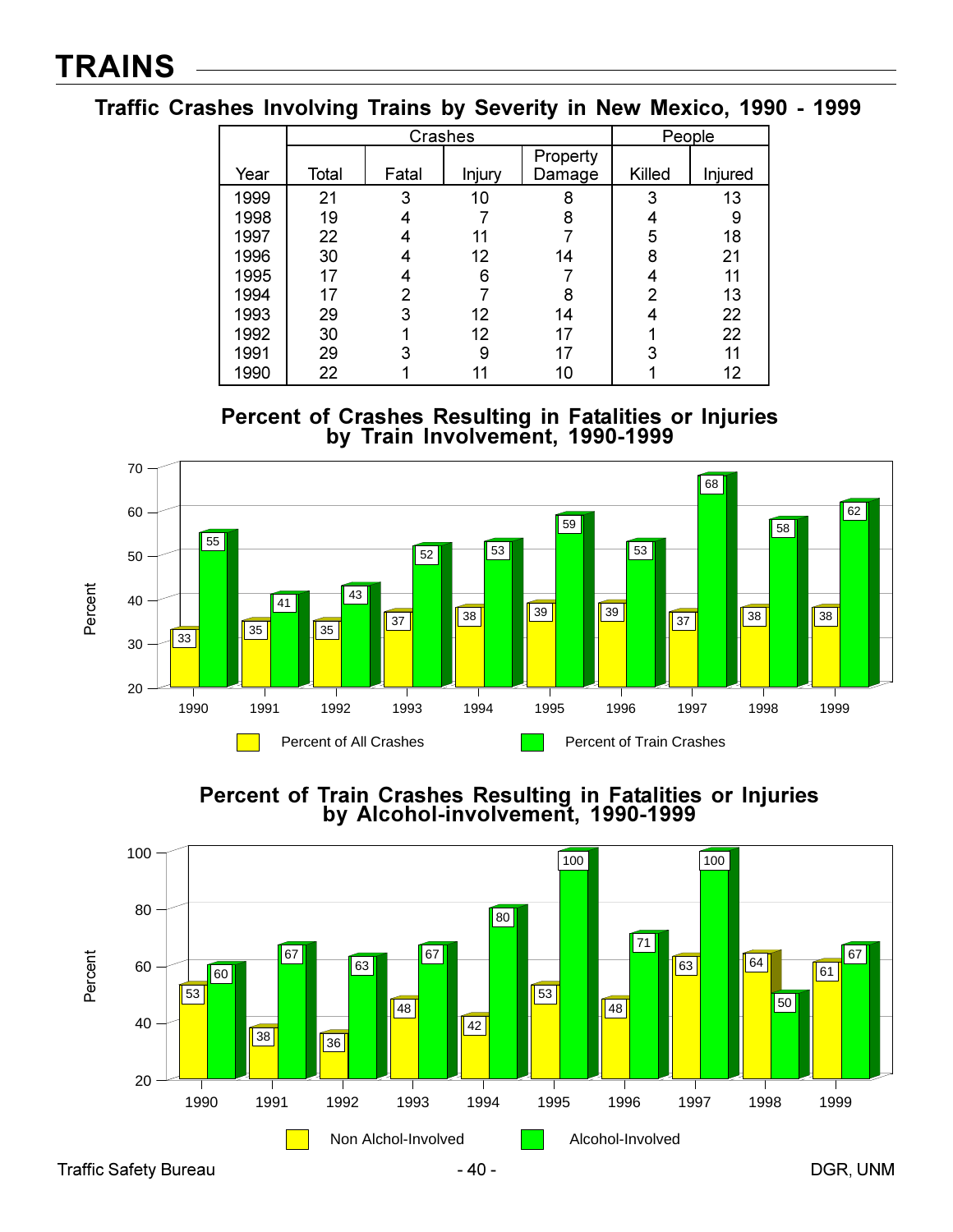#### The data sources are:

- Crash Files information from crash reports submitted by the many law enforcement agencies in the state, which are compiled and processed by the Transportation Statistics Bureau and analyzed by the Division of Government Research, UNM.
- Licensed Drivers driver's license data maintained by the Motor Vehicle Division of the New Mexico Taxation and Revenue Department. Counts are current as of July 1999.
- Motor Vehicle Registrations counts are from the Motor Vehicle Division of the New Mexico Taxation and Revenue Department, which are published by the Bureau of Business and Economic Research, UNM (University of New Mexico, Institute of Applied Research Services, Data Bank, 1999).
- **Population** counts are from U.S. Department of Commerce, Bureau of the Census, Population Estimates Branch, July 2000.
- Cost Estimates the cost of crashes in New Mexico is based on Federal Highway Administration estimation formulae (The Cost of Highway Crashes, FHWA-RD-91-055, Federal Highway Administration, 1991). These are estimates, not actual dollar amounts. Included are direct costs such as lost wages and medical expenses, and indirect "willingness to pay" estimates of lost quality of life.
- Million Vehicle Miles (MVM) computations are based on the daily average vehicle miles traveled and system mileages by county and functional classification from the Highway Planning and Research Division of the New Mexico State Highway and Transportation Department. In 1988, the Highway Planning and Research Division made changes in its traffic monitoring methodology. These changes mean that discretion must be used in directly comparing previous and current years' MVMs and any rates based on MVMs. Also, the MVM figures for 1999 are estimates for the federal fiscal year of 1999.
- National Death Rates figures are calculated using fatalities from the Monthly Traffic Fatality Report, the National Center for Statistics & Analysis - Research & Development, the National Highway Traffic Safety Administration, the U.S. Department of Transportation, and the population counts from the Census Bureau.
- National Crash Rates The data for the national crash rates are derived from the General Estimates System (GES) which began operation in 1988. Care should be taken when comparing National and New Mexico crash rates because the statistics obtained from the GES are estimates based on a sample of crashes.
- Seatbelt data for seatbelts was prepared by the Division of Epidemiology, Evaluation and Planning of the New Mexico Department of Health (Occupant Protection Survey, State of New Mexico, Department of Health, 1999).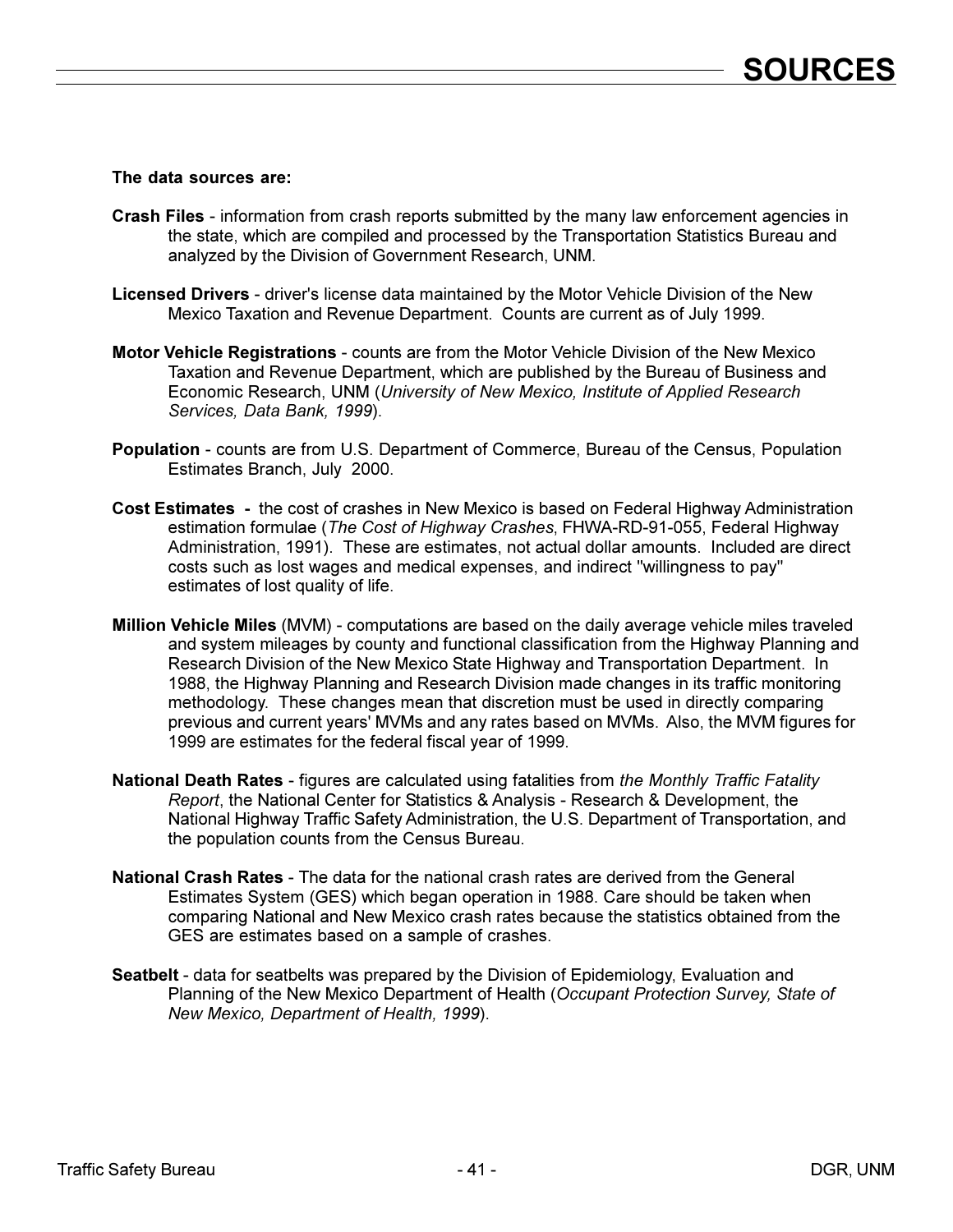# INDEX -

| Age<br>Alcohol Involvement/<br>Alcohol-Involved  | 19-25, 30, 33-34<br>$1, 8, 28-32,$<br>34, 36                         | Minor Injuries<br>Month<br>Motorcycle<br>Motorcyclists<br><b>Motor Vehicle</b> | 26<br>5, 8<br>34-35<br>34-35            |
|--------------------------------------------------|----------------------------------------------------------------------|--------------------------------------------------------------------------------|-----------------------------------------|
| City<br>Class<br><b>Contributing Factors</b>     | $12 - 15$<br>17, 35<br>16                                            | Registrations                                                                  | 2, 34, 37                               |
| County                                           | 10-11, 31, 32                                                        | Pedestrians<br>People<br>Population                                            | 32-33<br>$21 - 22$<br>10, 14, 37        |
| Day of Week                                      | 5-6, 8, 29                                                           | Pueblos                                                                        | 9                                       |
| Deaths<br>Defects                                | (see fatalities)<br>16                                               | <b>Property Damage Only</b>                                                    | $1-2, 9-10, 12-13,$<br>18, 28, 36       |
| <b>Drivers</b>                                   | 19, 21-25, 30                                                        |                                                                                |                                         |
| Economic Loss                                    | 10                                                                   | Rates                                                                          | 1-3, 10-11, 14-15,<br>19, 32            |
|                                                  |                                                                      | <b>Residence of Drivers</b>                                                    | 19                                      |
| <b>Fatal Crashes</b>                             | 1-2, 5, 7, 9-10, 12-19,<br>23-25, 28-30, 35-36                       | <b>Reservations</b><br>Road Systems                                            | 9<br>9                                  |
|                                                  |                                                                      | Rural                                                                          | 1, 6, 9, 15                             |
| <b>Fatalities</b>                                | $1-4, 8-10, 12, 13,$<br>17, 18, 20, 23-26,                           |                                                                                |                                         |
|                                                  | 32-36<br>17                                                          | Seatbelt                                                                       | 26, 27, 37                              |
| <b>Fixed Objects</b>                             |                                                                      | <b>Senior Citizens</b><br>Severity<br>Sex                                      | 25<br>2, 23-25, 35, 36<br>20-22, 23-25, |
| <b>Helmet Usage</b>                              | 34-35                                                                |                                                                                | 33, 34                                  |
| Highway<br>Hit and Run                           | 15<br>18                                                             | Serious Injuries                                                               | 1,20, 26                                |
| Holidays                                         | $\overline{7}$                                                       |                                                                                |                                         |
| Hour(s) of the Day                               | 6, 29, 30                                                            | <b>Teenagers</b><br><b>Trains</b>                                              | 23<br>36                                |
|                                                  |                                                                      |                                                                                |                                         |
| Injured                                          | 1-2, 4, 7, 9-10, 12-13,<br>17-18, 20, 21, 23-25,<br>30, 32-33, 35-36 | Urban                                                                          | 1, 6, 9, 15                             |
| <b>Injury Crashes</b>                            | 1-2, 7, 9-10, 12-19,<br>23-25, 28, 35-36                             | <b>Vehicle Miles</b>                                                           | 1-2, 10, 32, 37                         |
| Intersections                                    | 15                                                                   | <b>Vehicle Registrations</b><br><b>Vehicle Type</b>                            | 2, 33, 37<br>16, 23-25                  |
| Killed                                           | (see fatalities)                                                     |                                                                                |                                         |
|                                                  |                                                                      | Weather                                                                        | 18                                      |
| Lighting                                         | 18                                                                   |                                                                                |                                         |
| <b>Licensed Drivers</b><br><b>Local Resident</b> | 10, 19, 37<br>1, 19                                                  | <b>Young Adults</b>                                                            | 24                                      |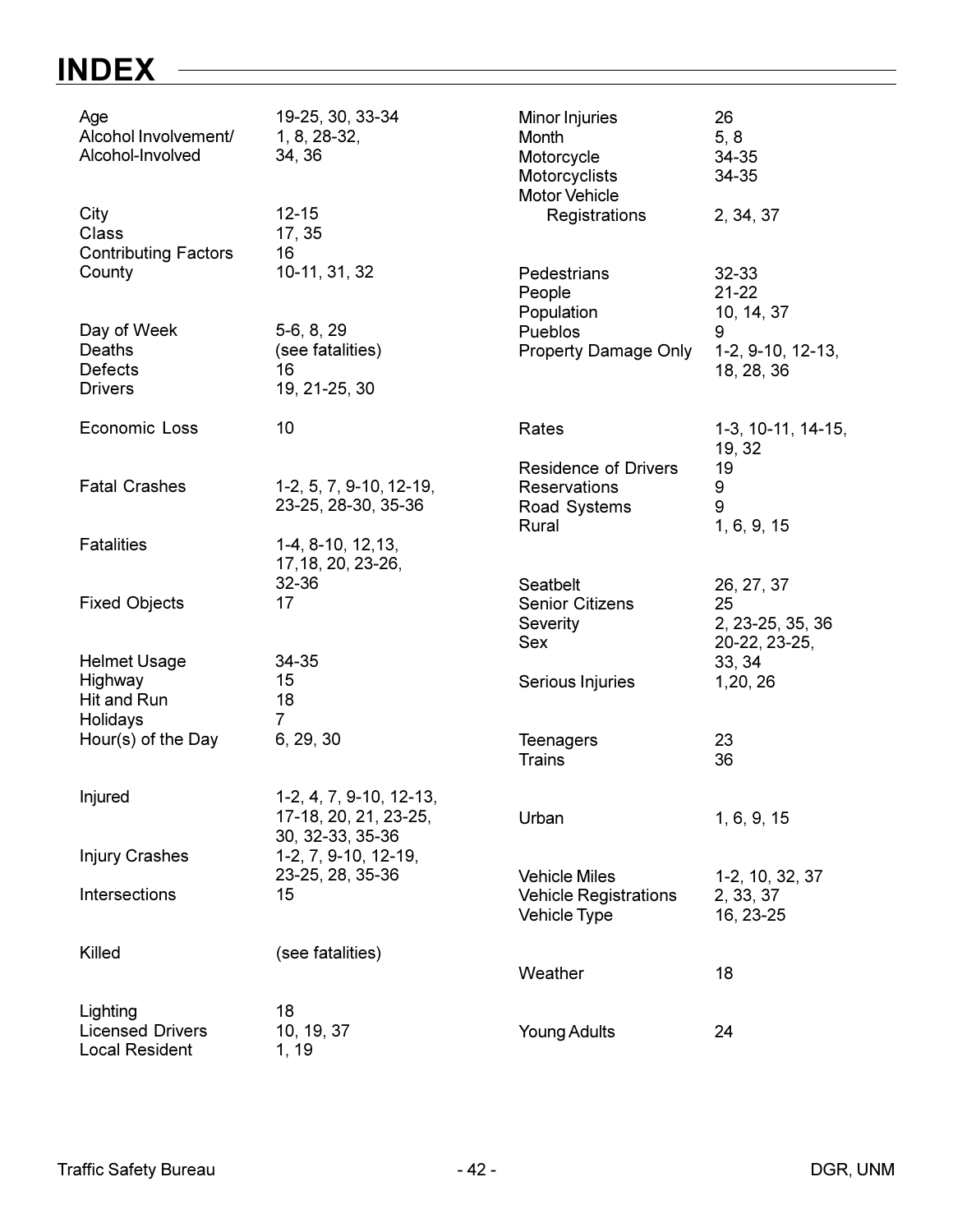#### Services provided by the

#### **DIVISION OF GOVERNMENT RESEARCH**

at the UNIVERSITY OF NEW MEXICO

The Division of Government Research (DGR) provides specialized information processing services and data analysis to a wide range of clients in New Mexico and around the nation. We are happy to have prepared this annual report for the New Mexico Traffic Safety Bureau for the nineteenth year. This report displays a very small fraction of the data and information which are available about traffic crashes and highway conditions in New Mexico. The preparation of this publication entailed the extensive use of computerized files which are maintained by DGR, but owned by the New Mexico State Highway and Transportation Department. Hence, special requests for the use of crash data should be directed to:

The New Mexico Traffic Safety Bureau (505) 827-0427.

DGR has produced a number of traffic and highway safety publications for the Traffic Safety Bureau over our long association. For further information on these products and our specialized services in these and other fields, please contact:

> Mr. James Davis, Director - DGR (505) 277-3305. email: dgrint@unm.edu web site: http://www.unm.edu/~dgrint

#### **ACKNOWLEDGEMENTS**

This report was produced by: Wendy M. Anderson, Matthew Haskin, and Darlene Mayette. Bich-Hanh Nguyen was the project leader and editor.

Printed by University of New Mexico Printing Services